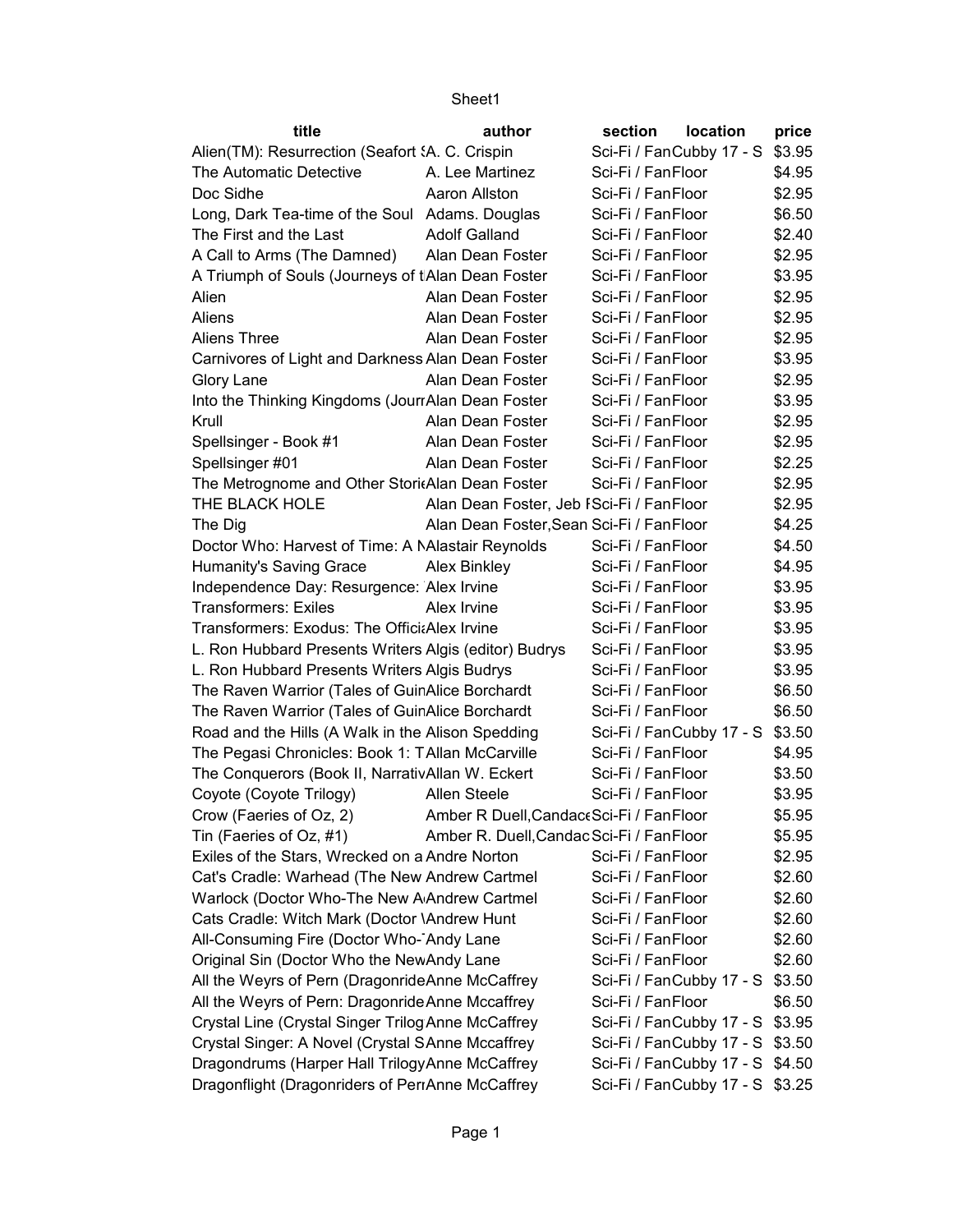| Dragonflight (Dragonriders of PerrAnne McCaffrey                         |                      | Sci-Fi / FanCubby 17 - S \$3.25 |        |
|--------------------------------------------------------------------------|----------------------|---------------------------------|--------|
| Dragonquest (Dragonriders of PerAnne McCaffrey                           |                      | Sci-Fi / FanCubby 17 - S \$3.50 |        |
| Dragonsdawn (Dragonriders of PEAnne McCaffrey                            |                      | Sci-Fi / FanCubby 17 - S \$3.60 |        |
| Dragonsinger (2) (Harper Hall of FAnne McCaffrey                         |                      | Sci-Fi / FanCubby 17 - S \$4.50 |        |
| Killashandra (Crystal Singer TrilocAnne McCaffrey                        |                      | Sci-Fi / FanCubby 17 - S \$3.50 |        |
| Moreta: Dragonlady of Pern                                               | Anne McCaffrey       | Sci-Fi / FanCubby 17 - S \$3.95 |        |
| Nerilka's Story (Dragonriders of PAnne McCaffrey                         |                      | Sci-Fi / FanCubby 17 - S \$3.95 |        |
| Pegasus in Space Negasus                                                 | Anne McCaffrey       | Sci-Fi / FanCubby 17 - S \$3.95 |        |
| Restoree: A Novel                                                        | Anne McCaffrey       | Sci-Fi / FanCubby 17 - S \$3.50 |        |
| The Chronicles of Pern: First Fall Anne McCaffrey                        |                      | Sci-Fi / FanCubby 17 - S \$3.95 |        |
| The Coelura                                                              | Anne McCaffrey       | Sci-Fi / FanFloor               | \$2.95 |
| The Coelura                                                              | Anne McCaffrey       | Sci-Fi / FanFloor               | \$5.50 |
| The Dolphins of Pern (Dragonride Anne McCaffrey                          |                      | Sci-Fi / FanCubby 17 - S \$3.50 |        |
| The Mystery of Ireta: Dinosaur PlaAnne McCaffrey                         |                      | Sci-Fi / FanFloor               | \$3.95 |
| The Renegades of Pern (Dragonr Anne McCaffrey                            |                      | Sci-Fi / FanCubby 17 - S \$3.50 |        |
| The White Dragon (Dragonriders Anne McCaffrey                            |                      | Sci-Fi / FanCubby 17 - S \$3.95 |        |
| Queen of Fire (A Raven's Shadow Anthony Ryan                             |                      | Sci-Fi / FanFloor               | \$5.50 |
| The Waking Fire (The Draconis MAnthony Ryan                              |                      | Sci-Fi / FanFloor               | \$5.50 |
| Solitude (Flamingo)                                                      | <b>Anthony Storr</b> | Sci-Fi / FanFloor               | \$3.50 |
| 2010: Odyssey Two                                                        | Arthur C. Clarke     | Sci-Fi / FanFloor               | \$5.95 |
| 3001: The Final Odyssey                                                  | Arthur C. Clarke     | Sci-Fi / FanCubby 17 - S \$3.95 |        |
| Across the Sea of Stars: An OmniArthur C. Clarke                         |                      | Sci-Fi / FanFloor               | \$6.50 |
| City and Stars                                                           | Arthur C. Clarke     | Sci-Fi / FanFloor               | \$2.95 |
| <b>Fountains of Paradise</b>                                             | Arthur C. Clarke     | Sci-Fi / FanCubby 17 - S \$2.95 |        |
| Prelude to Mars: An Omnibus CorArthur C. Clarke                          |                      | Sci-Fi / FanCubby 17 - S \$5.95 |        |
| Rama Revealed                                                            | Arthur C. Clarke     | Sci-Fi / FanFloor               | \$3.95 |
| Rama Revealed                                                            | Arthur C. Clarke     | Sci-Fi / FanFloor               | \$3.95 |
| Rama Revealed                                                            | Arthur C. Clarke     | Sci-Fi / FanFloor               | \$3.95 |
| Rendezvous with Rama                                                     | Arthur C. Clarke     | Sci-Fi / FanCubby 17 - S \$2.95 |        |
| Tales from the White Hart                                                | Arthur C. Clarke     | Sci-Fi / FanCubby 17 - S \$2.95 |        |
| The Space Dreamers                                                       | Arthur C. Clarke     | Sci-Fi / FanCubby 17 - S \$2.95 |        |
| Rama II: The Sequel to RendezvcArthur C. Clarke, GentrySci-Fi / FanFloor |                      |                                 | \$3.95 |
| The Technocrat War Book III of II Austen Andrews                         |                      | Sci-Fi / FanFloor               | \$3.95 |
| Ultima: The Technocrat War Bool Austen Andrews                           |                      | Sci-Fi / FanFloor               | \$3.95 |
| You                                                                      | Austin Grossman      | Sci-Fi / FanFloor               | \$6.50 |
| Circle of the Moon                                                       | Barbara Hambly       | Sci-Fi / FanFloor               | \$5.50 |
| Dragonsbane (Winterlands, No. 1 Barbara Hambly                           |                      | Sci-Fi / FanFloor               | \$2.95 |
| Search the Seven Hills (The Quiri Barbara Hambly                         |                      | Sci-Fi / FanFloor               | \$2.95 |
| The Armies of Daylight (Darwath, Barbara Hambly                          |                      | Sci-Fi / FanFloor               | \$2.95 |
| The Silent Tower (Windrose Chro Barbara Hambly                           |                      | Sci-Fi / FanFloor               | \$2.95 |
| The Time of the Dark (The Darwa Barbara Hambly                           |                      | Sci-Fi / FanFloor               | \$2.95 |
| The Walls of Air (The Darwath TriBarbara Hambly                          |                      | Sci-Fi / FanFloor               | \$2.95 |
| The Enemy Papers                                                         | Barry B. Longyear    | Sci-Fi / FanFloor               | \$5.95 |
| Able One                                                                 | Ben Bova             | Sci-Fi / FanFloor               | \$6.50 |
| Starcrossed                                                              | Ben Bova             | Sci-Fi / FanFloor               | \$2.95 |
| The Sam Gunn Omnibus                                                     | Ben Bova             | Sci-Fi / FanFloor               | \$6.50 |
| Chosen (Alex Verus) (An Alex VeiBenedict Jacka                           |                      | Sci-Fi / FanFloor               | \$3.95 |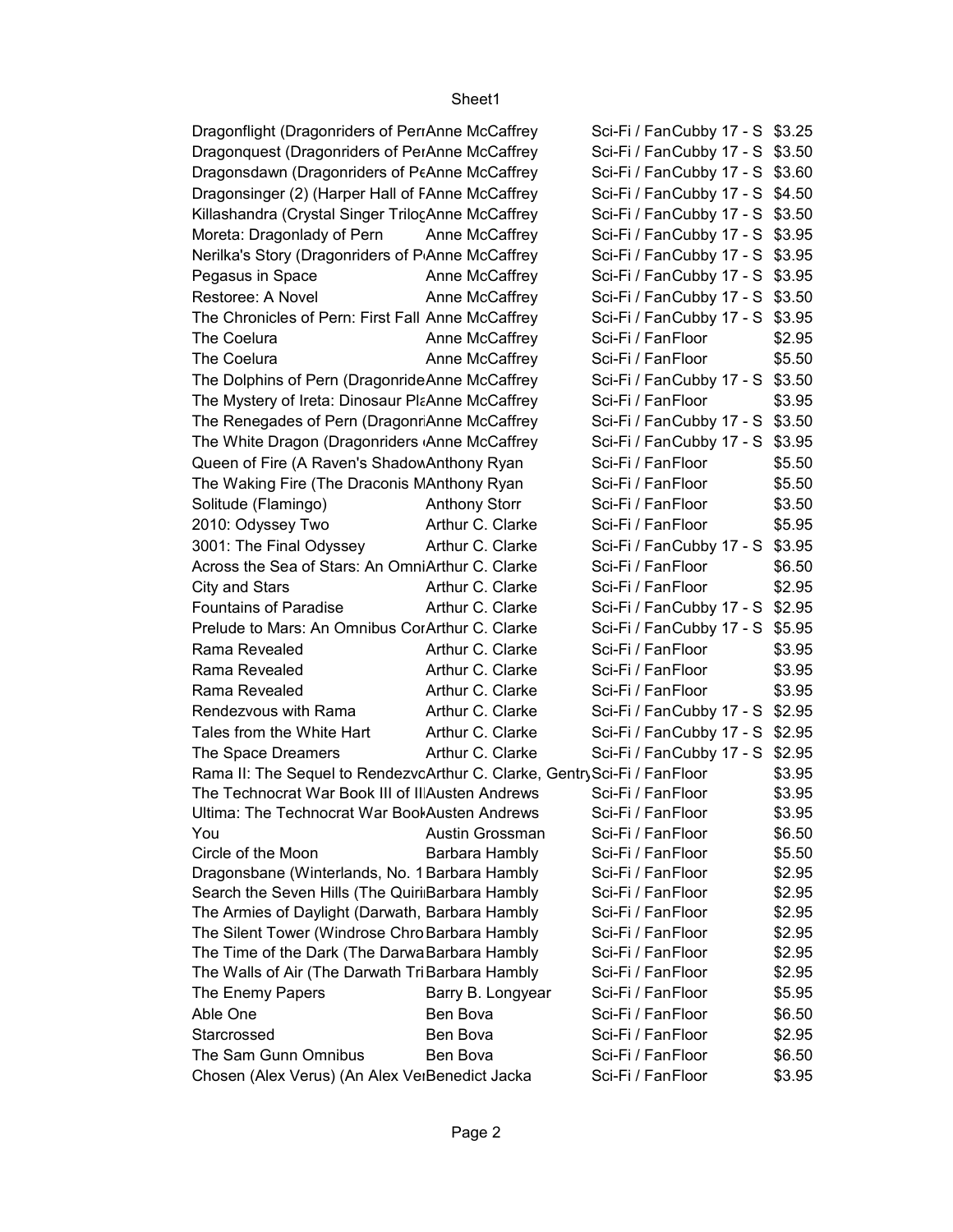| Cursed (An Alex Verus Novel)                                                  | Benedict Jacka         | Sci-Fi / FanFloor               | \$3.95 |
|-------------------------------------------------------------------------------|------------------------|---------------------------------|--------|
| Winds of Marque: Blackwood & V Bennett R. Coles                               |                        | Sci-Fi / FanFloor               | \$3.60 |
| The Guardian                                                                  | <b>Bill Eidson</b>     | Sci-Fi / FanFloor               | \$3.50 |
| Lord of Cragsclaw (Guardians of tBill Fawcett, Neil Randal Sci-Fi / Fan Floor |                        |                                 | \$3.20 |
| Stargate 5: Resistance                                                        | <b>Bill McCay</b>      | Sci-Fi / FanFloor               | \$2.50 |
| The Lure                                                                      | <b>Bill Napier</b>     | Sci-Fi / FanFloor               | \$3.95 |
| Beyond the Shadows: The Night / Brent Weeks                                   |                        | Sci-Fi / FanCubby 17 - S \$4.95 |        |
| The Black Prism (Lightbringer)                                                | <b>Brent Weeks</b>     | Sci-Fi / FanFloor               | \$3.95 |
| The Blinding Knife (Lightbringer, 2Brent Weeks                                |                        | Sci-Fi / FanFloor               | \$6.50 |
| The Blood Mirror (Lightbringer, 4) Brent Weeks                                |                        | Sci-Fi / FanFloor               | \$6.50 |
| The Way of Shadows: The Night , Brent Weeks                                   |                        | Sci-Fi / FanFloor               | \$4.25 |
| The Way of Shadows: The Night , Brent Weeks                                   |                        | Sci-Fi / FanFloor               | \$4.25 |
| The Han Solo Adventures: Han S <sub>'</sub> Brian Daley                       |                        | Sci-Fi / FanStanding Rac \$3.50 |        |
| Doctor Who and the Curse of Pel: Brian Hayles                                 |                        | Sci-Fi / FanFloor               | \$1.98 |
| Castaways of the Flying Dutchma Brian Jacques                                 |                        | Sci-Fi / FanFloor               | \$3.95 |
| Bloodheir (The Godless World) Brian Ruckley                                   |                        | Sci-Fi / FanFloor               | \$5.95 |
| Fall of Thanes (The Godless WorlBrian Ruckley                                 |                        | Sci-Fi / FanCubby 17 - S \$5.50 |        |
| Once Around the Realms (ForgottBrian Thomsen                                  |                        | Sci-Fi / FanStanding Rac \$3.95 |        |
| Snake Oil                                                                     | Bruno Lombardi         | Sci-Fi / FanFloor               | \$4.95 |
| Daughter of Magic                                                             | C. Dale Brittain       | Sci-Fi / FanFloor               | \$2.95 |
| Betrayer (Foreigner, Book 12)                                                 | C. J. Cherryh          | Sci-Fi / FanFloor               | \$5.95 |
| <b>Chanur's Homecoming</b>                                                    | C. J. Cherryh          | Sci-Fi / FanFloor               | \$3.50 |
| Conspirator (Foreigner, No. 10) C. J. Cherryh                                 |                        | Sci-Fi / FanFloor               | \$5.95 |
| Deceiver: Foreigner #11                                                       | C. J. Cherryh          | Sci-Fi / FanFloor               | \$5.95 |
| Defender (Foreigner 5)                                                        | C. J. Cherryh          | Sci-Fi / FanFloor               | \$6.50 |
| Deliverer (Foreigner Universe)                                                | C. J. Cherryh          | Sci-Fi / FanFloor               | \$5.95 |
| Destroyer (Foreigner 7)                                                       | C. J. Cherryh          | Sci-Fi / FanFloor               | \$5.95 |
| Explorer (Foreigner 6) (Daw Book C. J. Cherryh                                |                        | Sci-Fi / FanFloor               | \$6.50 |
| Fortress of Owls                                                              | C. J. Cherryh          | Sci-Fi / FanFloor               | \$3.95 |
| Forty Thousand in Gehenna (AlliaC. J. Cherryh                                 |                        | Sci-Fi / FanFloor               | \$4.50 |
| Pretender (Foreigner 8)                                                       | C. J. Cherryh          | Sci-Fi / FanFloor               | \$5.95 |
| Soul of the City: Thieves' World, EC. J. Cherryh, Janet MoSci-Fi / FanFloor   |                        |                                 | \$2.25 |
| Crown of Shadows                                                              | C. S. FRIEDMAN         | Sci-Fi / FanFloor               | \$2.95 |
| That Hideous Strength C. S. Lewis                                             |                        | Sci-Fi / FanFloor               | \$2.95 |
| Voyage To Venus                                                               | C. S. Lewis            | Sci-Fi / FanFloor               | \$2.95 |
| <b>Brothers of Earth</b>                                                      | C.J. Cherryh           | Sci-Fi / FanFloor               | \$5.95 |
| Perelandra                                                                    | C.S. Lewis             | Sci-Fi / FanFloor               | \$2.95 |
| Mob Rules (The Underworld Cycl Cameron Haley                                  |                        | Sci-Fi / FanFloor               | \$4.50 |
| Breath and Bone (Valen, Book 2) Carol Berg                                    |                        | Sci-Fi / FanCubby 17 - S \$5.50 |        |
| Guardians of the Keep: Book TwcCarol Berg                                     |                        | Sci-Fi / FanCubby 17 - S \$3.95 |        |
| The Soul Weaver: Book Three of Carol Berg                                     |                        | Sci-Fi / FanCubby 17 - S \$3.95 |        |
| A College of Magics                                                           | Caroline Stevermer     | Sci-Fi / FanFloor               | \$2.95 |
| Kitty's Big Trouble (Kitty Norville) Carrie Vaughn                            |                        | Sci-Fi / FanFloor               | \$3.95 |
| The Veiled Web                                                                | <b>Catherine Asaro</b> | Sci-Fi / FanFloor               | \$3.95 |
| Greenmantle                                                                   | Charles de Lint        | Sci-Fi / FanFloor               | \$2.95 |
| Into the Green                                                                | Charles de Lint        | Sci-Fi / FanCubby 17 - S \$3.50 |        |
| Someplace to Be Flying                                                        | Charles de Lint        | Sci-Fi / FanFloor               | \$5.50 |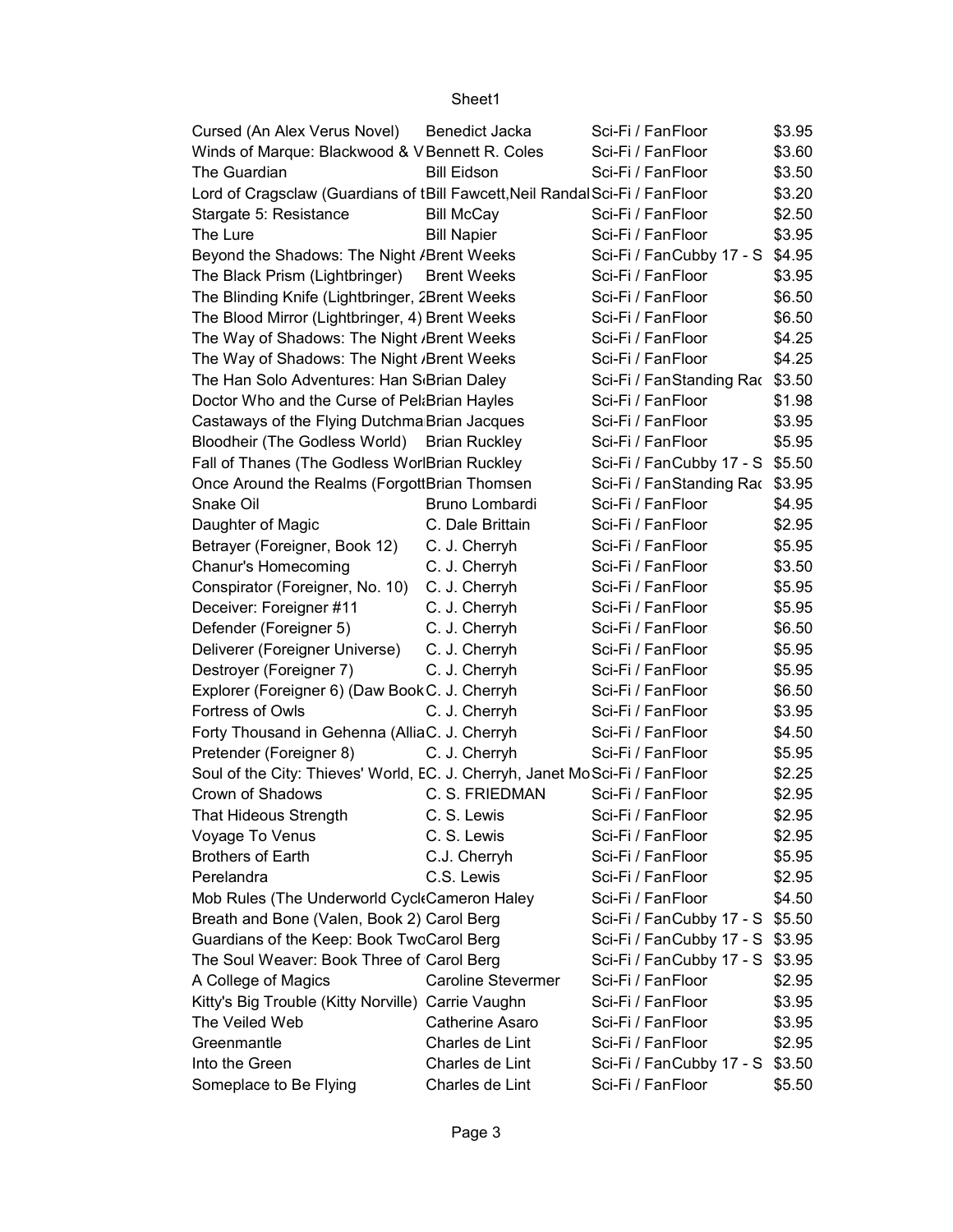| Someplace To Be Flying (Newfort Charles de Lint                        |                                           | Sci-Fi / FanFloor                      | \$3.95           |
|------------------------------------------------------------------------|-------------------------------------------|----------------------------------------|------------------|
| Someplace To Be Flying (Newfor Charles de Lint                         |                                           | Sci-Fi / FanFloor                      | \$3.95           |
| The Harp of the Grey Rose: The I Charles De Lint                       |                                           | Sci-Fi / FanFloor                      | \$3.50           |
| The Ivory and the Horn (Newford) Charles de Lint                       |                                           | Sci-Fi / FanFloor                      | \$3.95           |
| The Wild Wood                                                          | Charles de Lint                           | Sci-Fi / FanFloor                      | \$4.95           |
| Triskell Tales: Twenty-Two Years Charles de Lint                       |                                           | Sci-Fi / FanFloor                      | \$5.95           |
| Waifs and Strays                                                       | Charles de Lint                           | Sci-Fi / FanFloor                      | \$5.50           |
| Widdershins (Newford)                                                  | Charles de Lint                           | Sci-Fi / FanFloor                      | \$6.50           |
| Widdershins (Newford)                                                  | Charles De Lint                           | Sci-Fi / FanFloor                      | \$5.50           |
| Scars (28) (The Horus Heresy)                                          | Chris Wraight                             | Sci-Fi / FanSpinner Rack \$5.95        |                  |
| Firstborn (StarCraft: Dark Templa Christie Golden                      |                                           | Sci-Fi / FanStanding Rac \$3.50        |                  |
| Starcraft: Dark Templar--Shadow Christie Golden                        |                                           | Sci-Fi / FanStanding Rac \$3.50        |                  |
| Starcraft: Twilight (The Dark Tem Christie Golden                      |                                           | Sci-Fi / FanStanding Rac \$3.50        |                  |
| Alice (The Chronicles of Alice)                                        | Christina Henry                           | Sci-Fi / FanCubby 29 - F               | \$4.95           |
|                                                                        |                                           | Sci-Fi / FanFloor                      |                  |
| Mother Speaks (Earthdawn)                                              | Christopher Kubasik                       | Sci-Fi / FanFloor                      | \$3.95<br>\$3.50 |
| Poisoned Memories (Earthdawn) Christopher Kubasik                      |                                           |                                        |                  |
| The Longing Ring (Earthdawn)                                           | <b>Christopher Kubasik</b>                | Sci-Fi / FanFloor<br>Sci-Fi / FanFloor | \$3.95           |
| The Warrior Heir ((The Heir ChrorCinda Williams Chima                  |                                           |                                        | \$4.50           |
| Dangerous Games (Forgotten Re Clayton Emery                            |                                           | Sci-Fi / FanStanding Rac \$3.95        |                  |
| Mortal Consequences (Forgotten Clayton Emery                           |                                           | Sci-Fi / FanStanding Rac \$3.95        |                  |
| Everville                                                              | <b>Clive Barker</b>                       | Sci-Fi / FanFloor                      | \$5.50           |
| Mister B. Gone                                                         | <b>Clive Barker</b>                       | Sci-Fi / FanFloor                      | \$4.95           |
| Falling                                                                | Colin Thubron                             | Sci-Fi / FanFloor                      | \$3.95           |
| Turning Back the Sun                                                   | Colin Thubron                             | Sci-Fi / FanFloor                      | \$3.95           |
| <b>Blackout (Oxford Time Travel)</b>                                   | Connie Willis                             | Sci-Fi / FanFloor                      | \$4.95           |
| Fire Watch: A Novel                                                    | Connie Willis                             | Sci-Fi / FanFloor                      | \$2.95           |
| <b>Eastern Standard Tribe</b>                                          | Cory Doctorow                             | Sci-Fi / FanFloor                      | \$4.50           |
| Overclocked: Stories of the FutureCory Doctorow                        |                                           | Sci-Fi / FanFloor                      | \$4.95           |
| Someone Comes to Town, Some Cory Doctorow                              |                                           | Sci-Fi / FanFloor                      | \$4.50           |
| The Rapture of the Nerds                                               | Cory Doctorow, Charles Sci-Fi / Fan Floor |                                        | \$6.50           |
| The Gates of Heaven (Seven Bro Curt Benjamin                           |                                           | Sci-Fi / FanCubby 17 - S \$4.25        |                  |
| Forgotten Worlds (The Silence, 2)D. Nolan Clark                        |                                           | Sci-Fi / FanFloor                      | \$5.50           |
| Forsaken Skies (The Silence, 1) D. Nolan Clark                         |                                           | Sci-Fi / FanFloor                      | \$5.50           |
| Fallen Heroes (Star Trek Deep SrDafydd ab Hugh                         |                                           | Sci-Fi / FanStanding Rac \$2.95        |                  |
| Doom: Hell On Earth                                                    | Dafydd ab Hugh, Brad L Sci-Fi / Fan Floor |                                        | \$2.95           |
| Doom: Hell On Earth                                                    | Dafydd ab Hugh, Brad L Sci-Fi / FanFloor  |                                        | \$2.95           |
| Doom: Hell On Earth                                                    | Dafydd ab Hugh, Brad L Sci-Fi / FanFloor  |                                        | \$2.95           |
| Knee-Deep in the Dead (Doom, BDafydd ab Hugh, Brad LiSci-Fi / FanFloor |                                           |                                        | \$2.95           |
| Know No Fear (19) (Horus Heres) Dan Abnett                             |                                           | Sci-Fi / FanSpinner Rack               | \$3.95           |
| Flashback                                                              | Dan Simmons                               | Sci-Fi / FanFloor                      | \$6.50           |
| Mr. Monster (John Cleaver, 2)                                          | Dan Wells                                 | Sci-Fi / FanFloor                      | \$5.95           |
| The Dimension Riders (The New  Daniel Blythe                           |                                           | Sci-Fi / FanFloor                      | \$2.60           |
| Robopocalypse: A Novel (VintageDaniel H. Wilson                        |                                           | Sci-Fi / FanFloor                      | \$4.95           |
| Robopocalypse: A Novel (VintageDaniel H. Wilson                        |                                           | Sci-Fi / FanFloor                      | \$4.95           |
| Ring of Fire (The Ring of Fire)                                        | Davd Weber, Mercedes Sci-Fi / FanFloor    |                                        | \$3.95           |
| Emperor and Clown (A Man of HisDave Duncan                             |                                           | Sci-Fi / FanCubby 17 - S \$3.95        |                  |
| The Alchemist's Apprentice                                             | Dave Duncan                               | Sci-Fi / FanCubby 17 - S \$5.50        |                  |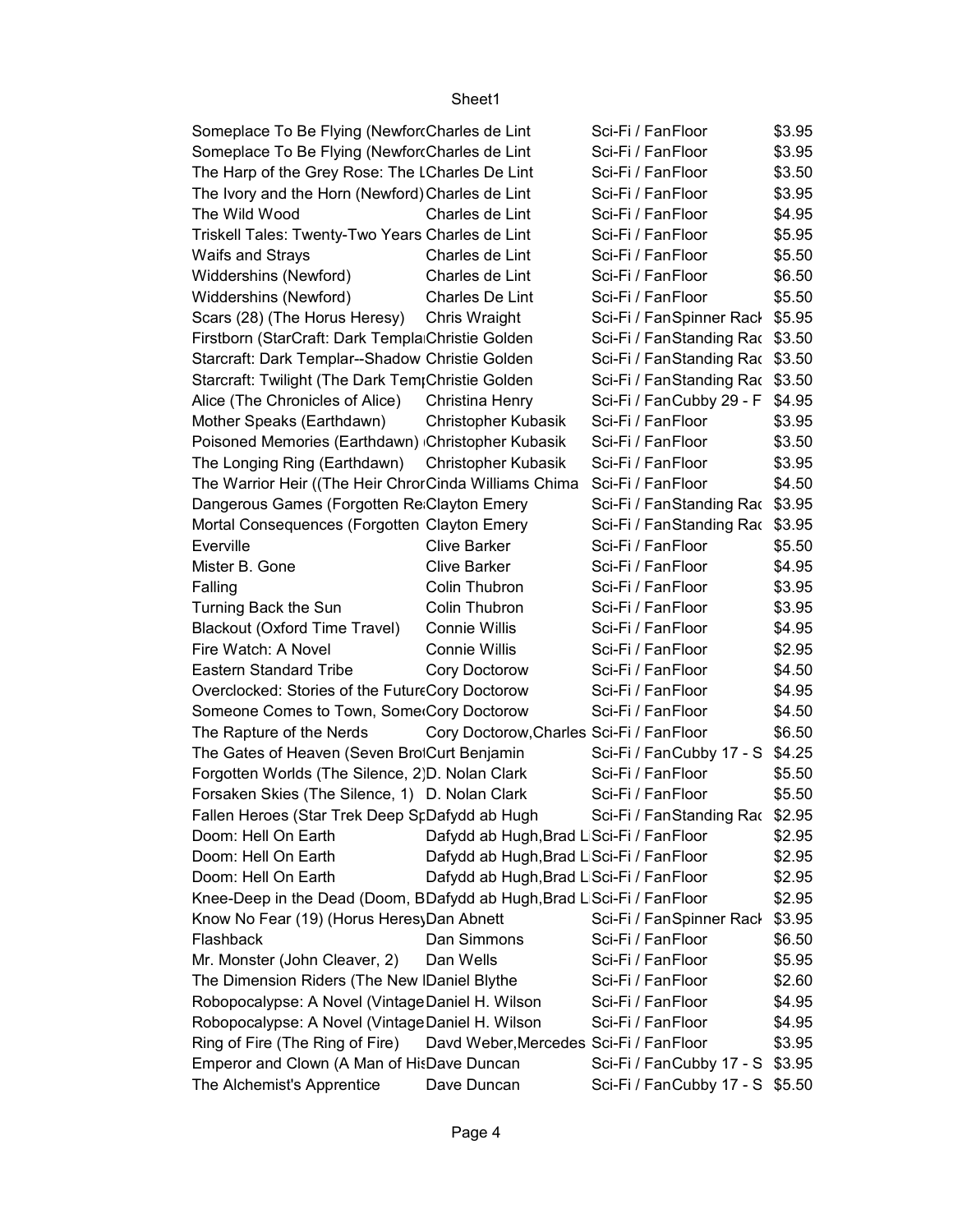| Sanctuary (Doctor Who-The New David A. McIntee                                        | Sci-Fi / FanFloor                 | \$2.60 |
|---------------------------------------------------------------------------------------|-----------------------------------|--------|
| White Darkness (The New Doctor David A. McIntee                                       | Sci-Fi / FanFloor                 | \$2.60 |
| Star Trek Creator: The AuthorizedDavid Alexander                                      | Sci-Fi / FanStanding Rac \$2.95   |        |
| Acacia: The War with the Mein (A David Anthony Durham Sci-Fi / FanFloor               |                                   | \$3.95 |
| Eagle-Sage (The Lon Tobyn ChroDavid B. Coe                                            | Sci-Fi / FanCubby 17 - S \$3.95   |        |
| Outlanders<br>DAVID B. COE                                                            | Sci-Fi / FanCubby 17 - S \$3.95   |        |
| The Horsemen's Gambit (Blood o David B. Coe                                           | Sci-Fi / FanFloor                 | \$6.50 |
| Weavers of War: Book Five of Wi David B. Coe                                          | Sci-Fi / FanCubby 17 - S \$3.95   |        |
| A Thief in the Night: Book Two of David Chandler                                      | Sci-Fi / FanFloor                 | \$3.50 |
| Soldiers of Ice (Forgotten Realms David Cook                                          | Sci-Fi / FanSpinner Rack \$3.95   |        |
| Horselords (Forgotten Realms: TrDavid Cook,Larry ElmorSci-Fi / FanStanding Rac \$3.95 |                                   |        |
| Horselords (Forgotten Realms: TrDavid Cook,Larry ElmorSci-Fi / FanStanding Rac \$3.95 |                                   |        |
| Horselords (Forgotten Realms: TrDavid Cook,Larry ElmorSci-Fi / FanStanding Rac \$3.95 |                                   |        |
| A Dance of Cloaks (Shadowdanc David Dalglish                                          | Sci-Fi / FanFloor                 | \$4.95 |
| A Dance of Cloaks (Shadowdanc David Dalglish                                          | Sci-Fi / FanFloor                 | \$4.95 |
| Soulkeeper (The Keepers, 1)<br>David Dalglish                                         | Sci-Fi / FanFloor                 | \$5.95 |
| Lord of the Isles (Lord of the Isles David Drake                                      | Sci-Fi / FanCubby 17 - S \$3.95   |        |
| Master of the Cauldron (Lord of thDavid Drake                                         | Sci-Fi / FanCubby 17 - S \$3.95   |        |
| Servant of the Dragon (Lord of the David Drake                                        | Sci-Fi / FanCubby 17 - S \$3.95   |        |
| David Drake<br><b>Space Gladiators</b>                                                | Sci-Fi / FanFloor                 | \$2.95 |
| Castle of Wizardry (The BelgariadDavid Eddings                                        | Sci-Fi / FanFloor                 | \$3.95 |
| Demon Lord of Karanda (The MalDavid Eddings                                           | Sci-Fi / FanFloor                 | \$3.95 |
| Demon Lord of Karanda (The MalDavid Eddings                                           | Sci-Fi / FanFloor                 | \$2.95 |
| Demon Lord of Karanda (The MalDavid Eddings                                           | Sci-Fi / Fanxx old xx. shc \$3.60 |        |
| Domes of Fire (Book One of the TDavid Eddings                                         | Sci-Fi / FanCubby 17 - S \$6.95   |        |
| Domes of Fire (The Tamuli)<br>David Eddings                                           | Sci-Fi / FanFloor                 | \$2.95 |
| Domes of Fire (The Tamuli)<br>David Eddings                                           | Sci-Fi / FanFloor                 | \$3.50 |
| Domes of Fire (The Tamuli)<br>David Eddings                                           | Sci-Fi / FanFloor                 | \$2.95 |
| Guardians of the West (The MalloDavid Eddings                                         | Sci-Fi / FanFloor                 | \$2.95 |
| Guardians of the West (The MalloDavid Eddings                                         | Sci-Fi / FanFloor                 | \$3.60 |
| Hidden City (The Tamuli)<br>David Eddings                                             | Sci-Fi / FanFloor                 | \$3.95 |
| David Eddings<br>Hidden City (The Tamuli)                                             | Sci-Fi / FanFloor                 | \$2.95 |
| High Hunt<br>David Eddings                                                            | Sci-Fi / FanFloor                 | \$2.95 |
| King of the Murgos (The Malloreo David Eddings                                        | Sci-Fi / FanFloor                 | \$3.60 |
| David Eddings<br>Losers                                                               | Sci-Fi / FanFloor                 | \$3.50 |
| David Eddings<br>Losers                                                               | Sci-Fi / FanFloor                 | \$3.50 |
| Sorceress of Darshiva (The Mallo David Eddings                                        | Sci-Fi / FanFloor                 | \$3.95 |
| Sorceress of Darshiva (The Mallo David Eddings                                        | Sci-Fi / FanFloor                 | \$3.95 |
| The Malloreon, Vol. 1 (Books 1-3) David Eddings                                       | Sci-Fi / FanFloor                 | \$5.50 |
| The Malloreon, Vol. 2 (Books 4 & David Eddings                                        | Sci-Fi / FanFloor                 | \$5.50 |
| The Ruby Knight (Book Two of th David Eddings                                         | Sci-Fi / FanFloor                 | \$2.95 |
| The Ruby Knight (Book Two of TrDavid Eddings                                          | Sci-Fi / FanFloor                 | \$7.95 |
| The Ruby Knight (Book Two of TrDavid Eddings                                          | Sci-Fi / FanFloor                 | \$7.95 |
| The Sapphire Rose<br>David Eddings                                                    | Sci-Fi / FanFloor                 | \$3.25 |
| The Sapphire Rose<br>David Eddings                                                    | Sci-Fi / FanFloor                 | \$3.25 |
| The Sapphire Rose: Book 3 of Th David Eddings                                         | Sci-Fi / FanFloor                 | \$7.95 |
| The Sapphire Rose: Book 3 of Th David Eddings                                         | Sci-Fi / FanFloor                 | \$6.95 |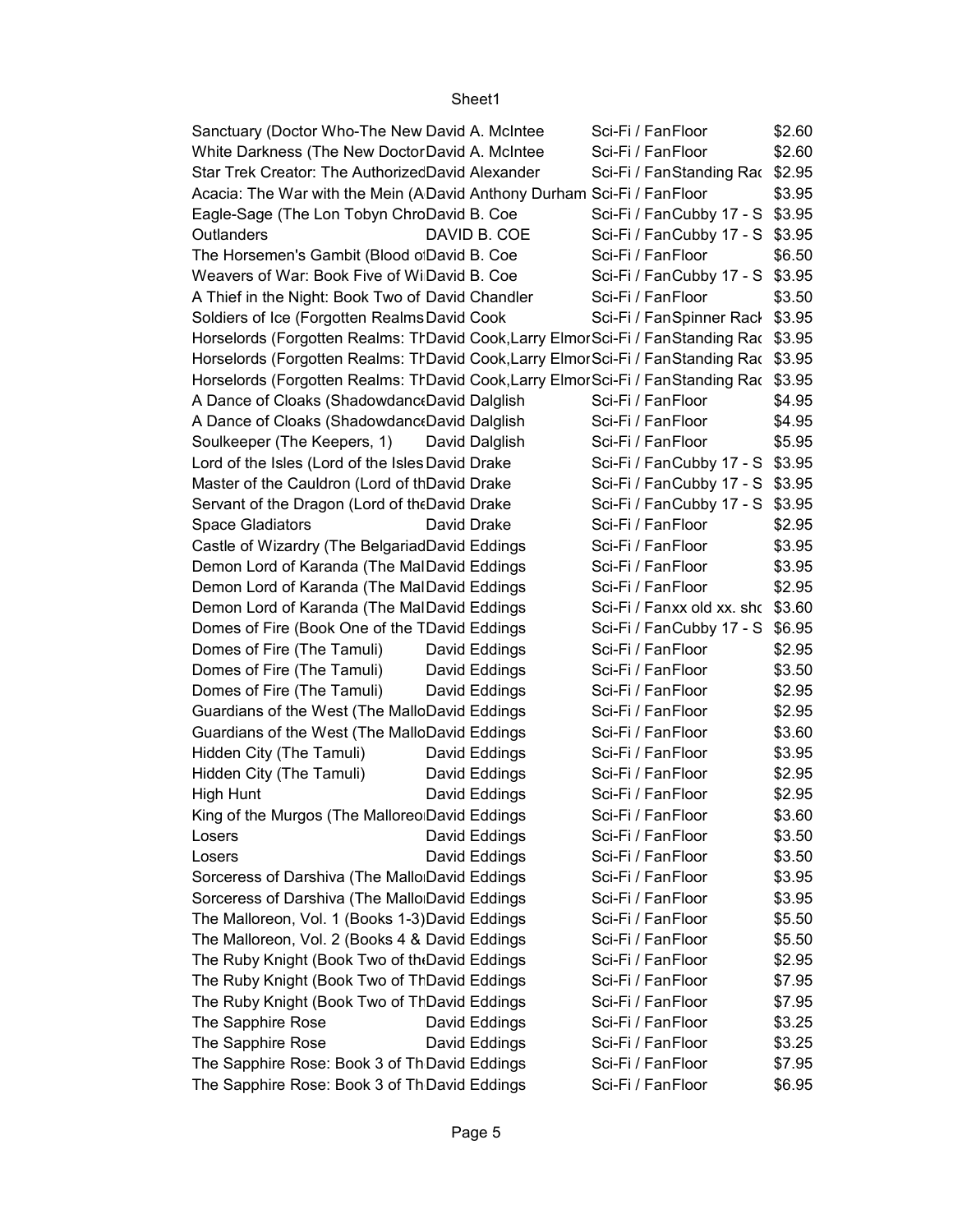| The Seeress of Kell (The MallorecDavid Eddings                                          |                                          | Sci-Fi / FanFloor               | \$3.60 |
|-----------------------------------------------------------------------------------------|------------------------------------------|---------------------------------|--------|
| The Shining Ones (Book Two of TDavid Eddings                                            |                                          | Sci-Fi / FanFloor               | \$3.60 |
| The Shining Ones (Book Two of TDavid Eddings                                            |                                          | Sci-Fi / FanFloor               | \$3.50 |
| The Shining Ones (Tamuli, Book : David Eddings                                          |                                          | Sci-Fi / FanFloor               | \$6.95 |
| Belgarath the Sorcerer (The Belg:David Eddings, Leigh E Sci-Fi / FanFloor               |                                          |                                 | \$4.25 |
| Belgarath the Sorcerer (The Belg:David Eddings, Leigh ErSci-Fi / FanFloor               |                                          |                                 | \$3.75 |
| Belgarath the Sorcerer (The Belg&David Eddings, Leigh E Sci-Fi / FanFloor               |                                          |                                 | \$3.95 |
| Crystal Gorge: Book Three of TheDavid Eddings, Leigh ErSci-Fi / FanFloor                |                                          |                                 | \$3.95 |
| Polgara the Sorceress (Malloreon David Eddings, Leigh ErSci-Fi / Fan Floor              |                                          |                                 | \$3.50 |
| The Diamond Throne                                                                      | David Eddings, Leigh E.Sci-Fi / FanFloor |                                 | \$3.95 |
| The Diamond Throne                                                                      | David Eddings, Leigh E.Sci-Fi / FanFloor |                                 | \$3.95 |
| The Elder Gods: Book One of the David Eddings, Leigh ErSci-Fi / Fan Floor               |                                          |                                 | \$3.50 |
| The Elder Gods: Book One of the David Eddings, Leigh ErSci-Fi / FanFloor                |                                          |                                 | \$3.95 |
| The Elder Gods: Book One of the David Eddings, Leigh ErSci-Fi / FanFloor                |                                          |                                 | \$3.60 |
| The Redemption of Althalus                                                              | David Eddings, Leigh E.Sci-Fi / FanFloor |                                 | \$3.95 |
| The Redemption of Althalus                                                              | David Eddings, Leigh E.Sci-Fi / FanFloor |                                 | \$3.95 |
| The Treasured One: Book Two of David Eddings, Leigh E(Sci-Fi / FanCubby 17 - S \$3.95   |                                          |                                 |        |
| The Younger Gods (The DreamerDavid Eddings, Leigh ErSci-Fi / FanFloor                   |                                          |                                 | \$2.95 |
| The Lair of Bones (The RunelordsDavid Farland                                           |                                          | Sci-Fi / FanCubby 17 - S \$4.50 |        |
| The Runelords: The Sum of All M <sub>D</sub> avid Farland                               |                                          | Sci-Fi / FanFloor               | \$4.50 |
| Hero in the Shadows (Drenai TaleDavid Gemmell                                           |                                          | Sci-Fi / FanFloor               | \$3.95 |
| Midnight Falcon (The Rigante SerDavid Gemmell                                           |                                          | Sci-Fi / FanFloor               | \$2.95 |
| <b>Quest for Lost Heroes</b>                                                            | David Gemmell                            | Sci-Fi / FanFloor               | \$2.95 |
| RAVENHEART: A Novel of the RDavid Gemmell                                               |                                          | Sci-Fi / FanFloor               | \$2.95 |
| Sword in the Storm (The Rigante David Gemmell                                           |                                          | Sci-Fi / FanFloor               | \$4.95 |
| Sword in the Storm (The Rigante David Gemmell                                           |                                          | Sci-Fi / FanCubby 17 - S \$3.95 |        |
| Waylander II: In the Realm of the David Gemmell                                         |                                          | Sci-Fi / FanFloor               | \$3.50 |
| Wolf in Shadow                                                                          | David Gemmell                            | Sci-Fi / FanFloor               | \$3.95 |
| The Flying Sorcerers                                                                    | David Gerrold                            | Sci-Fi / FanFloor               | \$3.25 |
| The Reaver Road                                                                         | David J. Duncan                          | Sci-Fi / FanCubby 17 - S \$2.95 |        |
| Jedi Trial (Star Wars: Clone WarsDavid Sherman,Dan CraSci-Fi / FanSpinner Racl \$6.50   |                                          |                                 |        |
| At All Costs (Honor Harrington #1 David Weber                                           |                                          | Sci-Fi / FanFloor               | \$3.95 |
| The Short Victorious War (Honor David Weber                                             |                                          | Sci-Fi / FanFloor               | \$3.15 |
| March to the Sea (March UpcountDavid Weber, John Rin(Sci-Fi / FanFloor                  |                                          |                                 | \$3.50 |
| 1634: The Baltic War (9) (The RinDavid Weber, Eric Flint Sci-Fi / FanFloor              |                                          |                                 | \$3.95 |
| Cauldron of Ghosts (3) (Crown of David Weber, Eric Flint Sci-Fi / FanFloor              |                                          |                                 | \$3.95 |
| Robin Hood - Mark of the Black A Debbie Viguie, James R Sci-Fi / FanFloor               |                                          |                                 | \$4.95 |
| The Burning Stone (Mages of GarDeborah Turner Harris Sci-Fi / FanCubby 17 - S           |                                          |                                 | \$3.25 |
| Captured (Chronicles of Bren, Bo Dennis Jernigan                                        |                                          | Sci-Fi / FanFloor               | \$4.95 |
| Silver Wolf, Black Falcon                                                               | Dennis L. McKiernan                      | Sci-Fi / FanFloor               | \$6.50 |
| The Eye of the Hunter                                                                   | Dennis L. McKiernan                      | Sci-Fi / FanFloor               | \$6.50 |
| Lords of Thlassa Mey                                                                    | Dennis McCarty                           | Sci-Fi / FanFloor               | \$3.62 |
| Warriors of Thlassa Mey                                                                 | Dennis McCarty                           | Sci-Fi / FanFloor               | \$2.95 |
| DRAGONDOOM (Spectra Super IDennis McKiernan                                             |                                          | Sci-Fi / FanFloor               | \$3.95 |
| The Chrestomanci Quartet (CharrDiana Wynne Jones                                        |                                          | Sci-Fi / FanFloor               | \$4.50 |
| Best Destiny (Star Trek)                                                                | Diane Carey                              | Sci-Fi / FanStanding Rac \$2.95 |        |
| The Search (Star Trek Deep SpacDiane Carey, Ira S. Beh Sci-Fi / Fan Standing Rac \$2.95 |                                          |                                 |        |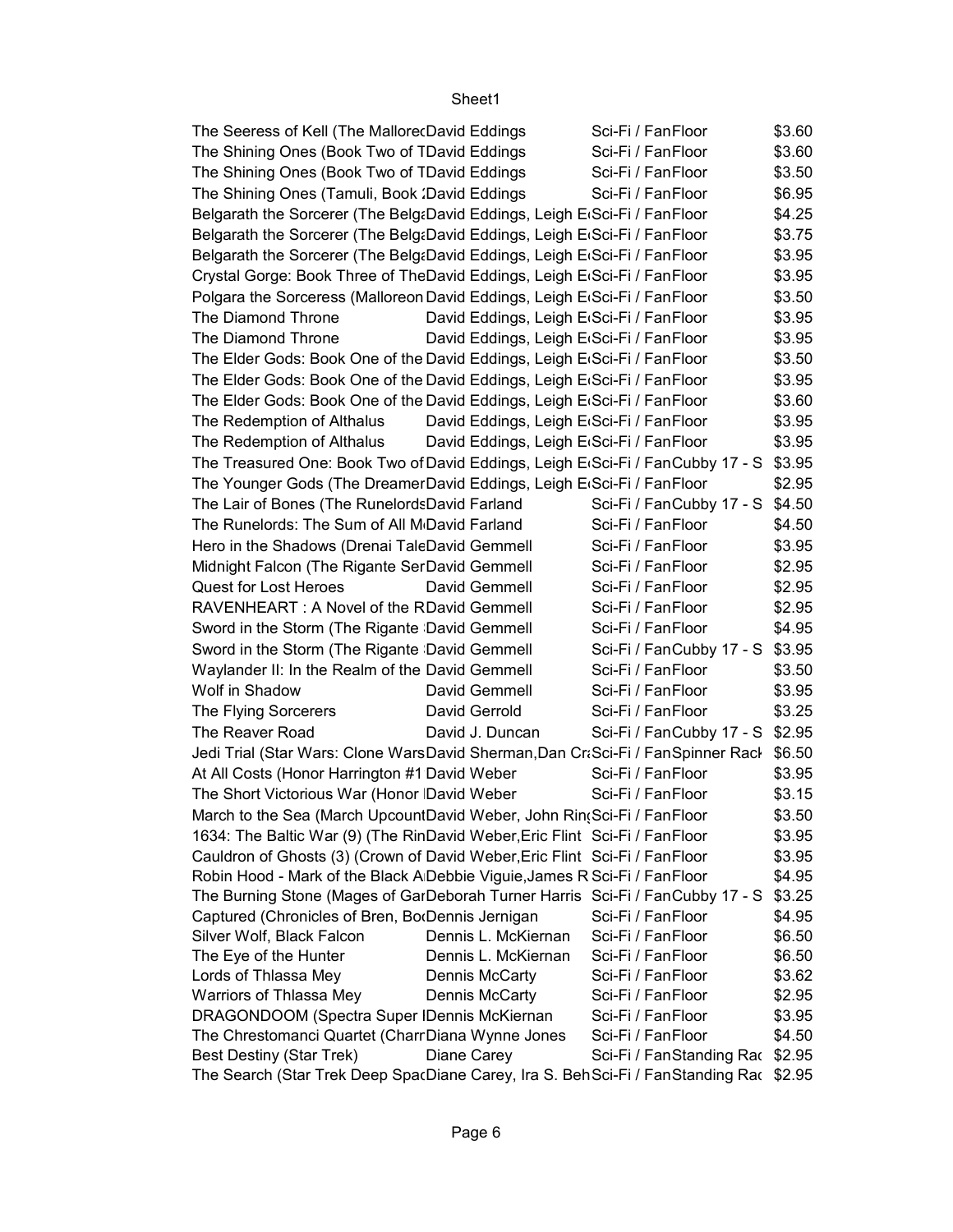The Price of Valor (The Shadow (Diango Wexler Sci-Fi / Fan Floor \$3.95 The Shadow Throne (The Shadov Django Wexler Sci-Fi / Fan Floor \$3.95 Theros Ironfeld (Dragonlance WarDon Perrin Sci-Fi / FanStanding Rac \$3.95 Life, the Universe and Everything Douglas Adams Sci-Fi / FanCubby 17 - S \$2.95 Life, the Universe and Everything Douglas Adams Sci-Fi / FanCubby 17 - S \$2.95 The Long Dark Tea-Time of the SDouglas Adams Sci-Fi / Fan Floor \$3.95 The Restaurant at the End of the Douglas Adams Sci-Fi / Fan Floor \$2.95 The Restaurant at the End of the Douglas Adams Sci-Fi / FanCubby 17 - S \$2.95 Microserfs **Douglas Coupland** Sci-Fi / Fan Floor \$5.25 Sci-Fi / FanStanding Rac \$3.95 Black Wizards (Forgotten Realms Douglas Niles Sci-Fi / Fan Standing Rac \$3.95 CORAL KINGDOM, THE (Forgott Douglas Niles Sci-Fi / FanStanding Rac \$3.95 CORAL KINGDOM, THE (Forgott Douglas Niles Sci-Fi / FanStanding Rac \$3.95 Darkenheight: The Watershed TriDouglas Niles Sci-Fi / FanFloor \$3.95 Darkwalker on Moonshae (Forgot Douglas Niles Sci-Fi / Fan Standing Rac \$3.95 Darkwalker on Moonshae (Forgot Douglas Niles Sci-Fi / Fan Standing Rac \$3.95 Darkwalker on Moonshae (Forgot Douglas Niles Sci-Fi / Fan Standing Rac \$3.95 Darkwell (Forgotten Realms, Moo Douglas Niles Sci-Fi / Fan Standing Rac \$3.95 Darkwell (Forgotten Realms, Moo Douglas Niles Sci-Fi / Fan Standing Rac \$3.95 Emperor of Ansalon (Dragonlance Douglas Niles Sci-Fi / Fan Standing Rac \$3.95 Feathered Dragon (Forgotten ReaDouglas Niles Sci-Fi / Fan Standing Rac \$3.95 Fistandantilus Reborn (Dragonlan Douglas Niles Sci-Fi / Fan Standing Rac \$3.95 Ironhelm: The Maztica Trilogy, BoDouglas Niles Sci-Fi / FanStanding Rac \$3.95 PROPHET OF MOONSHAE (For Douglas Niles Sci-Fi / Fan Standing Rac \$3.95) The Dragons: Dragonlance: Lost IDouglas Niles Sci-Fi / Fan Spinner Rack \$2.95 The Druid Queen (Forgotten RealDouglas Niles Sci-Fi / FanStanding Rac \$3.95 The Druid Queen (Forgotten RealDouglas Niles Sci-Fi / FanStanding Rac \$3.95 The Kagonesti (Dragonlance Lost Douglas Niles Sci-Fi / Fan Standing Rac \$3.95 The Kinslayer Wars (Dragonlance Douglas Niles Sci-Fi / Fan Standing Rac \$3.95 The Kinslayer Wars (Dragonlance Douglas Niles Sci-Fi / Fan Standing Rac \$3.95 Viperhand: Forgotten Realms (MaDouglas Niles Sci-Fi / FanStanding Rac \$3.95 Children of the Lens : lensman 06 E E Doc Smith Sci-Fi / FanFloor \$2.95 Billy Bathgate **E.L. Doctorow** Sci-Fi / Fan Floor \$5.95 Crown of Fire: Forgotten Realms, Ed Greenwood Sci-Fi / FanStanding Rac \$3.95 Dark Lord (Falconfar) Ed Greenwood Sci-Fi / Fan Floor \$3.95 Elminster: The Making of a Mage Ed Greenwood Sci-Fi / FanStanding Rac \$3.95 Shadows of Doom (Forgotten Realmed Greenwood Sci-Fi / Fan Standing Rac \$3.95 Stormlight (Forgotten Realms: The Harpers) Greenwood Sci-Fi / Fan Spinner Rack \$3.95 A Princess of Mars **Edgar Rice Burroughs** Sci-Fi / Fan Floor \$4.95 The Golden Bird (Puffin Books) Edith Brill Sci-Fi / Fan Floor \$2.95 The Best fantasy stories from the Edward L. Ferman, Stev Sci-Fi / Fan Floor  $$6.95$ Daughter of the Drow (Forgotten IElaine Cunningham Sci-Fi / FanStanding Rac \$3.95 Elfshadow (Forgotten Realms: SoElaine Cunningham Sci-Fi / FanSpinner Racl \$3.95 Elfsong (Harpers) Elaine Cunningham Sci-Fi / Fan Standing Rac \$3.95 Elfsong (Harpers) Elaine Cunningham Sci-Fi / FanStanding Rac \$3.95 The Magehound (Forgotten RealnElaine Cunningham Sci-Fi / FanStanding Rac \$3.95 The Singer's Crown **Elaine Isaak** Sci-Fi / Fan Floor \$3.60 The Troll's Grindstone (Wizard's VElizabeth Boyer Sci-Fi / FanFloor \$3.25 Destiny: Child of the Sky (The SyrElizabeth Haydon Sci-Fi / FanFloor \$3.95 Black Wizards (Forgotten Realms Douglas Niles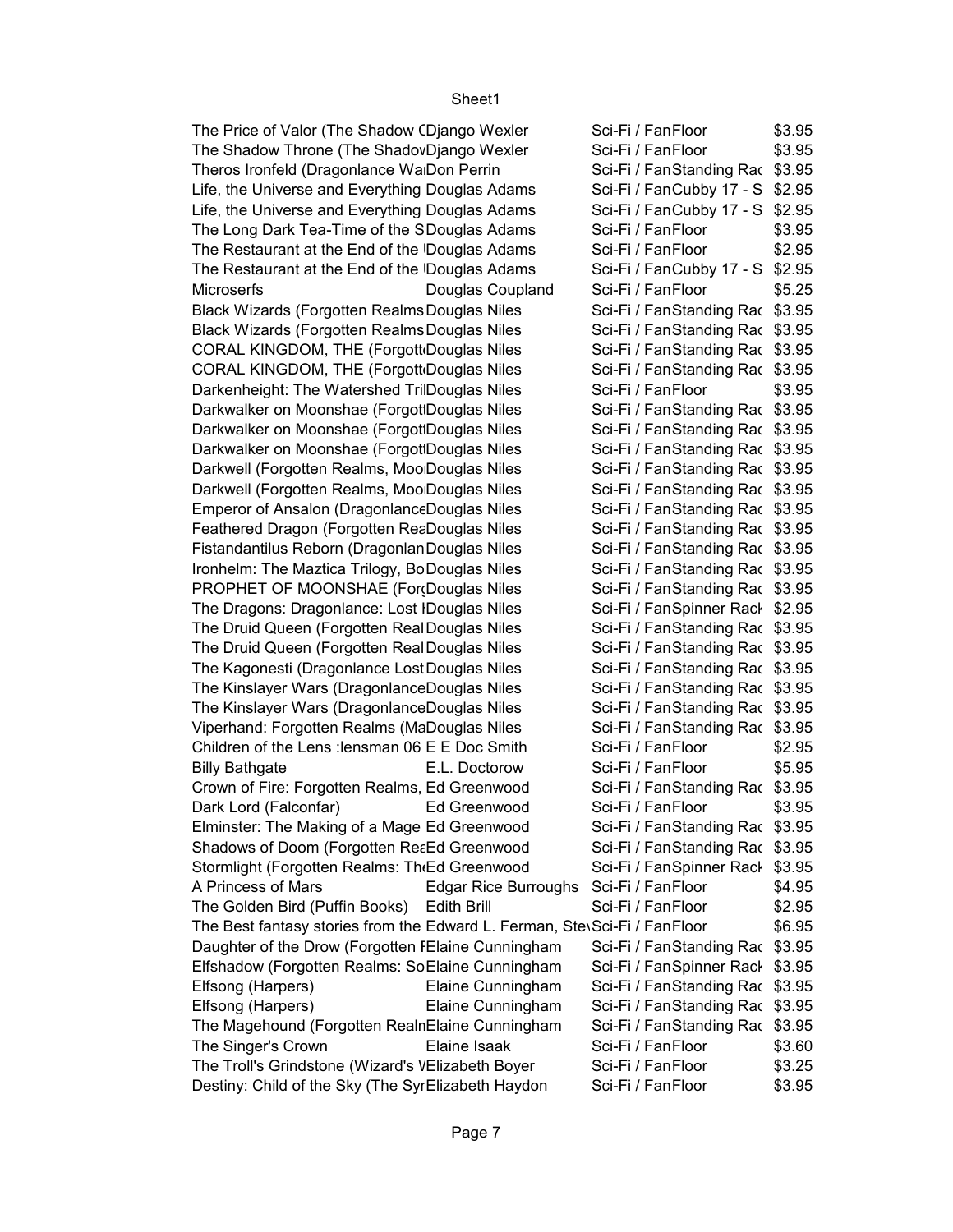| Elegy for a Lost Star (The Symph Elizabeth Haydon                              |                                                        | Sci-Fi / FanCubby 17 - S \$3.95 |        |  |
|--------------------------------------------------------------------------------|--------------------------------------------------------|---------------------------------|--------|--|
| Prophecy: Child of Earth                                                       | Elizabeth Haydon                                       | Sci-Fi / FanFloor               | \$3.95 |  |
| Prophecy: Child of Earth                                                       | Elizabeth Haydon                                       | Sci-Fi / FanCubby 17 - S \$3.95 |        |  |
| Prophecy: Child of Earth (SymphcElizabeth Haydon                               |                                                        | Sci-Fi / FanFloor               | \$5.95 |  |
| Rhapsody: Child of Blood                                                       | Elizabeth Haydon                                       | Sci-Fi / FanFloor               | \$3.95 |  |
| Rhapsody: Child of Blood                                                       | Elizabeth Haydon                                       | Sci-Fi / FanCubby 17 - S \$3.95 |        |  |
| Rhapsody: Child of Blood                                                       | Elizabeth Haydon                                       | Sci-Fi / FanFloor               | \$5.95 |  |
| <b>Black Feathers: Dark Avian Tales Ellen Datlow</b>                           |                                                        | Sci-Fi / FanFloor               | \$6.50 |  |
| Snow White, Blood Red                                                          | Ellen Datlow, Terri Wind Sci-Fi / Fan Floor            |                                 | \$3.95 |  |
| HEDRICK, THE THEOCRAT (DREllen Dodg Severson Sci-Fi / FanStanding Rac \$3.95   |                                                        |                                 |        |  |
| Swordspoint (Riverside)                                                        | Ellen Kushner                                          | Sci-Fi / FanFloor               | \$2.95 |  |
| Finder: A Novel of the Borderland Emma Bull                                    |                                                        | Sci-Fi / FanFloor               | \$5.95 |  |
| War for the Oaks                                                               | Emma Bull                                              | Sci-Fi / FanFloor               | \$2.50 |  |
| 1634: The Galileo Affair (The Rin(Eric Flint, Andrew Denni: Sci-Fi / Fan Floor |                                                        |                                 | \$3.95 |  |
| Pyramid Scheme                                                                 | Eric Flint, Dave Freer                                 | Sci-Fi / FanFloor               | \$2.95 |  |
| 1636: The Devil's Opera (13) (The Eric Flint, David Carrico Sci-Fi / Fan Floor |                                                        |                                 | \$3.95 |  |
| Boundary                                                                       | Eric Flint, Ryk E. Spoor Sci-Fi / Fan Floor            |                                 | \$3.95 |  |
| The Ring of Five Dragons (The P(Eric Van Lustbader                             |                                                        | Sci-Fi / FanFloor               | \$6.95 |  |
| Downshadow: Ed Greenwood PreErik Scott de Bie                                  |                                                        | Sci-Fi / FanStanding Rac \$3.95 |        |  |
| The Fate of the Tearling: A Novel Erika Johansen                               |                                                        | Sci-Fi / FanFloor               | \$6.25 |  |
| The God Catcher: Ed Greenwood Erin M. Evans                                    |                                                        | Sci-Fi / FanStanding Rac \$3.95 |        |  |
| Armada                                                                         | <b>Ernest Cline</b>                                    | Sci-Fi / FanFloor               | \$4.50 |  |
| <b>Villains by Necessity</b>                                                   | Eve Forward                                            | Sci-Fi / FanFloor               | \$2.95 |  |
| Blood and Memory: The Quickeni Fiona McIntosh                                  |                                                        | Sci-Fi / FanCubby 17 - S \$4.95 |        |  |
| Bridge of Souls: The Quickening IFiona McIntosh                                |                                                        | Sci-Fi / FanCubby 17 - S \$3.95 |        |  |
| Myrren's Gift: The Quickening BorFiona McIntosh                                |                                                        | Sci-Fi / FanCubby 17 - S \$5.50 |        |  |
| <b>Blood Ritual</b>                                                            | Frances Gordon                                         | Sci-Fi / FanFloor               | \$3.95 |  |
| Hangman's Curse (The Veritas PrFrank E. Peretti                                |                                                        | Sci-Fi / FanFloor               | \$6.50 |  |
| Destination: Void: Prequel to the IFrank Herbert                               |                                                        | Sci-Fi / FanFloor               | \$2.95 |  |
| The Heaven Makers                                                              | <b>Frank Herbert</b>                                   | Sci-Fi / FanFloor               | \$2.95 |  |
| Man Of Two Worlds                                                              | Frank Herbert, Brian HerSci-Fi / FanFloor              |                                 | \$3.95 |  |
| The Swarm: A Novel                                                             | Frank Schatzing                                        | Sci-Fi / FanFloor               | \$6.50 |  |
| Holmes-dracula File                                                            | Fred Saberhagen                                        | Sci-Fi / FanFloor               | \$3.75 |  |
| STARCHILD: Starchild Trilogy #2 Frederik & Williamson JSci-Fi / FanFloor       |                                                        |                                 | \$2.95 |  |
| Gateway                                                                        | <b>Frederik Pohl</b>                                   | Sci-Fi / FanCubby 17 - S \$2.95 |        |  |
| <b>Heechee Rendezvous</b>                                                      | <b>Frederik Pohl</b>                                   | Sci-Fi / FanCubby 17 - S \$2.95 |        |  |
| Shadow of the Xel'Naga (StarcrafiGabriel Mesta                                 |                                                        | Sci-Fi / FanFloor               | \$3.50 |  |
| Shadow of the Xel'Naga (StarcraftGabriel Mesta                                 |                                                        | Sci-Fi / FanStanding Rac \$3.50 |        |  |
| Dark Lady's Chosen (Chronicles cGail Z. Martin                                 |                                                        | Sci-Fi / FanCubby 17 - S \$3.95 |        |  |
| The Blood King (Chronicles of the Gail Z. Martin                               |                                                        | Sci-Fi / FanCubby 17 - S \$3.95 |        |  |
| Icefire                                                                        | Garfield Reeves-StevenSci-Fi / FanFloor                |                                 | \$3.95 |  |
| The Moon of Comrath                                                            | Garner, Alan                                           | Sci-Fi / FanFloor               | \$2.95 |  |
| Aztec Autumn                                                                   | Gary Jennings                                          | Sci-Fi / FanCubby 17 - S        | \$3.95 |  |
| Deliverance Lost (18) (Horus HertGav Thorpe                                    |                                                        | Sci-Fi / FanSpinner Rack \$4.50 |        |  |
| Shadow King: A Tale of the Sund Gav Thorpe                                     |                                                        | Sci-Fi / FanSpinner Rack        | \$3.95 |  |
| The Tranquility Wars                                                           | <b>Gentry Lee</b>                                      | Sci-Fi / FanFloor               | \$3.95 |  |
| <b>Mars Crossing</b>                                                           | Geoffrey A. Landis                                     | Sci-Fi / FanFloor               | \$6.50 |  |
| <b>Star Wars</b>                                                               | George Lucas                                           | Sci-Fi / FanSpinner Rack \$6.50 |        |  |
| Hunter's Run                                                                   | George R. R. Martin, GaSci-Fi / FanCubby 17 - S \$6.50 |                                 |        |  |
|                                                                                |                                                        |                                 |        |  |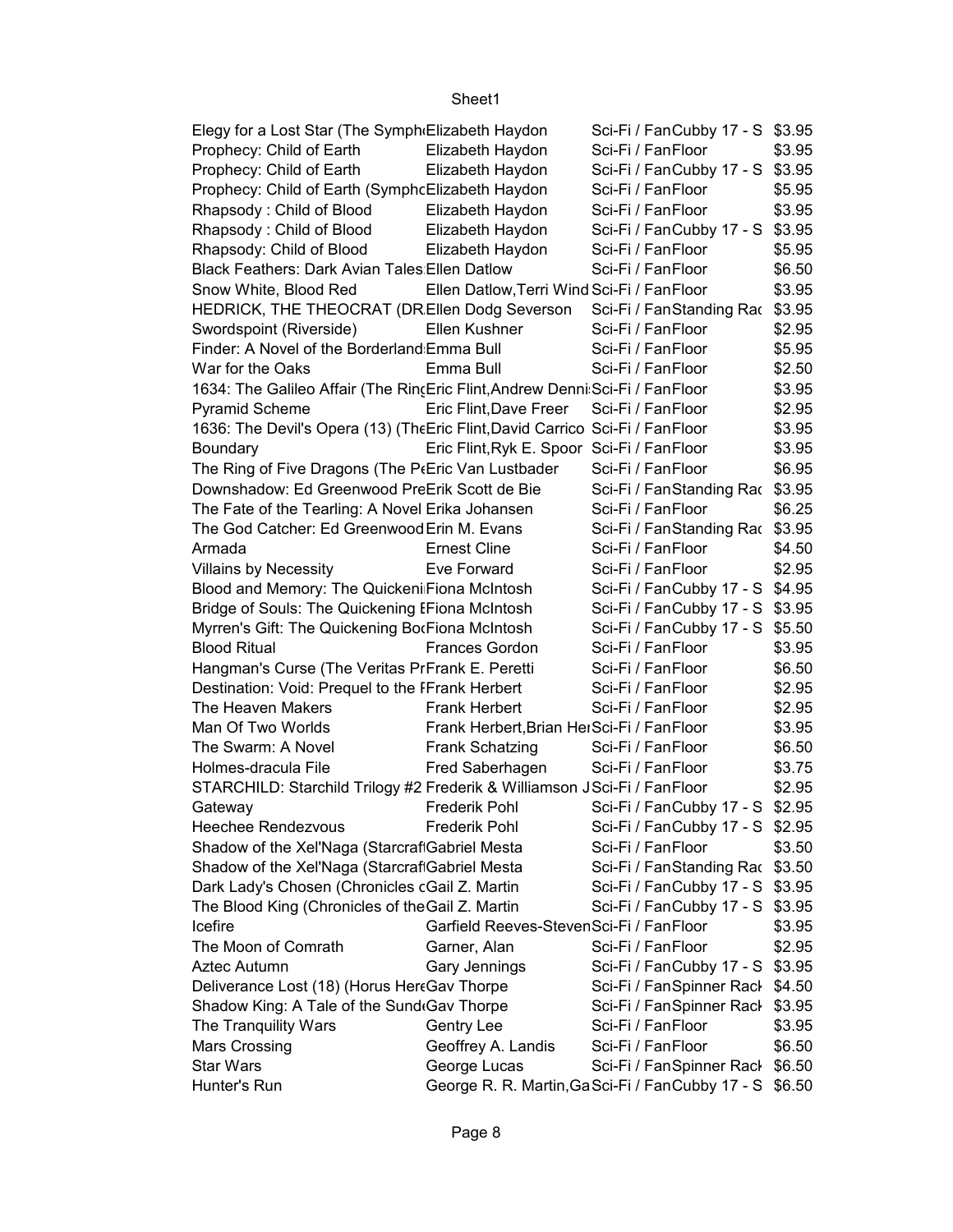| Best Military Science Fiction of the George R. R. Martin, PhiSci-Fi / Fan Floor<br>\$5.95 |                        |                                 |        |  |  |
|-------------------------------------------------------------------------------------------|------------------------|---------------------------------|--------|--|--|
| Stranger from the Depths                                                                  | <b>Gerry Turner</b>    | Sci-Fi / FanFloor               | \$3.95 |  |  |
| Surrender to the Will of the Night Glen Cook                                              |                        | Sci-Fi / FanFloor               | \$3.60 |  |  |
| The Silver Spike: The Chronicles Glen Cook                                                |                        | Sci-Fi / FanCubby 17 - S \$3.50 |        |  |  |
| The Tyranny of the Night (InstrumGlen Cook                                                |                        | Sci-Fi / FanCubby 17 - S \$6.50 |        |  |  |
| Stormlord's Exile (Stormlord, 3)                                                          | Glenda Larke           | Sci-Fi / FanFloor               | \$3.50 |  |  |
| The Last Stormlord                                                                        | Glenda Larke           | Sci-Fi / FanFloor               | \$4.05 |  |  |
| The Dragon Knight (A Tor book) Gordon R. Dickson                                          |                        | Sci-Fi / FanFloor               | \$3.50 |  |  |
| The Dragon Knight (A Tor book) Gordon R. Dickson                                          |                        | Sci-Fi / FanFloor               | \$3.50 |  |  |
| The Dragon, the Earl, and the TroGordon R. Dickson                                        |                        | Sci-Fi / FanFloor               | \$4.95 |  |  |
| Darwin's Children: A Novel (DarwiGreg Bear                                                |                        | Sci-Fi / FanFloor               | \$2.95 |  |  |
| Dead Lines: A Novel of Life AlGreg Bear                                                   |                        | Sci-Fi / FanFloor               | \$3.95 |  |  |
| Legacy (Eon)                                                                              | Greg Bear              | Sci-Fi / FanFloor               | \$3.60 |  |  |
| Mariposa                                                                                  | Greg Bear              | Sci-Fi / FanFloor               | \$6.50 |  |  |
| Rogue Planet (Star Wars)                                                                  | Greg Bear              | Sci-Fi / FanStanding Rac \$3.95 |        |  |  |
| Tangents                                                                                  | Greg Bear              | Sci-Fi / FanFloor               | \$5.25 |  |  |
| The Wind from a Burning Woman Greg Bear                                                   |                        | Sci-Fi / FanFloor               | \$2.95 |  |  |
| Star Trek: The Original Series: FoGreg Cox                                                |                        | Sci-Fi / FanStanding Rac        | \$3.95 |  |  |
| Cosm                                                                                      | <b>Gregory Benford</b> | Sci-Fi / FanFloor               | \$6.50 |  |  |
| Sailing Bright Eternity                                                                   | <b>Gregory Benford</b> | Sci-Fi / FanFloor               | \$2.95 |  |  |
| Lord of Emperors (The Sarantine Guy Gavriel Kay                                           |                        | Sci-Fi / FanCubby 17 - S \$3.95 |        |  |  |
| Sailing to Sarantium (Sarantine MGuy Gavriel Kay                                          |                        | Sci-Fi / FanFloor               | \$4.25 |  |  |
| Sarantine Mosaic #1 Sailing To S:Guy Gavriel Kay                                          |                        | Sci-Fi / FanFloor               | \$5.25 |  |  |
| Ysabel                                                                                    | Guy Gavriel Kay        | Sci-Fi / FanFloor               | \$4.50 |  |  |
| Ysabel                                                                                    | Guy Gavriel Kay        | Sci-Fi / FanFloor               | \$4.50 |  |  |
| A Planet for Texans / Star Born (AH. Beam Piper, John J. ISci-Fi / FanFloor               |                        |                                 | \$2.95 |  |  |
| The Time Machine and The War (H. G. Wells                                                 |                        | Sci-Fi / FanCubby 17 - S        | \$3.60 |  |  |
| CLOSE TO CRITICAL by Hal CleiHal Clement                                                  |                        | Sci-Fi / FanFloor               | \$2.95 |  |  |
| Iceworld                                                                                  | <b>Hal Clement</b>     | Sci-Fi / FanFloor               | \$2.95 |  |  |
| Space Lash (formerly Small ChanHal Clement                                                |                        | Sci-Fi / FanFloor               | \$2.95 |  |  |
| CYCLE OF FIRE.                                                                            | Hal. Clement           | Sci-Fi / FanFloor               | \$2.95 |  |  |
| The Fractal Prince (Jean le Flamt Hannu Rajaniemi                                         |                        | Sci-Fi / FanFloor               | \$4.25 |  |  |
| The Quantum Thief                                                                         | Hannu Rajaniemi        | Sci-Fi / FanFloor               | \$5.95 |  |  |
| Bill the Galactic Hero, Vol. 1                                                            | Harry Harrison         | Sci-Fi / FanFloor               | \$2.95 |  |  |
| Homeworld                                                                                 | Harry Harrison         | Sci-Fi / FanFloor               | \$2.95 |  |  |
| Make Room! Make Room!: The CHarry Harrison                                                |                        | Sci-Fi / FanFloor               | \$4.50 |  |  |
| Return to Eden (West of Eden, BrHarry Harrison                                            |                        | Sci-Fi / FanFloor               | \$5.95 |  |  |
| Skyfall                                                                                   | Harry Harrison         | Sci-Fi / FanFloor               | \$2.95 |  |  |
| The Planet of the Robot Slaves (EHarry Harrison                                           |                        | Sci-Fi / FanFloor               | \$3.50 |  |  |
| The Planet of the Robot Slaves (EHarry Harrison                                           |                        | Sci-Fi / FanFloor               | \$3.95 |  |  |
| Winter in Eden                                                                            | Harry Harrison         | Sci-Fi / FanFloor               | \$2.95 |  |  |
| Bill, the Galactic Hero: The Final I Harry Harrison, David H& Sci-Fi / Fan Floor          |                        |                                 | \$3.50 |  |  |
| Advance and Retreat (Baen FantaHarry Turtledove                                           |                        | Sci-Fi / FanFloor               | \$3.95 |  |  |
| Fox and Empire                                                                            | Harry Turtledove       | Sci-Fi / FanCubby 17 - S        | \$3.95 |  |  |
| The Center Cannot Hold (AmericaHarry Turtledove                                           |                        | Sci-Fi / FanFloor               | \$3.50 |  |  |
| The Stolen Throne (Time of Trout Harry Turtledove                                         |                        | Sci-Fi / FanFloor               | \$3.95 |  |  |
| Fall of a Kingdom (Farsala Trilogy Hilari Bell                                            |                        | Sci-Fi / FanFloor               | \$3.50 |  |  |
| Crimson Fire: Book Two in the DriHolly Taylor                                             |                        | Sci-Fi / FanFloor               | \$4.95 |  |  |
|                                                                                           |                        |                                 |        |  |  |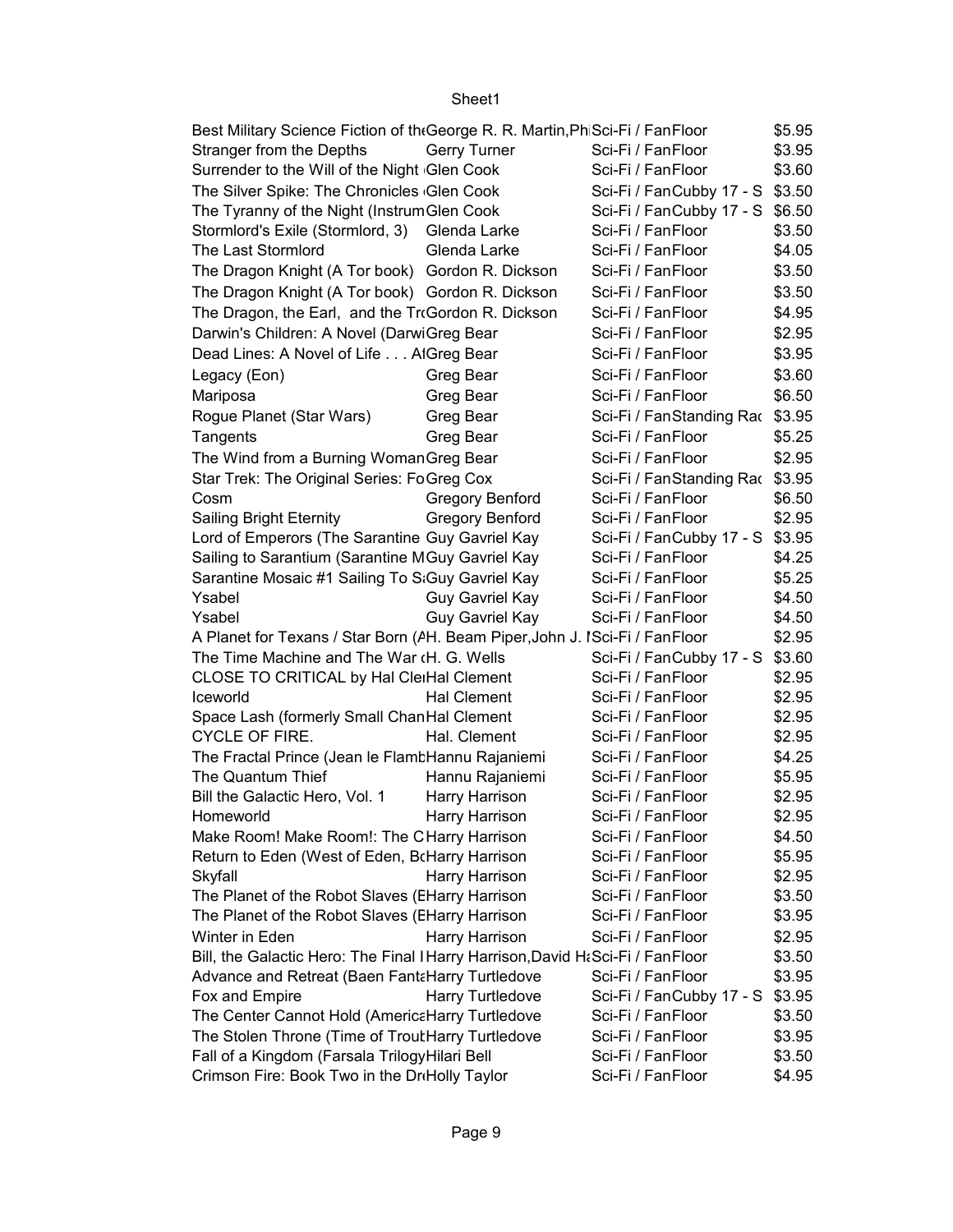|         | Night Birds' Reign: Book One in thHolly Taylor                                           |                                                         | Sci-Fi / FanFloor               | \$5.50 |
|---------|------------------------------------------------------------------------------------------|---------------------------------------------------------|---------------------------------|--------|
|         | The Martian Way and Other Storid. Asimov                                                 |                                                         | Sci-Fi / FanCubby 17 - S \$2.95 |        |
|         | Dancer's Lament: Path to Ascend lan C. Esslemont                                         |                                                         | Sci-Fi / FanFloor               | \$3.95 |
|         | Night of Knives: A Novel of the Malan C. Esslemont                                       |                                                         | Sci-Fi / FanCubby 17 - S \$3.95 |        |
|         | Chimaera (The Well of Echoes, Vlan Irvine                                                |                                                         | Sci-Fi / FanFloor               | \$3.95 |
|         | Geomancer                                                                                | lan Irvine                                              | Sci-Fi / FanFloor               | \$3.25 |
|         | The Dervish House                                                                        | lan McDonald                                            | Sci-Fi / FanFloor               | \$5.50 |
|         | The Wyvern's Spur (Finder's StonInc. TSR                                                 |                                                         | Sci-Fi / FanStanding Rac \$2.50 |        |
|         | Earth Is Room Enough                                                                     | <b>Isaac Asimov</b>                                     | Sci-Fi / FanCubby 17 - S \$2.95 |        |
|         | <b>END OF ETERNITY</b>                                                                   | <b>Isaac Asimov</b>                                     | Sci-Fi / FanCubby 17 - S \$2.95 |        |
|         | Foundation, Book 1                                                                       | <b>Isaac Asimov</b>                                     | Sci-Fi / FanCubby 17 - S \$2.95 |        |
|         | Isaac Asimov Presents the Best SIsaac Asimov                                             |                                                         | Sci-Fi / FanFloor               | \$4.25 |
|         | Prelude to Foundation (Foundatio Isaac Asimov                                            |                                                         | Sci-Fi / FanFloor               | \$3.95 |
|         | The Gods Themselves                                                                      | <b>Isaac Asimov</b>                                     | Sci-Fi / FanCubby 17 - S \$2.95 |        |
|         | The Stars, Like Dust                                                                     | Isaac Asimov                                            | Sci-Fi / FanCubby 17 - S \$2.95 |        |
|         | 7th Son: Descent                                                                         | J. C. Hutchins                                          | Sci-Fi / FanFloor               | \$5.50 |
|         | Newton's Cannon (The Age of UnJ. Gregory Keyes                                           |                                                         | Sci-Fi / FanFloor               | \$3.95 |
|         | The Waterborn (Children of the CJ. Gregory Keyes                                         |                                                         | Sci-Fi / FanFloor               | \$5.95 |
|         | Ninth City Burning                                                                       | J. Patrick Black                                        | Sci-Fi / FanFloor               | \$5.50 |
| ~~NEW~~ | The Fellowship of the Ring (The LJ. R. R. Tolkien                                        |                                                         | Sci-Fi / FanFloor               | \$3.95 |
|         | The Fellowship of the Ring (The LJ. R. R. Tolkien                                        |                                                         | Sci-Fi / FanFloor               | \$4.95 |
|         | The Return of the King (Lord of thJ. R. R. Tolkien                                       |                                                         | Sci-Fi / FanFloor               | \$4.95 |
| ~~NEW~~ | The Two Towers (Lord of the Rin(J. R. R. Tolkien                                         |                                                         | Sci-Fi / FanFloor               | \$3.95 |
|         | The Two Towers (The Lord of the J. R. R. Tolkien                                         |                                                         | Sci-Fi / FanFloor               | \$4.25 |
|         | <b>Bodies of Water</b>                                                                   | J. S. Borthwick                                         | Sci-Fi / FanFloor               | \$2.95 |
|         | A Man Betrayed (Book of Words) J. V. Jones                                               |                                                         | Sci-Fi / FanCubby 17 - S \$3.95 |        |
|         | Master & Fool (Book of Words) J. V. Jones                                                |                                                         | Sci-Fi / FanFloor               | \$2.95 |
|         | Master & Fool (Book of Words) J. V. Jones                                                |                                                         | Sci-Fi / FanCubby 17 - S \$3.95 |        |
|         | Day of the Tyrant                                                                        | J.E. (created by) Pourn(Sci-Fi / FanFloor               |                                 | \$3.95 |
|         | Emissary (Star Trek Deep Space J.M. Dillard, Michael PillSci-Fi / FanStanding Rac \$2.95 |                                                         |                                 |        |
|         | Defenders of Ar (Guardians of the Jack Lovejoy                                           |                                                         | Sci-Fi / FanFloor               | \$3.95 |
|         | Omega                                                                                    | Jack McDevitt                                           | Sci-Fi / FanFloor               | \$3.95 |
|         | Devil's Hand (Sentinels)                                                                 | Jack McKinney                                           | Sci-Fi / FanFloor               | \$2.95 |
|         | <b>Big Planet</b>                                                                        | Jack Vance                                              | Sci-Fi / FanFloor               | \$4.50 |
|         | The Dirdir (Tschai Book 3)                                                               | Jack Vance                                              | Sci-Fi / FanFloor               | \$2.95 |
|         | <b>Kushiel's Dart</b>                                                                    | Jacqueline Carey                                        | Sci-Fi / FanFloor               | \$4.25 |
|         | Kushiel's Mercy (Kushiel's LegacyJacqueline Carey                                        |                                                         | Sci-Fi / FanFloor               | \$6.50 |
|         | Kushiel's Scion (Kushiel's Legacy Jacqueline Carey                                       |                                                         | Sci-Fi / FanCubby 17 - S \$4.25 |        |
|         | Havemercy                                                                                | Jaida Jones, Danielle BeSci-Fi / FanCubby 17 - S \$3.95 |                                 |        |
|         | Mistshore: Ed Greenwood PresenJaleigh Johnson                                            |                                                         | Sci-Fi / FanStanding Rac \$3.95 |        |
|         | Cosmic Rift (Outlanders)                                                                 | James Axler                                             | Sci-Fi / FanFloor               | \$2.95 |
|         | Doomstar Relic (Outlanders)                                                              | James Axler                                             | Sci-Fi / FanFloor               | \$2.95 |
|         | Road Wars (Deathlands)                                                                   | James Axler                                             | Sci-Fi / FanFloor               | \$2.95 |
|         | Wings of Death (Outlanders)                                                              | James Axler                                             | Sci-Fi / FanFloor               | \$2.95 |
|         | Hinterland: Book Two of the GodsJames Clemens                                            |                                                         | Sci-Fi / FanFloor               | \$3.95 |
|         | Shadowfall: Book One of the God James Clemens                                            |                                                         | Sci-Fi / FanFloor               | \$3.95 |
|         | Wit'ch Storm (The Banned and th James Clemens                                            |                                                         | Sci-Fi / FanFloor               | \$3.95 |
|         | Sea Strike                                                                               | James H. Cobb                                           | Sci-Fi / FanFloor               | \$3.95 |
|         | Crusade (Forgotten Realms: The James Lowder                                              |                                                         | Sci-Fi / FanStanding Rac \$3.95 |        |
|         |                                                                                          |                                                         |                                 |        |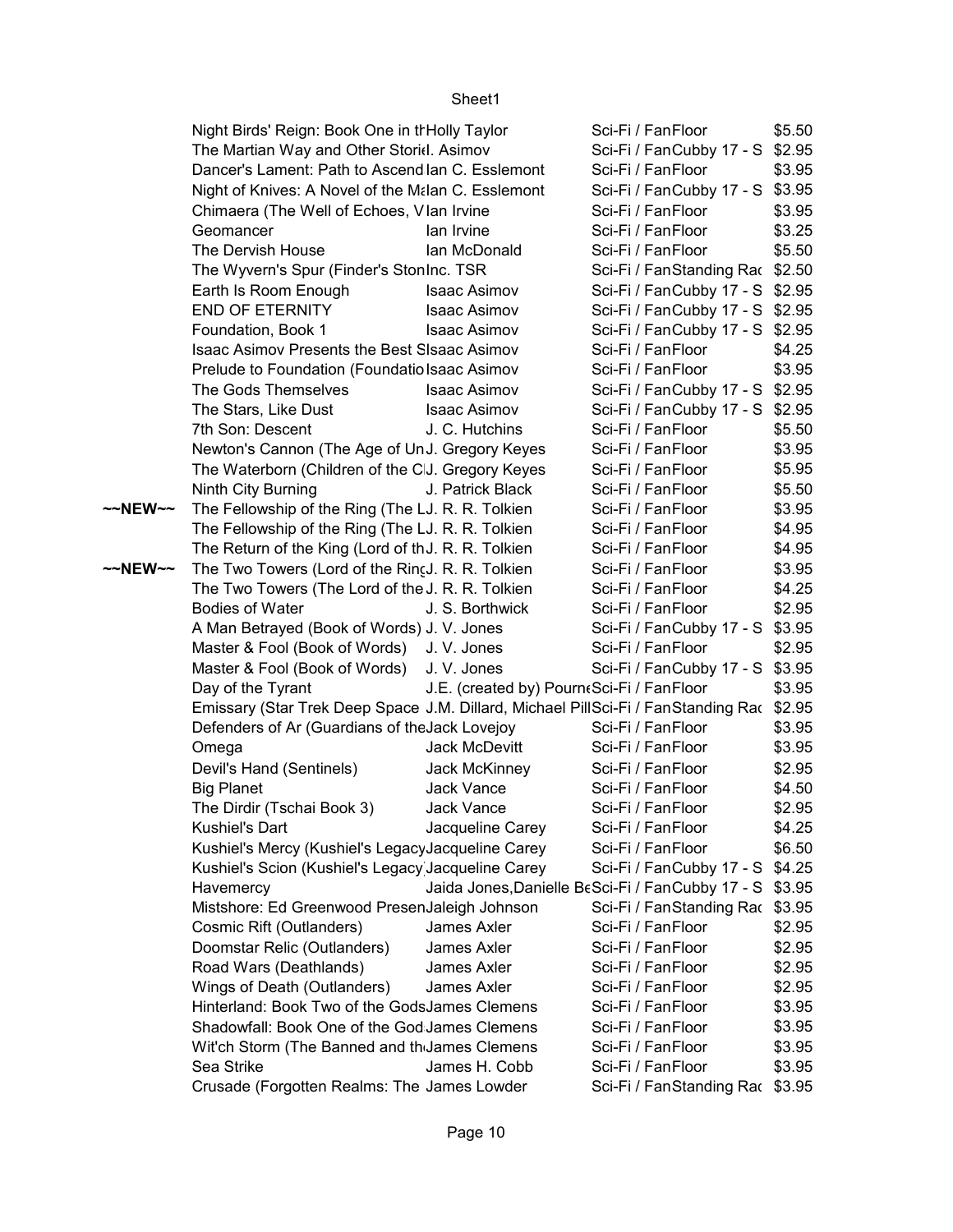| Crusade (Forgotten Realms: The James Lowder                                           | Sci-Fi / FanStanding Rac \$3.95 |        |
|---------------------------------------------------------------------------------------|---------------------------------|--------|
| Prince of Lies (Forgotten Realms) James Lowder                                        | Sci-Fi / FanSpinner Rack \$3.95 |        |
| REALMS OF INFAMY (Forgotten James Lowder                                              | Sci-Fi / FanStanding Rac \$3.95 |        |
| The Ring of Winter<br>James Lowder                                                    | Sci-Fi / FanStanding Rac \$3.95 |        |
| The Ring of Winter<br>James Lowder                                                    | Sci-Fi / FanSpinner Rack \$3.95 |        |
| Dark Lord: The Rise of Darth Vad James Luceno                                         | Sci-Fi / FanFloor               | \$6.50 |
| POOL OF RADIANCE (Forgotten James M. Ward                                             | Sci-Fi / FanStanding Rac \$2.50 |        |
| Pools of Darkness (Forgotten ReaJames M. Ward, Anne KSci-Fi / FanStanding Rac \$3.95  |                                 |        |
| Voyage from Yesteryear<br>James P. Hogan                                              | Sci-Fi / FanCubby 17 - S \$2.95 |        |
| Storm Dragon: The Draconic ProrJames Wyatt                                            | Sci-Fi / FanFloor               | \$6.50 |
| Wolf's Head, Wolf's Heart (Wolf, IJane Lindskold                                      | Sci-Fi / FanCubby 17 - S \$3.95 |        |
| Forged By Fire: Book Three of the Janine Cross                                        | Sci-Fi / FanFloor               | \$5.50 |
|                                                                                       | Sci-Fi / FanFloor               | \$3.95 |
| Shadowed By Wings: Book Two cJanine Cross                                             |                                 |        |
| Touched By Venom: Book One of Janine Cross                                            | Sci-Fi / FanFloor               | \$3.95 |
| Curse of the Mistwraith (Wars of LJanny Wurts                                         | Sci-Fi / FanFloor               | \$3.50 |
| Peril's Gate (Wars of Light and SrJanny Wurts                                         | Sci-Fi / FanCubby 17 - S \$3.95 |        |
| Sorcerer's Legacy<br>Janny Wurts                                                      | Sci-Fi / FanFloor               | \$2.25 |
| RED MAGIC (Forgotten Realms NJean Rabe                                                | Sci-Fi / FanSpinner Rack \$3.95 |        |
| The Dawning of a New Age (DragJean Rabe                                               | Sci-Fi / FanStanding Rac \$3.95 |        |
| Dark Birthright<br>Jeanne Treat                                                       | Sci-Fi / FanFloor               | \$4.95 |
| Liberty's Crusade (StarCraft, BoolJeff Grubb                                          | Sci-Fi / FanFloor               | \$3.95 |
| Liberty's Crusade (StarCraft, BoolJeff Grubb                                          | Sci-Fi / FanStanding Rac \$3.50 |        |
| Lord Toede (Dragonlance: VillainsJeff Grubb                                           | Sci-Fi / FanStanding Rac \$3.95 |        |
| The Last Guardian (Warcraft, BocJeff Grubb                                            | Sci-Fi / FanSpinner Rack \$3.95 |        |
| Azure Bonds (Forgotten Realms) Jeff Grubb, Kate Novak Sci-Fi / FanStanding Rac \$2.25 |                                 |        |
| The Infinity Link<br>Jeffrey A. Carver                                                | Sci-Fi / FanFloor               | \$4.50 |
| Lord of the Shadows (The SeconcJennifer Fallon                                        | Sci-Fi / FanCubby 17 - S \$3.95 |        |
| The Gods of Amyrantha (The TidtJennifer Fallon                                        | Sci-Fi / FanFloor               | \$3.95 |
| Warlord (The Hythrun Chronicles: Jennifer Fallon                                      | Sci-Fi / FanFloor               | \$6.50 |
| Legacy of the Wolf: Cheysuli Omr Jennifer Roberson                                    | Sci-Fi / FanFloor               | \$4.50 |
| The Regime: Evil Advances / BefcJerry B. Jenkins, Tim La Sci-Fi / Fan Floor           |                                 | \$6.50 |
| After Armageddon (There Will Be Jerry Pournelle                                       | Sci-Fi / FanFloor               | \$3.95 |
| Warrior (There Will Be War VolunJerry Pournelle                                       | Sci-Fi / FanFloor               | \$3.95 |
| Another Beast's Skin<br>Jessika Grewe Glover                                          | Sci-Fi / FanFloor               | \$6.50 |
| Aeronaut's Windlass<br>Jim Butcher                                                    | Sci-Fi / FanFloor               | \$4.95 |
| Captain's Fury (Codex Alera, Boo Jim Butcher                                          | Sci-Fi / FanFloor               | \$4.50 |
| Death Masks: Book Five of The DJim Butcher                                            | Sci-Fi / FanFloor               | \$4.95 |
| First Lord's Fury (Codex Alera, BcJim Butcher                                         | Sci-Fi / FanFloor               | \$4.50 |
| First Lord's Fury (Codex Alera, BcJim Butcher                                         | Sci-Fi / FanFloor               | \$6.50 |
| Furies of Calderon (Codex Alera, Jim Butcher                                          | Sci-Fi / FanFloor               | \$4.50 |
| Furies of Calderon (Codex Alera, Jim Butcher                                          | Sci-Fi / FanFloor               | \$4.95 |
| Furies of Calderon (Codex Alera, Jim Butcher                                          | Sci-Fi / FanCubby 17 - S        | \$4.95 |
| Grave Peril (The Dresden Files, BJim Butcher                                          | Sci-Fi / FanFloor               | \$4.50 |
| Princeps' Fury (Codex Alera, BoolJim Butcher                                          | Sci-Fi / FanCubby 17 - S        | \$6.50 |
| Princeps' Fury (Codex Alera)<br>Jim Butcher                                           | Sci-Fi / FanFloor               | \$4.95 |
| Storm Front (Dresden Files)<br>Jim Butcher                                            | Sci-Fi / FanFloor               | \$4.50 |
| Summer Knight (Dresden Files)<br>Jim Butcher                                          | Sci-Fi / FanFloor               | \$4.95 |
| Turn Coat (The Dresden Files, BoJim Butcher                                           | Sci-Fi / FanFloor               | \$4.50 |
| Turn Coat (The Dresden Files, BoJim Butcher                                           | Sci-Fi / FanFloor               | \$6.95 |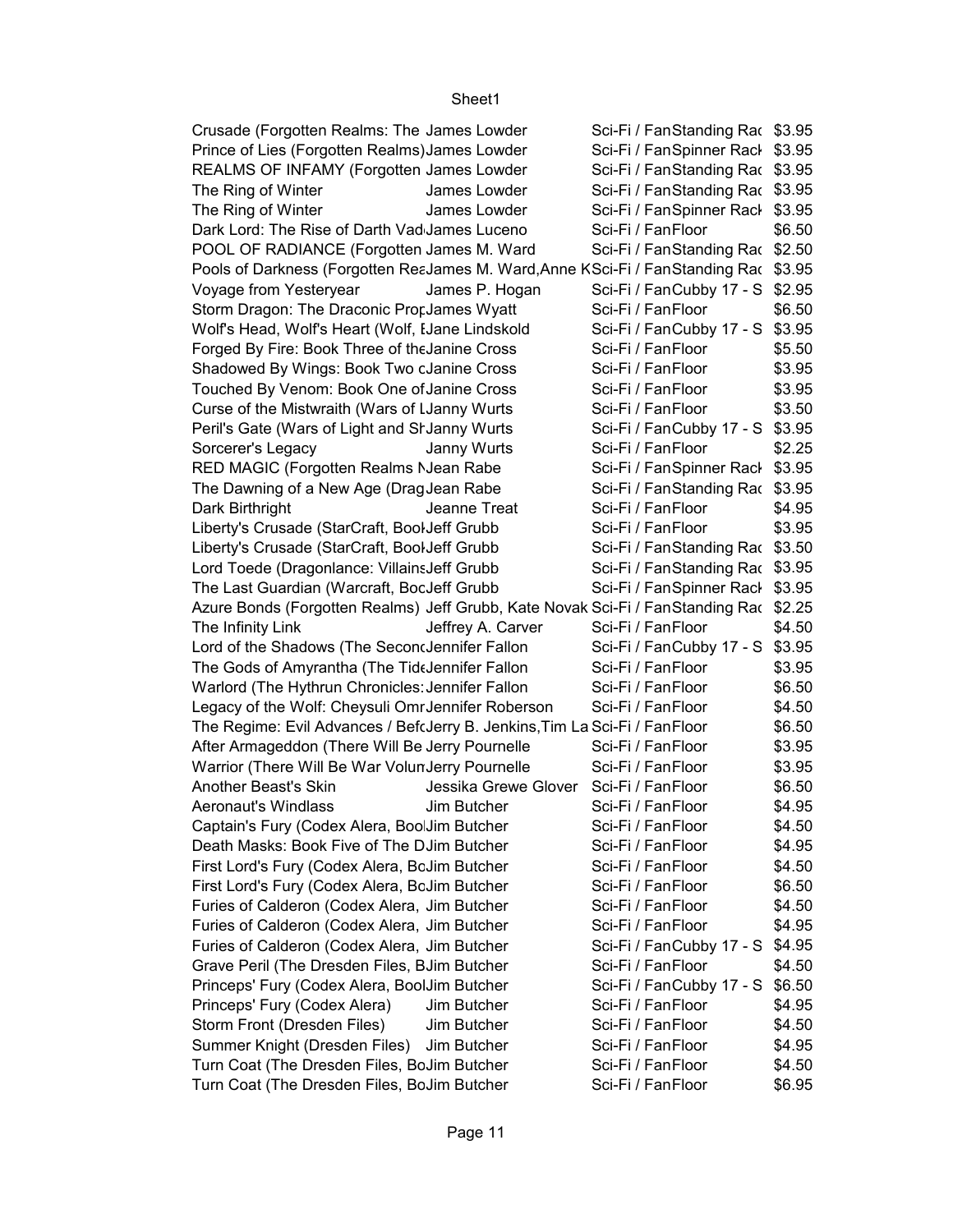| Apollo 13: Lost Moon                                                       | Jim Lovell                               | Sci-Fi / FanCubby 17 - S \$3.95 |         |
|----------------------------------------------------------------------------|------------------------------------------|---------------------------------|---------|
| Cowboys & Aliens                                                           | Joan D. Vinge                            | Sci-Fi / FanCubby 17 - S \$3.95 |         |
| Dust                                                                       | Joan Frances Turner                      | Sci-Fi / FanFloor               | \$6.50  |
| Half the World (Shattered Sea)                                             | Joe Abercrombie                          | Sci-Fi / FanFloor               | \$6.50  |
| There Is No Darkness                                                       | Joe Haldeman, Jack C. ISci-Fi / FanFloor |                                 | \$2.95  |
| The Road Home (A Guardians of Joel Rosenberg                               |                                          | Sci-Fi / FanFloor               | \$5.95  |
| The Testing (1)                                                            | Joelle Charbonneau                       | Sci-Fi / FanFloor               | \$4.50  |
| Finity                                                                     | John Barnes                              | Sci-Fi / FanFloor               | \$3.95  |
| The Far Islands and Other Tales (John Buchan, John Bell, Sci-Fi / FanFloor |                                          |                                 | \$5.50  |
| Count to a Trillion                                                        | John C. Wright                           | Sci-Fi / FanFloor               | \$6.50  |
| The White Mountains (1) (The Tri <sub>l</sub> John Christopher             |                                          | Sci-Fi / FanFloor               | \$2.95  |
| Soldier of Light                                                           | John de Lancie, Tom CoSci-Fi / FanFloor  |                                 | \$5.95  |
| Cosmic Coincidences: Dark MatteJohn Gribbin, Martin RetSci-Fi / FanFloor   |                                          |                                 | \$3.95  |
| The Devil's Armor (Bronze Knight John Marco                                |                                          | Sci-Fi / FanCubby 17 - S \$4.25 |         |
| The Eyes of God                                                            | John Marco                               | Sci-Fi / FanCubby 17 - S \$4.25 |         |
| The Grand Design - Book Two of John Marco                                  |                                          | Sci-Fi / FanFloor               | \$4.05  |
| The Jackal of Nar-Book One of TJohn Marco                                  |                                          | Sci-Fi / FanFloor               | \$3.60  |
| The Sword of Angels (Bronze Knidohn Marco                                  |                                          | Sci-Fi / FanCubby 17 - S \$3.95 |         |
| Antimatter (Star Trek Deep SpaceJohn Vornholt                              |                                          | Sci-Fi / FanStanding Rac \$2.95 |         |
| Contamination (Star Trek: The NeJohn Vornholt                              |                                          | Sci-Fi / FanStanding Rac \$2.95 |         |
| Swords & Dark Magic: The New SJonathan Strahan                             |                                          | Sci-Fi / FanFloor               | \$4.25  |
| Heroes of the Valley                                                       | Jonathan Stroud                          | Sci-Fi / FanFloor               | \$5.95  |
| The Centre of the Circle (Servant: JONATHAN WYLIE                          |                                          | Sci-Fi / FanFloor               | \$3.25  |
| The First Named (Servants Of ArlJonathan Wylie                             |                                          | Sci-Fi / FanFloor               | \$2.95  |
| Contact Harvest (Halo)                                                     | Joseph Staten                            | Sci-Fi / FanFloor               | \$5.50  |
| Wild Magic: Book Two of Fool's GJude Fisher                                |                                          | Sci-Fi / FanCubby 17 - S \$3.95 |         |
| The Amazon and the Warrior                                                 | Judith Hand                              | Sci-Fi / FanCubby 17 - S \$3.95 |         |
| The Golden Torc                                                            | Julian May                               | Sci-Fi / FanFloor               | \$3.95  |
| The Nonborn King                                                           | Julian May                               | Sci-Fi / FanFloor               | \$3.95  |
| The Thief's Gamble                                                         | Juliet E. McKenna                        | Sci-Fi / FanCubby 17 - S \$3.95 |         |
| The Perfect Assassin: Book 1 in tlK. A. Doore                              |                                          | Sci-Fi / FanFloor               | \$5.50  |
| The Proof House (The Fencer TrilK. J. Parker                               |                                          | Sci-Fi / FanCubby 17 - S \$3.95 |         |
| Nightwalker (The Warlocks of Tal\K.V. Johansen                             |                                          | Sci-Fi / FanFloor               | \$3.95  |
| Hard Merchandise (Star Wars: ThK.W. Jeter                                  |                                          | Sci-Fi / FanStanding Rac \$3.95 |         |
| Warped (Star Trek: Deep Space N.W. Jeter                                   |                                          | Sci-Fi / FanStanding Rac \$2.95 |         |
| The Pig, the Prince & the Unicorn Karen A. Brush                           |                                          | Sci-Fi / FanFloor               | \$2.95  |
| <b>Enemy Glory</b>                                                         | Karen Michalson                          | Sci-Fi / FanFloor               | \$11.23 |
| The Awakened Mage: Kingmaker Karen Miller                                  |                                          | Sci-Fi / FanCubby 17 - S        | \$3.95  |
| The Falcon Throne (The TarnisheKaren Miller                                |                                          | Sci-Fi / FanFloor               | \$6.50  |
| Gears of War: The Slab                                                     | <b>Karen Traviss</b>                     | Sci-Fi / FanFloor               | \$5.95  |
| Halo: Glasslands                                                           | <b>Karen Traviss</b>                     | Sci-Fi / FanFloor               | \$5.95  |
| HALO: The Thursday War                                                     | Karen Traviss                            | Sci-Fi / FanFloor               | \$5.50  |
| Child of Flame (Crown of Stars BcKate Elliott                              |                                          | Sci-Fi / FanFloor               | \$4.25  |
| Shadow Gate: Book Two of CrossKate Elliott                                 |                                          | Sci-Fi / FanFloor               | \$3.95  |
| The Burning Stone                                                          | <b>Kate Elliott</b>                      | Sci-Fi / FanFloor               | \$5.95  |
| The Burning Stone (Crown of StarKate Elliott                               |                                          | Sci-Fi / FanFloor               | \$4.50  |
| The Gathering Storm                                                        | <b>Kate Elliott</b>                      | Sci-Fi / FanFloor               | \$5.95  |
| The Tower of Ravens: Book One Kate Forsyth                                 |                                          | Sci-Fi / FanCubby 17 - S        | \$3.95  |
| Masquerades (The Harpers, BookKate Novak                                   |                                          | Sci-Fi / FanSpinner Rack \$3.95 |         |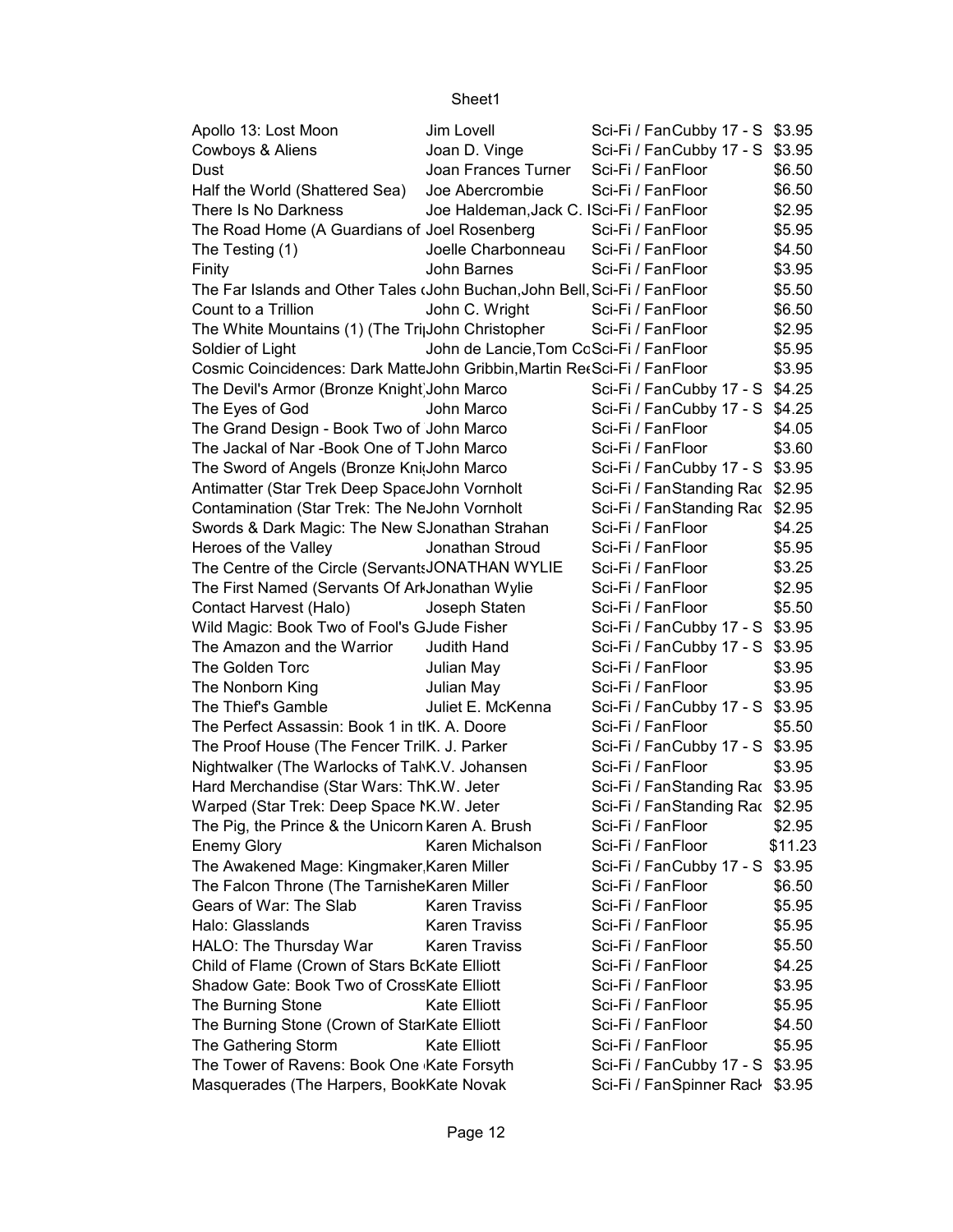| SONG OF THE SAURIALS (The IKate Novak                                        |                      | Sci-Fi / FanSpinner Rack        | \$3.95 |
|------------------------------------------------------------------------------|----------------------|---------------------------------|--------|
| A Time of Exile (Deverry Series, EKatharine Kerr                             |                      | Sci-Fi / FanFloor               | \$3.60 |
| A Time of Omens (Novel of the WKatharine Kerr                                |                      | Sci-Fi / FanFloor               | \$3.60 |
| Daggerspell (Deverry Series, Boo Katharine Kerr                              |                      | Sci-Fi / FanFloor               | \$3.60 |
| Days of Air and Darkness (Deverr Katharine Kerr                              |                      | Sci-Fi / FanFloor               | \$3.60 |
| The Black Raven (Dragon Mage, Katharine Kerr                                 |                      | Sci-Fi / FanFloor               | \$3.95 |
| The Bristling Wood (Deverry SericKatharine Kerr                              |                      | Sci-Fi / FanFloor               | \$3.60 |
| Saint Camber (Legends of Camb Katherine Kurtz                                |                      | Sci-Fi / FanFloor               | \$2.95 |
| This Shared Dream: A Novel (DarKathleen Ann Goonan Sci-Fi / FanFloor         |                      |                                 | \$3.95 |
| People of the Earth (The First NorKathleen O'Neal Gear, \Sci-Fi / FanFloor   |                      |                                 | \$3.95 |
| People of the Earth (The First NorKathleen O'Neal Gear, \Sci-Fi / FanFloor   |                      |                                 | \$3.50 |
| People of the Fire (The First North Kathleen O'Neal Gear, \Sci-Fi / FanFloor |                      |                                 | \$3.95 |
| Diplomat at Arms (Relief)                                                    | Keith Laumer         | Sci-Fi / FanFloor               | \$2.95 |
| The Breaking Earth                                                           | Keith Laumer         | Sci-Fi / FanFloor               | \$2.95 |
| Serenity                                                                     | Keith R.A. DeCandido | Sci-Fi / FanFloor               | \$3.95 |
| Industrial Magic: Women of the CKelley Armstrong                             |                      | Sci-Fi / FanFloor               | \$3.50 |
| Whiteout                                                                     | Ken Follett          | Sci-Fi / FanB5                  | \$6.50 |
| The Grace of Kings (1) (The DancKen Liu                                      |                      | Sci-Fi / FanFloor               | \$5.50 |
| Legends Reborn (Exiles Saga)                                                 | <b>Kenneth Flint</b> | Sci-Fi / FanCubby 17 - S \$3.95 |        |
| The Perseus Breed                                                            | Kevin Egan           | Sci-Fi / FanFloor               | \$3.50 |
| Hounded: The Iron Druid ChronicIKevin Hearne                                 |                      | Sci-Fi / FanFloor               | \$3.95 |
| The Fox Woman                                                                | Kij Johnson          | Sci-Fi / FanFloor               | \$5.95 |
| Venus on the Half-Shelf                                                      | Kilgore Trout        | Sci-Fi / FanCubby 17 - S \$2.95 |        |
| Rosa and the Veil of Gold                                                    | Kim Wilkins          | Sci-Fi / FanCubby 17 - S \$5.50 |        |
| Green Rider                                                                  | Kristen Britain      | Sci-Fi / FanFloor               | \$4.95 |
| Mirror Sight (Green Rider)                                                   | Kristen Britain      | Sci-Fi / FanFloor               | \$6.50 |
| Alector's Choice (Corean ChronicIL. E. Modesitt                              |                      | Sci-Fi / FanFloor               | \$3.95 |
| Imager's Intrigue: The Third Book L. E. Modesitt                             |                      | Sci-Fi / FanFloor               | \$6.50 |
| Legacies (Corean Chronicles, BorL. E. Modesitt                               |                      | Sci-Fi / FanCubby 17 - S \$3.95 |        |
| Magi'i of Cyador (The Saga of Re <sub>L</sub> . E. Modesitt                  |                      | Sci-Fi / FanCubby 17 - S \$3.95 |        |
| Scholar: A Novel in the Imager PcL. E. Modesitt                              |                      | Sci-Fi / FanFloor               | \$6.50 |
| Wellspring of Chaos (Saga of RecL. E. Modesitt                               |                      | Sci-Fi / FanFloor               | \$3.95 |
| Dawn for a Distant Earth: The ForL. E. Modesitt Jr.                          |                      | Sci-Fi / FanFloor               | \$3.95 |
| Fall of Angels (Saga of Recluce) L. E. Modesitt Jr.                          |                      | Sci-Fi / FanCubby 17 - S \$4.50 |        |
| The Death of Chaos (Saga of RecL. E. Modesitt Jr.                            |                      | Sci-Fi / FanCubby 17 - S \$3.50 |        |
| The Soprano Sorceress: The FirsiL. E. Modesitt Jr.                           |                      | Sci-Fi / FanFloor               | \$3.95 |
| The Soprano Sorceress: The FirstL. E. Modesitt Jr.                           |                      | Sci-Fi / FanCubby 17 - S        | \$3.50 |
| The Spellsong War: The Second IL. E. Modesitt Jr.                            |                      | Sci-Fi / FanFloor               | \$3.95 |
| The Towers of the Sunset (ReclucL. E. Modesitt Jr.                           |                      | Sci-Fi / FanFloor               | \$4.50 |
| The White Order (Saga of Recluc L. E. Modesitt Jr.                           |                      | Sci-Fi / FanCubby 17 - S        | \$3.95 |
| Lando Calrissian and the StarCavL. Neil Smith                                |                      | Sci-Fi / FanFloor               | \$3.25 |
| Star Wars: The Lando Calrissian .L. Neil Smith                               |                      | Sci-Fi / FanStanding Rac        | \$3.50 |
| An Alien Affair (Mission Earth, VolL. Ron Hubbard                            |                      | Sci-Fi / FanFloor               | \$3.50 |
| Battlefield Earth: A Saga of the Y(L. Ron Hubbard                            |                      | Sci-Fi / FanCubby 17 - S        | \$4.50 |
| Black Genesis (Mission Earth Ser L. Ron Hubbard                              |                      | Sci-Fi / FanFloor               | \$3.50 |
| Death Quest (Mission Earth Serie L. Ron Hubbard                              |                      | Sci-Fi / FanFloor               | \$3.50 |
| Disaster (Mission Earth, Vol 8)                                              | L. Ron Hubbard       | Sci-Fi / FanFloor               | \$3.50 |
| Fortune of Fear (Mission Earth, B <sub>IL</sub> . Ron Hubbard                |                      | Sci-Fi / FanFloor               | \$3.50 |
| L. Ron Hubbard Presents Writers L. Ron Hubbard                               |                      | Sci-Fi / FanFloor               | \$3.95 |
|                                                                              |                      |                                 |        |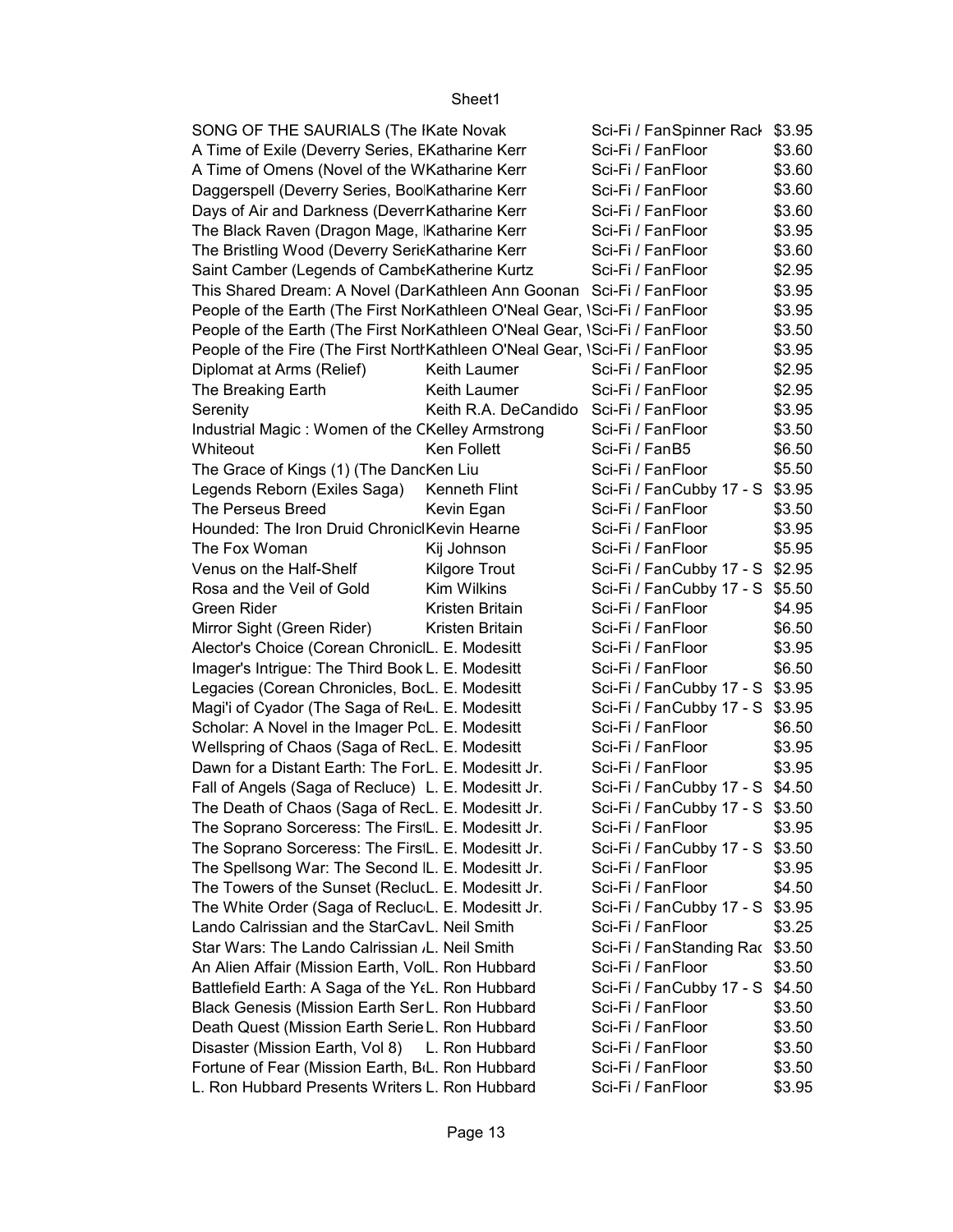| \$3.50<br>Sci-Fi / FanFloor<br>The Enemy Within (Mission Earth L. Ron Hubbard<br>\$3.50<br>Sci-Fi / FanFloor<br>The Invaders Plan<br>L. Ron Hubbard<br>The Iron Duke: A Novel of Rogue: L. Ron Hubbard<br>\$2.95<br>Sci-Fi / FanFloor<br>\$4.50<br>Under the Black Ensign: A Pirate L. Ron Hubbard<br>Sci-Fi / FanFloor<br>\$3.50<br>Villainy Victorious (Mission Earth I. Ron Hubbard<br>Sci-Fi / FanFloor<br>\$3.50<br>Sci-Fi / FanFloor<br>Voyage of Vengeance (Mission E.L. Ron Hubbard<br>\$5.50<br>L. Ron Hubbard Presents Writers L. Ron Hubbard, Brando Sci-Fi / Fan Floor<br>\$5.95<br>Years In The Making: The Time-TL. Sprague De Camp Sci-Fi / FanFloor<br>\$2.95<br>Sagas of Conan: Conan the SworL. Sprague de Camp, LirSci-Fi / FanFloor<br>\$4.95<br>Blood from Stone (Retrievers, BorLaura Anne Gilman<br>Sci-Fi / FanFloor<br>Sci-Fi / FanCubby 17 - S \$4.25<br>In Legend Born (Sileria)<br>Laura Resnick<br>The Destroyer Goddess: In Fire FLaura Resnick<br>Sci-Fi / FanCubby 17 - S \$3.95<br>\$4.95<br>Sci-Fi / FanFloor<br>The Bookman (The Bookman His Lavie Tidhar<br>\$2.95<br>Lawrence Watt Evans Sci-Fi / FanFloor<br>Blood of a Dragon<br>\$3.25<br>Out of this World (Three Worlds TLawrence Watt-Evans Sci-Fi / FanFloor<br>Out of this World (Three Worlds TLawrence Watt-Evans Sci-Fi / FanCubby 17 - S \$3.95<br>The Summer Palace: Volume Thr Lawrence Watt-Evans Sci-Fi / FanFloor<br>\$2.95<br>\$2.95<br>The Unwilling Warlord: (#3)<br>Lawrence Watt-Evans Sci-Fi / FanFloor<br>The Abode of Life (Timescape, StLee Correy<br>Sci-Fi / FanStanding Rac \$2.95<br>Sci-Fi / FanFloor<br>\$5.50<br>The Wolf (Under the Northern SkyLeo Carew<br>\$4.50<br>Sci-Fi / FanFloor<br>Across the Nightingale Floor (TaleLian Hearn<br>\$4.50<br>Brilliance of the Moon: Tales of th Lian Hearn<br>Sci-Fi / FanFloor<br>\$4.50<br>Grass for His Pillow (Tales of the Lian Hearn<br>Sci-Fi / FanFloor<br>\$4.95<br>Steelflower (Steelflower ChronicleLilith Saintcrow<br>Sci-Fi / FanFloor<br>\$2.95<br>Sci-Fi / FanFloor<br>Thongor of Lemuria (Ace book)<br>Lin Carter<br>\$2.95<br>Lloyd Arthur Eshbach<br>Sci-Fi / FanFloor<br>The Armlet of the Gods<br>\$2.95<br>The Sorceress of Scath<br>Lloyd Arthur Eshbach Sci-Fi / FanFloor<br>\$2.95<br>Lois McMaster Bujold<br>Sci-Fi / FanFloor<br>A Civil Campaign<br>\$3.95<br>Beguilement (The Sharing Knife, ILois McMaster Bujold Sci-Fi / FanFloor<br>Lois McMaster Bujold Sci-Fi / FanCubby 17 - S \$3.95<br>Cordelia's Honor<br>The Curse of Chalion<br>Lois McMaster Bujold Sci-Fi / FanCubby 17 - S \$3.50<br>The Hallowed Hunt (Chalion, BoolLois McMaster Bujold<br>\$6.50 |
|------------------------------------------------------------------------------------------------------------------------------------------------------------------------------------------------------------------------------------------------------------------------------------------------------------------------------------------------------------------------------------------------------------------------------------------------------------------------------------------------------------------------------------------------------------------------------------------------------------------------------------------------------------------------------------------------------------------------------------------------------------------------------------------------------------------------------------------------------------------------------------------------------------------------------------------------------------------------------------------------------------------------------------------------------------------------------------------------------------------------------------------------------------------------------------------------------------------------------------------------------------------------------------------------------------------------------------------------------------------------------------------------------------------------------------------------------------------------------------------------------------------------------------------------------------------------------------------------------------------------------------------------------------------------------------------------------------------------------------------------------------------------------------------------------------------------------------------------------------------------------------------------------------------------------------------------------------------------------------------------------------------------------------------------------------------------------------------------------------------------------------------------------------------------------------------------------------------------------------------------------------------------------------------------------------------------------------------------------------------------------------------------------------------------------------------------------------------------------------------------------------------------------------------------------------------------------------------------------------------------------------------------------------------|
|                                                                                                                                                                                                                                                                                                                                                                                                                                                                                                                                                                                                                                                                                                                                                                                                                                                                                                                                                                                                                                                                                                                                                                                                                                                                                                                                                                                                                                                                                                                                                                                                                                                                                                                                                                                                                                                                                                                                                                                                                                                                                                                                                                                                                                                                                                                                                                                                                                                                                                                                                                                                                                                                  |
|                                                                                                                                                                                                                                                                                                                                                                                                                                                                                                                                                                                                                                                                                                                                                                                                                                                                                                                                                                                                                                                                                                                                                                                                                                                                                                                                                                                                                                                                                                                                                                                                                                                                                                                                                                                                                                                                                                                                                                                                                                                                                                                                                                                                                                                                                                                                                                                                                                                                                                                                                                                                                                                                  |
|                                                                                                                                                                                                                                                                                                                                                                                                                                                                                                                                                                                                                                                                                                                                                                                                                                                                                                                                                                                                                                                                                                                                                                                                                                                                                                                                                                                                                                                                                                                                                                                                                                                                                                                                                                                                                                                                                                                                                                                                                                                                                                                                                                                                                                                                                                                                                                                                                                                                                                                                                                                                                                                                  |
|                                                                                                                                                                                                                                                                                                                                                                                                                                                                                                                                                                                                                                                                                                                                                                                                                                                                                                                                                                                                                                                                                                                                                                                                                                                                                                                                                                                                                                                                                                                                                                                                                                                                                                                                                                                                                                                                                                                                                                                                                                                                                                                                                                                                                                                                                                                                                                                                                                                                                                                                                                                                                                                                  |
|                                                                                                                                                                                                                                                                                                                                                                                                                                                                                                                                                                                                                                                                                                                                                                                                                                                                                                                                                                                                                                                                                                                                                                                                                                                                                                                                                                                                                                                                                                                                                                                                                                                                                                                                                                                                                                                                                                                                                                                                                                                                                                                                                                                                                                                                                                                                                                                                                                                                                                                                                                                                                                                                  |
|                                                                                                                                                                                                                                                                                                                                                                                                                                                                                                                                                                                                                                                                                                                                                                                                                                                                                                                                                                                                                                                                                                                                                                                                                                                                                                                                                                                                                                                                                                                                                                                                                                                                                                                                                                                                                                                                                                                                                                                                                                                                                                                                                                                                                                                                                                                                                                                                                                                                                                                                                                                                                                                                  |
|                                                                                                                                                                                                                                                                                                                                                                                                                                                                                                                                                                                                                                                                                                                                                                                                                                                                                                                                                                                                                                                                                                                                                                                                                                                                                                                                                                                                                                                                                                                                                                                                                                                                                                                                                                                                                                                                                                                                                                                                                                                                                                                                                                                                                                                                                                                                                                                                                                                                                                                                                                                                                                                                  |
|                                                                                                                                                                                                                                                                                                                                                                                                                                                                                                                                                                                                                                                                                                                                                                                                                                                                                                                                                                                                                                                                                                                                                                                                                                                                                                                                                                                                                                                                                                                                                                                                                                                                                                                                                                                                                                                                                                                                                                                                                                                                                                                                                                                                                                                                                                                                                                                                                                                                                                                                                                                                                                                                  |
|                                                                                                                                                                                                                                                                                                                                                                                                                                                                                                                                                                                                                                                                                                                                                                                                                                                                                                                                                                                                                                                                                                                                                                                                                                                                                                                                                                                                                                                                                                                                                                                                                                                                                                                                                                                                                                                                                                                                                                                                                                                                                                                                                                                                                                                                                                                                                                                                                                                                                                                                                                                                                                                                  |
|                                                                                                                                                                                                                                                                                                                                                                                                                                                                                                                                                                                                                                                                                                                                                                                                                                                                                                                                                                                                                                                                                                                                                                                                                                                                                                                                                                                                                                                                                                                                                                                                                                                                                                                                                                                                                                                                                                                                                                                                                                                                                                                                                                                                                                                                                                                                                                                                                                                                                                                                                                                                                                                                  |
|                                                                                                                                                                                                                                                                                                                                                                                                                                                                                                                                                                                                                                                                                                                                                                                                                                                                                                                                                                                                                                                                                                                                                                                                                                                                                                                                                                                                                                                                                                                                                                                                                                                                                                                                                                                                                                                                                                                                                                                                                                                                                                                                                                                                                                                                                                                                                                                                                                                                                                                                                                                                                                                                  |
|                                                                                                                                                                                                                                                                                                                                                                                                                                                                                                                                                                                                                                                                                                                                                                                                                                                                                                                                                                                                                                                                                                                                                                                                                                                                                                                                                                                                                                                                                                                                                                                                                                                                                                                                                                                                                                                                                                                                                                                                                                                                                                                                                                                                                                                                                                                                                                                                                                                                                                                                                                                                                                                                  |
|                                                                                                                                                                                                                                                                                                                                                                                                                                                                                                                                                                                                                                                                                                                                                                                                                                                                                                                                                                                                                                                                                                                                                                                                                                                                                                                                                                                                                                                                                                                                                                                                                                                                                                                                                                                                                                                                                                                                                                                                                                                                                                                                                                                                                                                                                                                                                                                                                                                                                                                                                                                                                                                                  |
|                                                                                                                                                                                                                                                                                                                                                                                                                                                                                                                                                                                                                                                                                                                                                                                                                                                                                                                                                                                                                                                                                                                                                                                                                                                                                                                                                                                                                                                                                                                                                                                                                                                                                                                                                                                                                                                                                                                                                                                                                                                                                                                                                                                                                                                                                                                                                                                                                                                                                                                                                                                                                                                                  |
|                                                                                                                                                                                                                                                                                                                                                                                                                                                                                                                                                                                                                                                                                                                                                                                                                                                                                                                                                                                                                                                                                                                                                                                                                                                                                                                                                                                                                                                                                                                                                                                                                                                                                                                                                                                                                                                                                                                                                                                                                                                                                                                                                                                                                                                                                                                                                                                                                                                                                                                                                                                                                                                                  |
|                                                                                                                                                                                                                                                                                                                                                                                                                                                                                                                                                                                                                                                                                                                                                                                                                                                                                                                                                                                                                                                                                                                                                                                                                                                                                                                                                                                                                                                                                                                                                                                                                                                                                                                                                                                                                                                                                                                                                                                                                                                                                                                                                                                                                                                                                                                                                                                                                                                                                                                                                                                                                                                                  |
|                                                                                                                                                                                                                                                                                                                                                                                                                                                                                                                                                                                                                                                                                                                                                                                                                                                                                                                                                                                                                                                                                                                                                                                                                                                                                                                                                                                                                                                                                                                                                                                                                                                                                                                                                                                                                                                                                                                                                                                                                                                                                                                                                                                                                                                                                                                                                                                                                                                                                                                                                                                                                                                                  |
|                                                                                                                                                                                                                                                                                                                                                                                                                                                                                                                                                                                                                                                                                                                                                                                                                                                                                                                                                                                                                                                                                                                                                                                                                                                                                                                                                                                                                                                                                                                                                                                                                                                                                                                                                                                                                                                                                                                                                                                                                                                                                                                                                                                                                                                                                                                                                                                                                                                                                                                                                                                                                                                                  |
|                                                                                                                                                                                                                                                                                                                                                                                                                                                                                                                                                                                                                                                                                                                                                                                                                                                                                                                                                                                                                                                                                                                                                                                                                                                                                                                                                                                                                                                                                                                                                                                                                                                                                                                                                                                                                                                                                                                                                                                                                                                                                                                                                                                                                                                                                                                                                                                                                                                                                                                                                                                                                                                                  |
|                                                                                                                                                                                                                                                                                                                                                                                                                                                                                                                                                                                                                                                                                                                                                                                                                                                                                                                                                                                                                                                                                                                                                                                                                                                                                                                                                                                                                                                                                                                                                                                                                                                                                                                                                                                                                                                                                                                                                                                                                                                                                                                                                                                                                                                                                                                                                                                                                                                                                                                                                                                                                                                                  |
|                                                                                                                                                                                                                                                                                                                                                                                                                                                                                                                                                                                                                                                                                                                                                                                                                                                                                                                                                                                                                                                                                                                                                                                                                                                                                                                                                                                                                                                                                                                                                                                                                                                                                                                                                                                                                                                                                                                                                                                                                                                                                                                                                                                                                                                                                                                                                                                                                                                                                                                                                                                                                                                                  |
|                                                                                                                                                                                                                                                                                                                                                                                                                                                                                                                                                                                                                                                                                                                                                                                                                                                                                                                                                                                                                                                                                                                                                                                                                                                                                                                                                                                                                                                                                                                                                                                                                                                                                                                                                                                                                                                                                                                                                                                                                                                                                                                                                                                                                                                                                                                                                                                                                                                                                                                                                                                                                                                                  |
|                                                                                                                                                                                                                                                                                                                                                                                                                                                                                                                                                                                                                                                                                                                                                                                                                                                                                                                                                                                                                                                                                                                                                                                                                                                                                                                                                                                                                                                                                                                                                                                                                                                                                                                                                                                                                                                                                                                                                                                                                                                                                                                                                                                                                                                                                                                                                                                                                                                                                                                                                                                                                                                                  |
|                                                                                                                                                                                                                                                                                                                                                                                                                                                                                                                                                                                                                                                                                                                                                                                                                                                                                                                                                                                                                                                                                                                                                                                                                                                                                                                                                                                                                                                                                                                                                                                                                                                                                                                                                                                                                                                                                                                                                                                                                                                                                                                                                                                                                                                                                                                                                                                                                                                                                                                                                                                                                                                                  |
|                                                                                                                                                                                                                                                                                                                                                                                                                                                                                                                                                                                                                                                                                                                                                                                                                                                                                                                                                                                                                                                                                                                                                                                                                                                                                                                                                                                                                                                                                                                                                                                                                                                                                                                                                                                                                                                                                                                                                                                                                                                                                                                                                                                                                                                                                                                                                                                                                                                                                                                                                                                                                                                                  |
|                                                                                                                                                                                                                                                                                                                                                                                                                                                                                                                                                                                                                                                                                                                                                                                                                                                                                                                                                                                                                                                                                                                                                                                                                                                                                                                                                                                                                                                                                                                                                                                                                                                                                                                                                                                                                                                                                                                                                                                                                                                                                                                                                                                                                                                                                                                                                                                                                                                                                                                                                                                                                                                                  |
|                                                                                                                                                                                                                                                                                                                                                                                                                                                                                                                                                                                                                                                                                                                                                                                                                                                                                                                                                                                                                                                                                                                                                                                                                                                                                                                                                                                                                                                                                                                                                                                                                                                                                                                                                                                                                                                                                                                                                                                                                                                                                                                                                                                                                                                                                                                                                                                                                                                                                                                                                                                                                                                                  |
|                                                                                                                                                                                                                                                                                                                                                                                                                                                                                                                                                                                                                                                                                                                                                                                                                                                                                                                                                                                                                                                                                                                                                                                                                                                                                                                                                                                                                                                                                                                                                                                                                                                                                                                                                                                                                                                                                                                                                                                                                                                                                                                                                                                                                                                                                                                                                                                                                                                                                                                                                                                                                                                                  |
|                                                                                                                                                                                                                                                                                                                                                                                                                                                                                                                                                                                                                                                                                                                                                                                                                                                                                                                                                                                                                                                                                                                                                                                                                                                                                                                                                                                                                                                                                                                                                                                                                                                                                                                                                                                                                                                                                                                                                                                                                                                                                                                                                                                                                                                                                                                                                                                                                                                                                                                                                                                                                                                                  |
|                                                                                                                                                                                                                                                                                                                                                                                                                                                                                                                                                                                                                                                                                                                                                                                                                                                                                                                                                                                                                                                                                                                                                                                                                                                                                                                                                                                                                                                                                                                                                                                                                                                                                                                                                                                                                                                                                                                                                                                                                                                                                                                                                                                                                                                                                                                                                                                                                                                                                                                                                                                                                                                                  |
|                                                                                                                                                                                                                                                                                                                                                                                                                                                                                                                                                                                                                                                                                                                                                                                                                                                                                                                                                                                                                                                                                                                                                                                                                                                                                                                                                                                                                                                                                                                                                                                                                                                                                                                                                                                                                                                                                                                                                                                                                                                                                                                                                                                                                                                                                                                                                                                                                                                                                                                                                                                                                                                                  |
|                                                                                                                                                                                                                                                                                                                                                                                                                                                                                                                                                                                                                                                                                                                                                                                                                                                                                                                                                                                                                                                                                                                                                                                                                                                                                                                                                                                                                                                                                                                                                                                                                                                                                                                                                                                                                                                                                                                                                                                                                                                                                                                                                                                                                                                                                                                                                                                                                                                                                                                                                                                                                                                                  |
| Sci-Fi / FanFloor                                                                                                                                                                                                                                                                                                                                                                                                                                                                                                                                                                                                                                                                                                                                                                                                                                                                                                                                                                                                                                                                                                                                                                                                                                                                                                                                                                                                                                                                                                                                                                                                                                                                                                                                                                                                                                                                                                                                                                                                                                                                                                                                                                                                                                                                                                                                                                                                                                                                                                                                                                                                                                                |
| \$3.95<br>Sci-Fi / FanFloor<br>Shadows Past: A Borderlands No Lorna Freeman                                                                                                                                                                                                                                                                                                                                                                                                                                                                                                                                                                                                                                                                                                                                                                                                                                                                                                                                                                                                                                                                                                                                                                                                                                                                                                                                                                                                                                                                                                                                                                                                                                                                                                                                                                                                                                                                                                                                                                                                                                                                                                                                                                                                                                                                                                                                                                                                                                                                                                                                                                                      |
| \$2.25<br>The Proving Trail: A Novel<br>Sci-Fi / FanFloor<br>Louis L'Amour                                                                                                                                                                                                                                                                                                                                                                                                                                                                                                                                                                                                                                                                                                                                                                                                                                                                                                                                                                                                                                                                                                                                                                                                                                                                                                                                                                                                                                                                                                                                                                                                                                                                                                                                                                                                                                                                                                                                                                                                                                                                                                                                                                                                                                                                                                                                                                                                                                                                                                                                                                                       |
| \$3.50<br>The Grim Company<br>Luke Scull<br>Sci-Fi / FanFloor                                                                                                                                                                                                                                                                                                                                                                                                                                                                                                                                                                                                                                                                                                                                                                                                                                                                                                                                                                                                                                                                                                                                                                                                                                                                                                                                                                                                                                                                                                                                                                                                                                                                                                                                                                                                                                                                                                                                                                                                                                                                                                                                                                                                                                                                                                                                                                                                                                                                                                                                                                                                    |
| \$3.50<br>The Wooden Sword (Walensor, NLynn Abbey<br>Sci-Fi / FanFloor                                                                                                                                                                                                                                                                                                                                                                                                                                                                                                                                                                                                                                                                                                                                                                                                                                                                                                                                                                                                                                                                                                                                                                                                                                                                                                                                                                                                                                                                                                                                                                                                                                                                                                                                                                                                                                                                                                                                                                                                                                                                                                                                                                                                                                                                                                                                                                                                                                                                                                                                                                                           |
| The Wooden Sword (Walensor, NLynn Abbey<br>Sci-Fi / FanCubby 17 - S \$3.50                                                                                                                                                                                                                                                                                                                                                                                                                                                                                                                                                                                                                                                                                                                                                                                                                                                                                                                                                                                                                                                                                                                                                                                                                                                                                                                                                                                                                                                                                                                                                                                                                                                                                                                                                                                                                                                                                                                                                                                                                                                                                                                                                                                                                                                                                                                                                                                                                                                                                                                                                                                       |
| Hidden Warrior (Tamir Trilogy, BoLynn Flewelling                                                                                                                                                                                                                                                                                                                                                                                                                                                                                                                                                                                                                                                                                                                                                                                                                                                                                                                                                                                                                                                                                                                                                                                                                                                                                                                                                                                                                                                                                                                                                                                                                                                                                                                                                                                                                                                                                                                                                                                                                                                                                                                                                                                                                                                                                                                                                                                                                                                                                                                                                                                                                 |
| Sci-Fi / FanCubby 17 - S \$3.95                                                                                                                                                                                                                                                                                                                                                                                                                                                                                                                                                                                                                                                                                                                                                                                                                                                                                                                                                                                                                                                                                                                                                                                                                                                                                                                                                                                                                                                                                                                                                                                                                                                                                                                                                                                                                                                                                                                                                                                                                                                                                                                                                                                                                                                                                                                                                                                                                                                                                                                                                                                                                                  |
| Luck in the Shadows (NightrunnerLynn Flewelling<br>Sci-Fi / FanFloor<br>\$3.95                                                                                                                                                                                                                                                                                                                                                                                                                                                                                                                                                                                                                                                                                                                                                                                                                                                                                                                                                                                                                                                                                                                                                                                                                                                                                                                                                                                                                                                                                                                                                                                                                                                                                                                                                                                                                                                                                                                                                                                                                                                                                                                                                                                                                                                                                                                                                                                                                                                                                                                                                                                   |
| Sci-Fi / FanFloor<br>\$4.25<br>Stalking Darkness (Nightrunner, VLynn Flewelling                                                                                                                                                                                                                                                                                                                                                                                                                                                                                                                                                                                                                                                                                                                                                                                                                                                                                                                                                                                                                                                                                                                                                                                                                                                                                                                                                                                                                                                                                                                                                                                                                                                                                                                                                                                                                                                                                                                                                                                                                                                                                                                                                                                                                                                                                                                                                                                                                                                                                                                                                                                  |
| Sci-Fi / FanCubby 17 - S \$4.25<br>Stalking Darkness (Nightrunner, VLynn Flewelling                                                                                                                                                                                                                                                                                                                                                                                                                                                                                                                                                                                                                                                                                                                                                                                                                                                                                                                                                                                                                                                                                                                                                                                                                                                                                                                                                                                                                                                                                                                                                                                                                                                                                                                                                                                                                                                                                                                                                                                                                                                                                                                                                                                                                                                                                                                                                                                                                                                                                                                                                                              |
| Traitor's Moon (Nightrunner, Vol. : Lynn Flewelling<br>Sci-Fi / FanCubby 17 - S \$4.50                                                                                                                                                                                                                                                                                                                                                                                                                                                                                                                                                                                                                                                                                                                                                                                                                                                                                                                                                                                                                                                                                                                                                                                                                                                                                                                                                                                                                                                                                                                                                                                                                                                                                                                                                                                                                                                                                                                                                                                                                                                                                                                                                                                                                                                                                                                                                                                                                                                                                                                                                                           |
| The Purple Cloud (Bison FrontiersM. P. Shiel<br>Sci-Fi / FanFloor<br>\$3.95                                                                                                                                                                                                                                                                                                                                                                                                                                                                                                                                                                                                                                                                                                                                                                                                                                                                                                                                                                                                                                                                                                                                                                                                                                                                                                                                                                                                                                                                                                                                                                                                                                                                                                                                                                                                                                                                                                                                                                                                                                                                                                                                                                                                                                                                                                                                                                                                                                                                                                                                                                                      |
| \$1.58<br>Doctor Who and the Space War Malcolm Hulke<br>Sci-Fi / FanFloor                                                                                                                                                                                                                                                                                                                                                                                                                                                                                                                                                                                                                                                                                                                                                                                                                                                                                                                                                                                                                                                                                                                                                                                                                                                                                                                                                                                                                                                                                                                                                                                                                                                                                                                                                                                                                                                                                                                                                                                                                                                                                                                                                                                                                                                                                                                                                                                                                                                                                                                                                                                        |
| Cat's Cradle: Time's Crucible (TheMarc Platt<br>Sci-Fi / FanFloor<br>\$2.60                                                                                                                                                                                                                                                                                                                                                                                                                                                                                                                                                                                                                                                                                                                                                                                                                                                                                                                                                                                                                                                                                                                                                                                                                                                                                                                                                                                                                                                                                                                                                                                                                                                                                                                                                                                                                                                                                                                                                                                                                                                                                                                                                                                                                                                                                                                                                                                                                                                                                                                                                                                      |
| LOVE & WAR-3 (Dragonlance: TaMargaret Weis<br>Sci-Fi / FanSpinner Rack<br>\$2.95                                                                                                                                                                                                                                                                                                                                                                                                                                                                                                                                                                                                                                                                                                                                                                                                                                                                                                                                                                                                                                                                                                                                                                                                                                                                                                                                                                                                                                                                                                                                                                                                                                                                                                                                                                                                                                                                                                                                                                                                                                                                                                                                                                                                                                                                                                                                                                                                                                                                                                                                                                                 |
| Master of Dragons (Dragonvarld 1Margaret Weis<br>Sci-Fi / FanFloor<br>\$3.95                                                                                                                                                                                                                                                                                                                                                                                                                                                                                                                                                                                                                                                                                                                                                                                                                                                                                                                                                                                                                                                                                                                                                                                                                                                                                                                                                                                                                                                                                                                                                                                                                                                                                                                                                                                                                                                                                                                                                                                                                                                                                                                                                                                                                                                                                                                                                                                                                                                                                                                                                                                     |
| Mistress of Dragons (The Dragon Margaret Weis<br>Sci-Fi / FanFloor<br>\$3.50                                                                                                                                                                                                                                                                                                                                                                                                                                                                                                                                                                                                                                                                                                                                                                                                                                                                                                                                                                                                                                                                                                                                                                                                                                                                                                                                                                                                                                                                                                                                                                                                                                                                                                                                                                                                                                                                                                                                                                                                                                                                                                                                                                                                                                                                                                                                                                                                                                                                                                                                                                                     |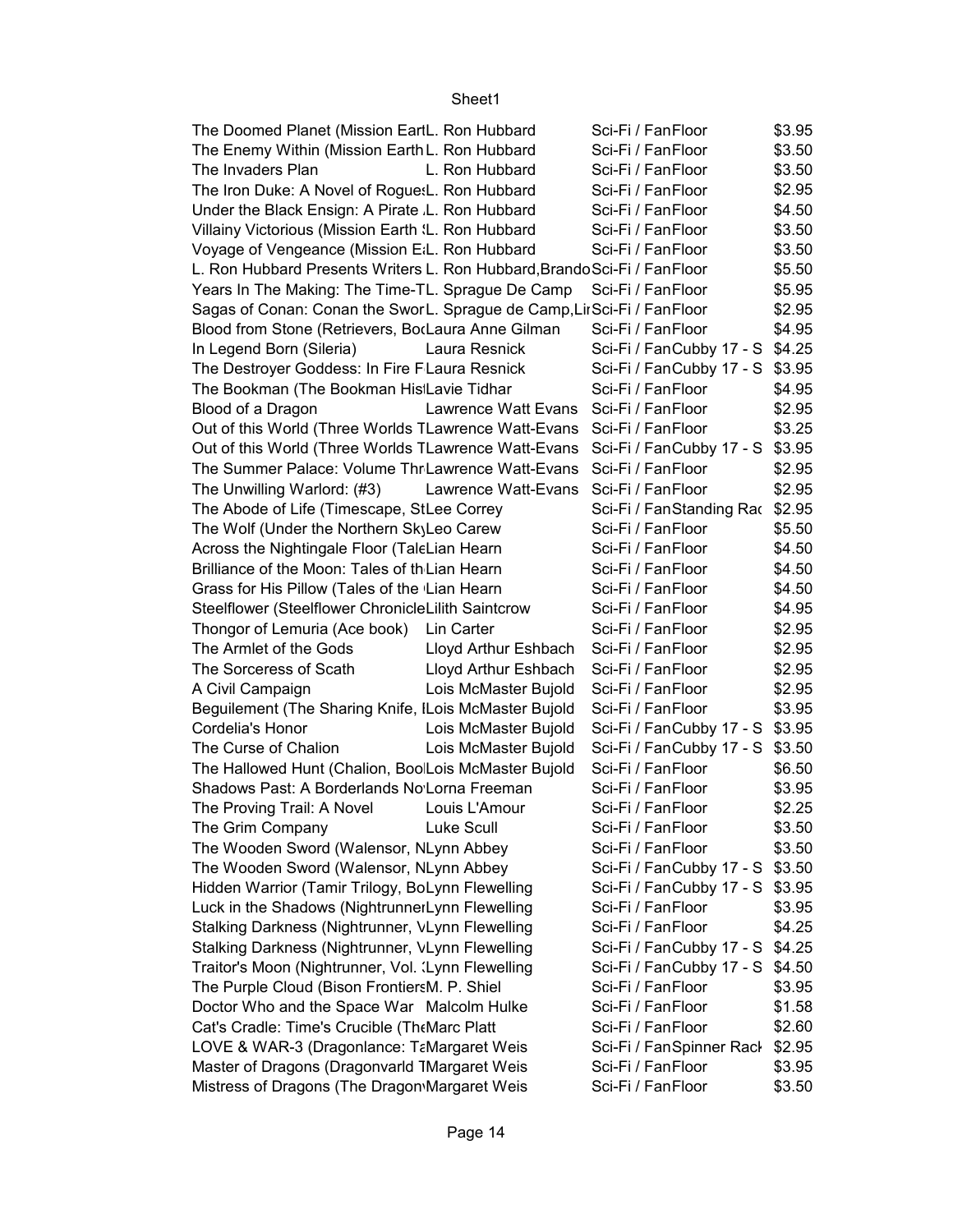Sci-Fi / FanStanding Rac \$3.95 Sci-Fi / FanStanding Rac \$3.95 \$3.50 Sci-Fi / FanSpinner Rack \$2.95 Sci-Fi / FanStanding Rac \$3.25 Sci-Fi / FanStanding Rac \$3.95 Kender, Gully Dwarves, and GnorMargaret Weis - editor,TSci-Fi / FanSpinner Racł \$2.95 Brothers in Arms (Dragonlance: RMargaret Weis, Don PelSci-Fi / FanSpinner Racl \$2.95 Doom of the Darksword (The DarlMargaret Weis, Tracy HSci-Fi / FanStanding Ra $\epsilon$  \$3.95 Doom of the Darksword (The DarlMargaret Weis, Tracy HSci-Fi / FanStanding Ra $\epsilon$  \$3.95 \$3.95 Dragon Wing (The Death Gate CyMargaret Weis, Tracy HSci-Fi / FanSpinner Racl \$3.95 Dragons of a Fallen Sun (Dragonl Margaret Weis, Tracy HSci-Fi / FanStanding Ra $\epsilon$  \$4.50 Dragons of a Fallen Sun (Dragonl Margaret Weis, Tracy HSci-Fi / FanSpinner Racl \$3.95 Dragons of a Lost Star (The War <sub>'</sub>Margaret Weis, Tracy HSci-Fi / FanSpinner Racl \$3.95 Dragons of a Vanished Moon (DraMargaret Weis, Tracy HSci-Fi / FanSpinner Racl \$3.95 Dragons of Autumn Twilight (DragMargaret Weis, Tracy HSci-Fi / FanSpinner Racł \$2.95 Dragons of Spring Dawning (DragMargaret Weis, Tracy HSci-Fi / FanSpinner Racl \$2.95 Dragons of Summer Flame (DragıMargaret Weis, Tracy HSci-Fi / FanSpinner Racl \$2.95 Dragons of the Dwarven Depths (IMargaret Weis, Tracy HSci-Fi / FanStanding Rac \$3.95 Dragons of Winter Night (Dragonl Margaret Weis, Tracy HSci-Fi / FanSpinner Racl \$2.95 \$3.95 Fire Sea (The Death Gate Cycle, 'Margaret Weis, Tracy HSci-Fi / FanCubby 17 - S \$3.95 Forging the Darksword: The Dark:Margaret Weis, Tracy HSci-Fi / FanSpinner Racl \$3.50 \$2.95 \$3.95 Kender, Gully Dwarves and GnomMargaret Weis, Tracy HSci-Fi / FanSpinner Racł \$2.95 \$3.95 Serpent Mage (The Death Gate CMargaret Weis, Tracy HSci-Fi / FanSpinner Racl \$2.95 Test of the Twins (DragonLance LMargaret Weis, Tracy HSci-Fi / FanStanding Ra $\epsilon$  \$2.95 Test of the Twins (DragonLance LMargaret Weis, Tracy HSci-Fi / FanSpinner Racl \$2.95 \$2.95 Test of the Twins (Dragonlance LtMargaret Weis, Tracy HSci-Fi / FanSpinner Racl \$2.95 \$3.95 The Hand of Chaos (Death Gate (Margaret Weis, Tracy HSci-Fi / FanSpinner Racl \$2.95 \$3.95 \$3.95 The Second Generation (Dragonl≀Margaret Weis, Tracy HSci-Fi / FanStanding Ra $\epsilon$  \$3.25 The Second Generation (Dragonl≀Margaret Weis, Tracy HSci-Fi / FanStanding Ra $\epsilon$  \$3.25 The Second Generation (DragonliMargaret Weis, Tracy HSci-Fi / FanSpinner Racl \$3.50 \$3.95 Time of the Twins: Dragonlance LMargaret Weis, Tracy HSci-Fi / FanSpinner Racl \$3.50 Triumph of the Darksword (The D<sub>.</sub>Margaret Weis, Tracy HSci-Fi / FanStanding Rac \$3.95 Triumph of the Darksword (The D<sub>.</sub>Margaret Weis, Tracy HSci-Fi / FanStanding Rac \$3.95 Triumph of the Darksword (The D<sub>.</sub>Margaret Weis, Tracy HSci-Fi / FanStanding Rac \$3.95 Triumph of the Darksword (The D<sub>'</sub>Margaret Weis, Tracy HSci-Fi / FanSpinner Racl \$3.50 War of the Twins (Dragonlance L∢Margaret Weis, Tracy HSci-Fi / FanSpinner Racł \$2.95 \$3.95 Reign of Istar MARGARET WEIS, TR.Sci-Fi / FanStanding Rac \$3.95 The Doom Brigade (Dragonlance Margaret Weis The Doom Brigade (Dragonlance Margaret Weis The Dragon's Son (Dragonvarld TMargaret Weis Sci-Fi / Fan Floor The Soulforge (Dragonlance: The Margaret Weis The War of the Lance (DragonLarMargaret Weis The War of the Lance (DragonLarMargaret Weis Dragon Wing (The Death Gate CyMargaret Weis, Tracy HSci-Fi / FanFloor Elven Star (The Death Gate CycleMargaret Weis, Tracy HSci-Fi / FanFloor Guardians of the Lost: Volume TwMargaret Weis, Tracy HSci-Fi / FanFloor Into the Labyrinth (Death Gate CyMargaret Weis, Tracy HSci-Fi / FanFloor Serpent Mage (The Death Gate CMargaret Weis, Tracy HSci-Fi / FanFloor Test of the Twins (Dragonlance L(Margaret Weis, Tracy HSci-Fi / Fan Floor The Hand of Chaos (Death Gate (Margaret Weis, Tracy HSci-Fi / FanFloor The Paladin of the Night (Rose of Margaret Weis, Tracy HSci-Fi / FanFloor The Paladin of the Night (Rose of Margaret Weis, Tracy HSci-Fi / FanFloor The Seventh Gate: A Death Gate Margaret Weis, Tracy HSci-Fi / FanFloor Well of Darkness (The Sovereign Margaret Weis, Tracy HSci-Fi / FanFloor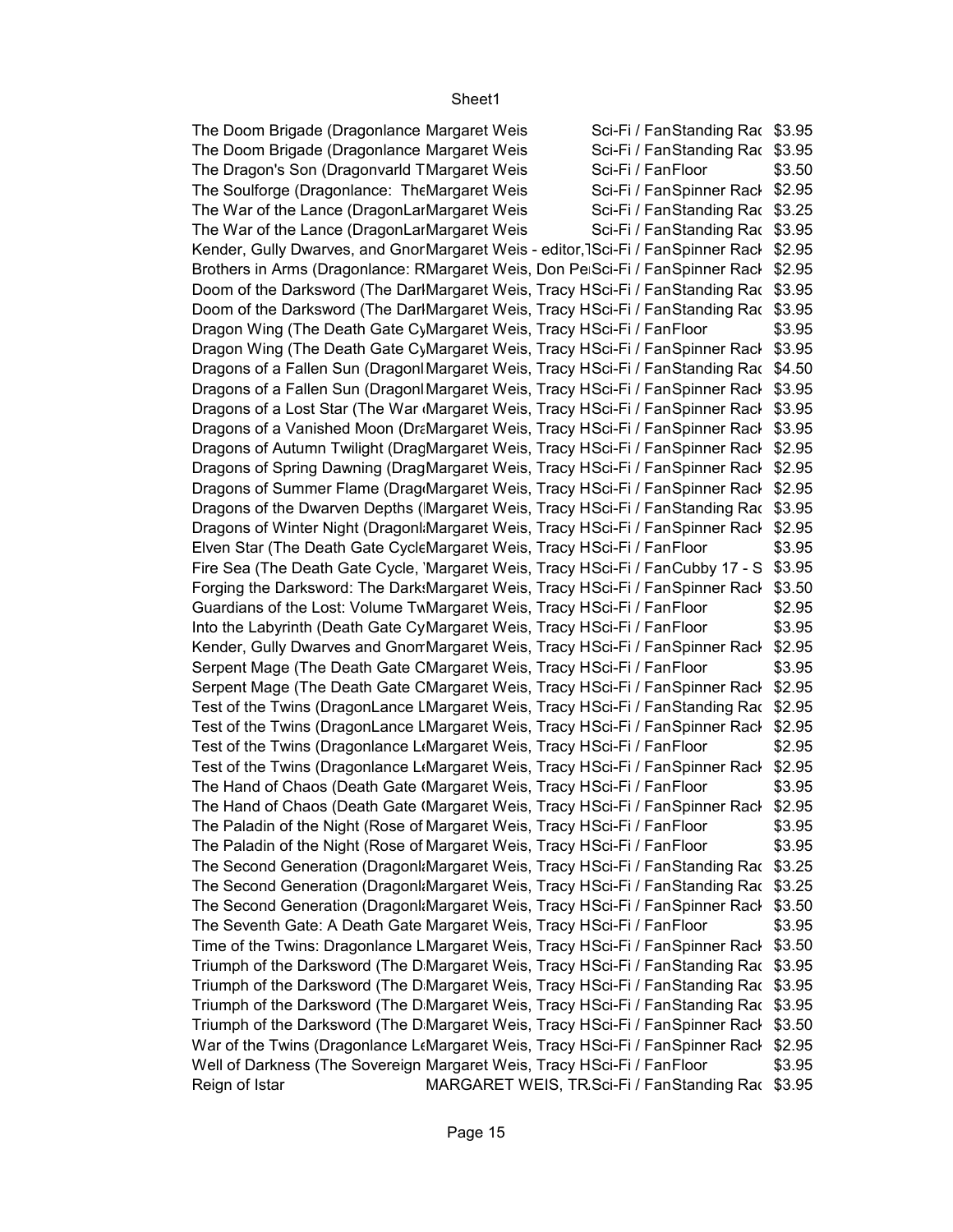| The Cataclysm (Dragonlance TaleMargaret Weis, Tracy HSci-Fi / FanStanding Rac \$3.95      |                                          |                                 |        |
|-------------------------------------------------------------------------------------------|------------------------------------------|---------------------------------|--------|
| Dark Heart: Book I of Dragon's Di Margaret Weis, David B& Sci-Fi / Fan Floor              |                                          |                                 | \$3.95 |
| Bones of the Dragon: A DragonshMargaret Weis, Tracy HiSci-Fi / FanStanding Rac \$4.25     |                                          |                                 |        |
| Darksword Adventures: The Com Margaret Weis, Tracy HiSci-Fi / FanFloor                    |                                          |                                 | \$3.50 |
| Dragons of a Lost Star (The War Margaret Weis, Tracy HiSci-Fi / FanStanding Rac \$3.95    |                                          |                                 |        |
| Dragons of a Lost Star (The War Margaret Weis, Tracy HiSci-Fi / FanStanding Rac \$3.95    |                                          |                                 |        |
| The Prophet of Akhran (Rose of tIMargaret Weis, Tracy Hi Sci-Fi / Fan Floor               |                                          |                                 | \$3.50 |
| The Will of the Wanderer (Rose oMargaret Weis, Tracy HiSci-Fi / FanFloor                  |                                          |                                 | \$3.50 |
| The Will of the Wanderer (Rose oMargaret Weis, Tracy HiSci-Fi / FanFloor                  |                                          |                                 | \$2.95 |
| Doom of the Darksword (The DarlMargaret Weis; Tracy HSci-Fi / FanSpinner Racl \$3.50      |                                          |                                 |        |
| Dragons of Spring Dawning (DragMargaret Weiss, Tracy ISci-Fi / FanStanding Rac \$3.50     |                                          |                                 |        |
| Dragons of Spring Dawning (DragMargaret Weiss, Tracy ISci-Fi / FanStanding Rac \$3.95     |                                          |                                 |        |
| Dragons of Spring Dawning (DragMargaret Weiss, Tracy ISci-Fi / FanStanding Rac \$2.95     |                                          |                                 |        |
| Oath of the Renunciates (The Sh&Marion Zimmer Bradley Sci-Fi / FanFloor                   |                                          |                                 | \$5.95 |
| Priestess of Avalon (Avalon, BookMarion Zimmer Bradley Sci-Fi / FanFloor                  |                                          |                                 | \$5.95 |
| The Firebrand                                                                             | Marion Zimmer Bradley Sci-Fi / FanFloor  |                                 | \$6.50 |
| The Firebrand                                                                             | Marion Zimmer Bradley Sci-Fi / FanFloor  |                                 | \$3.25 |
| The Forest House                                                                          | Marion Zimmer Bradley Sci-Fi / FanFloor  |                                 | \$6.50 |
| Priestess of Avalon                                                                       | Marion Zimmer Bradley, Sci-Fi / FanFloor |                                 | \$5.95 |
| Priestess of Avalon                                                                       | Marion Zimmer Bradley, Sci-Fi / FanFloor |                                 | \$5.95 |
| Escape From Undermountain: FolMark Anthony                                                |                                          | Sci-Fi / FanStanding Rac \$3.95 |        |
| Devil's Tower                                                                             | Mark Sumner                              | Sci-Fi / FanCubby 17 - S \$3.95 |        |
| The Dwarves (The Dwarves (1)) Markus Heitz                                                |                                          | Sci-Fi / FanFloor               | \$4.50 |
| The Dwarves (The Dwarves (1)) Markus Heitz                                                |                                          | Sci-Fi / FanFloor               | \$4.50 |
| Cyborg                                                                                    | Martin Caidin                            | Sci-Fi / FanFloor               | \$2.95 |
| Curse of the Wolf Girl                                                                    | <b>Martin Millar</b>                     | Sci-Fi / FanFloor               | \$5.95 |
| The Medusa Plague: Defenders oMary Kirchoff                                               |                                          | Sci-Fi / FanStanding Rac \$3.95 |        |
| The Seventh Sentinel (Dragonlan Mary Kirchoff                                             |                                          | Sci-Fi / FanStanding Rac \$3.95 |        |
| Flint the King (Dragonlance: PreluMary Kirchoff, Douglas ISci-Fi / FanStanding Rac \$3.95 |                                          |                                 |        |
| The Black Wing (DRAGONLANCIMary L. Kirchoff                                               |                                          | Sci-Fi / FanStanding Rac \$3.95 |        |
| The Last Enchantment                                                                      | Mary Stewart                             | Sci-Fi / FanFloor               | \$2.95 |
| The Wicked Day                                                                            | <b>Mary Stewart</b>                      | Sci-Fi / FanFloor               | \$3.50 |
| The Wizard of Tizare (Guardians Matthew J. Costello                                       |                                          | Sci-Fi / FanFloor               | \$3.62 |
| Traitor (Star Wars: The New Jedi Matthew Stover                                           |                                          | Sci-Fi / FanStanding Rac \$3.95 |        |
| Offworld                                                                                  | Max Daniels                              | Sci-Fi / FanFloor               | \$2.95 |
| Apocalypse Burning: The Earth's Mel Odom                                                  |                                          | Sci-Fi / FanFloor               | \$5.50 |
| Apocalypse Dawn, The Earth's LaMel Odom                                                   |                                          | Sci-Fi / FanFloor               | \$5.50 |
| Mimic (Android: Identity Trilogy) Mel Odom                                                |                                          | Sci-Fi / FanFloor               | \$3.95 |
| The Black Road (Diablo, Book 2) Mel Odom                                                  |                                          | Sci-Fi / FanFloor               | \$3.95 |
| The Mageborn Traitor (Exiles, VolMelanie Rawn                                             |                                          | Sci-Fi / FanCubby 17 - S        | \$3.95 |
| The Ruins of Ambrai (Exiles, Vol. Melanie Rawn                                            |                                          | Sci-Fi / FanCubby 17 - S \$4.50 |        |
| The Star Scroll (Dragon Prince, B Melanie Rawn                                            |                                          | Sci-Fi / FanFloor               | \$4.50 |
| Dragon Token                                                                              | <b>MELANIE RAWN</b>                      | Sci-Fi / FanCubby 17 - S        | \$4.50 |
| Elsewhens: Book Two of Glass TIMelanie Rawn                                               |                                          | Sci-Fi / FanFloor               | \$6.50 |
| Skybowl                                                                                   | <b>MELANIE RAWN</b>                      | Sci-Fi / FanCubby 17 - S        | \$3.95 |
| Stronghold (Dragon Star Book 1) Melanie Rawn                                              |                                          | Sci-Fi / FanFloor               | \$4.50 |
| Sunrunner's Fire: Dragon Prince #Melanie Rawn                                             |                                          | Sci-Fi / FanFloor               | \$5.95 |
| The Mageborn Traitor (Exiles, VolMelanie Rawn                                             |                                          | Sci-Fi / FanFloor               | \$6.50 |
| The Mageborn Traitor (Exiles, VolMelanie Rawn                                             |                                          | Sci-Fi / FanFloor               | \$7.95 |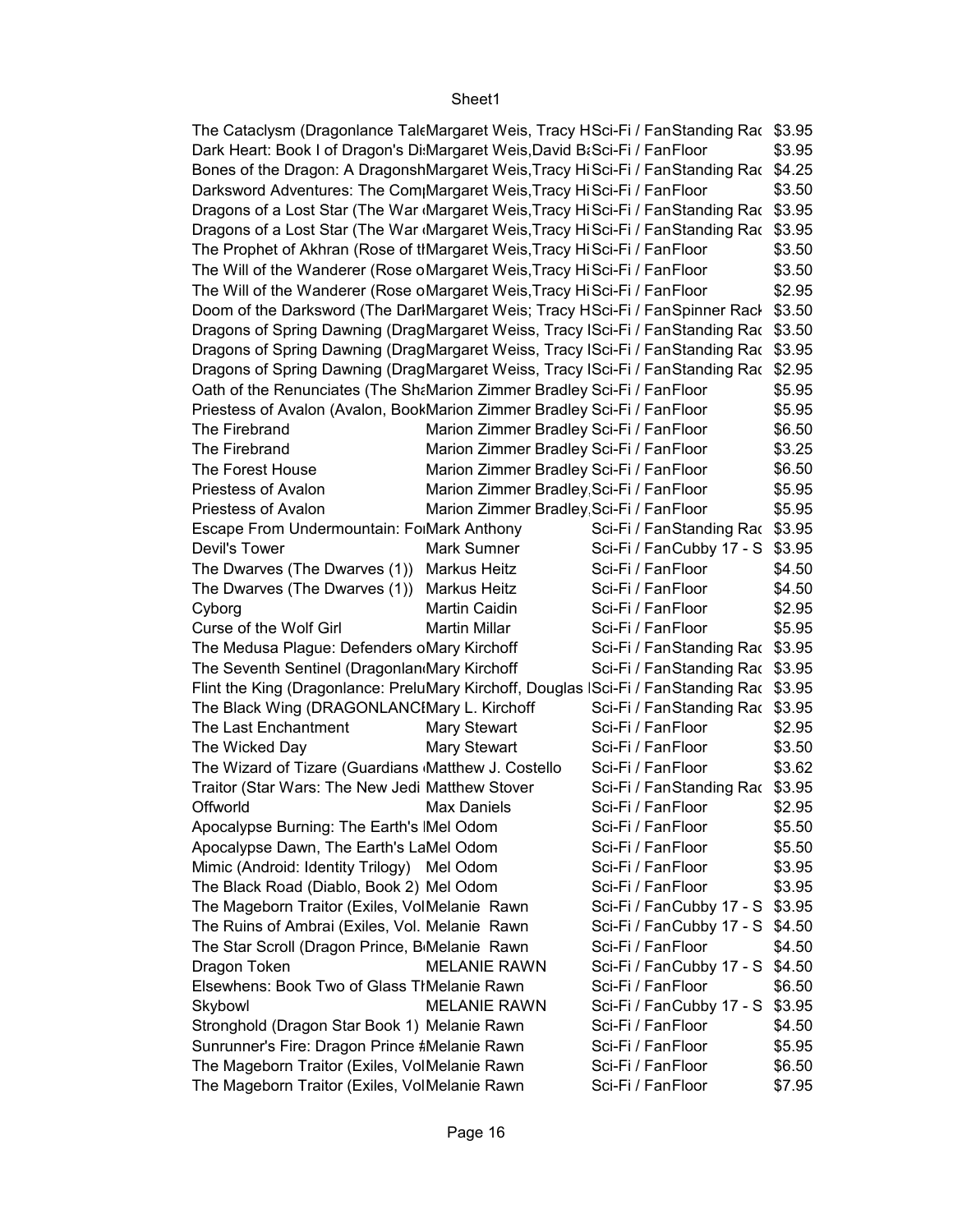| Thornlost (Glass Thorns, 3)                                                               | Melanie Rawn                           | Sci-Fi / FanFloor                                      | \$3.95 |
|-------------------------------------------------------------------------------------------|----------------------------------------|--------------------------------------------------------|--------|
| The Golden Key                                                                            |                                        | Melanie Rawn, Jennifer Sci-Fi / FanCubby 17 - S \$3.95 |        |
| Finnikin of the Rock (The LumaterMelina Marchetta                                         |                                        | Sci-Fi / FanFloor                                      | \$6.50 |
| Alta: Joust #2 (Dragon Jousters) Mercedes Lackey                                          |                                        | Sci-Fi / FanFloor                                      | \$7.95 |
| The Last Herald-Mage (Magic's P Mercedes Lackey                                           |                                        | Sci-Fi / FanCubby 17 - S \$5.95                        |        |
| The Robin & the Kestrel (Bardic VMercedes Lackey                                          |                                        | Sci-Fi / FanFloor                                      | \$2.70 |
| Boris Karloff Presents Tales of the Michael (as Recorded b Sci-Fi / Fan Floor             |                                        |                                                        | \$2.95 |
| Rogue Squadron (Star Wars: X-WMichael A. Stackpole                                        |                                        | Sci-Fi / FanStanding Rac \$3.95                        |        |
| Star Wars X-Wing: The Krytos TraMichael A. Stackpole                                      |                                        | Sci-Fi / FanStanding Rac \$3.95                        |        |
| The Grand Crusade (The Dragon(Michael A. Stackpole                                        |                                        | Sci-Fi / FanCubby 17 - S \$5.50                        |        |
| When Dragons Rage (The DragorMichael A. Stackpole                                         |                                        | Sci-Fi / FanCubby 17 - S \$5.50                        |        |
| Winter's Children                                                                         | Michael G Coney                        | Sci-Fi / FanFloor                                      | \$2.95 |
| Reunion (Star Trek: The Next GerMichael Jan Friedman Sci-Fi / FanSpinner Racl \$5.25      |                                        |                                                        |        |
| Caretaker (Star Trek Voyager, NoMichael Piller, L.A. Graf Sci-Fi / FanStanding Rac \$2.95 |                                        |                                                        |        |
| The Magician (The Secrets of the Michael Scott                                            |                                        | Sci-Fi / FanFloor                                      | \$4.95 |
| The Dog Said Bow-Wow                                                                      | <b>Michael Swanwick</b>                | Sci-Fi / FanFloor                                      | \$5.95 |
| The Oath and the Measure (Drag Michael Williams                                           |                                        | Sci-Fi / FanStanding Rac \$3.25                        |        |
| The Oath and the Measure (Drag Michael Williams                                           |                                        | Sci-Fi / FanStanding Rac \$3.95                        |        |
| <b>WEASEL'S LUCK (Dragonlance: Michael Williams)</b>                                      |                                        | Sci-Fi / FanStanding Rac \$2.50                        |        |
| WEASEL'S LUCK (Dragonlance: Michael Williams                                              |                                        | Sci-Fi / FanStanding Rac \$3.95                        |        |
| WEASEL'S LUCK (Dragonlance: Michael Williams                                              |                                        | Sci-Fi / FanStanding Rac \$3.50                        |        |
| <b>WEASEL'S LUCK (Dragonlance: Michael Williams)</b>                                      |                                        | Sci-Fi / FanSpinner Rack \$3.50                        |        |
| Before the Mask (Dragonlance SaMichael Williams, Teri WSci-Fi / FanStanding Rac \$3.95    |                                        |                                                        |        |
| The Uncrowned King (The Sun S\Michelle West                                               |                                        | Sci-Fi / FanCubby 17 - S \$3.95                        |        |
| Beyond Ragnarok (Renshai ChrorMickey Zucker Reichert Sci-Fi / FanFloor                    |                                        |                                                        | \$6.50 |
| By Chaos Cursed (Bifrost GuardiaMickey Zucker Reichert Sci-Fi / FanFloor                  |                                        |                                                        | \$3.50 |
| Godslayer (Bifrost Guardians #1) Mickey Zucker Reichert Sci-Fi / FanFloor                 |                                        |                                                        | \$3.60 |
| The Last of the Renshai (Renshai Mickey Zucker Reichert Sci-Fi / FanCubby 17 - S \$3.96   |                                        |                                                        |        |
| Too Long a Sacrifice                                                                      | Mildred Downey BroxonSci-Fi / FanFloor |                                                        | \$4.25 |
| The Red Knight (The Traitor Son Miles Cameron                                             |                                        | Sci-Fi / FanFloor                                      | \$5.50 |
|                                                                                           |                                        |                                                        |        |
| The Glasswrights' Progress: The (Mindy L. Klasky                                          |                                        | Sci-Fi / FanCubby 17 - S \$3.50                        |        |
| Blood Red Road: Dustlands: 1                                                              | Moira Young                            | Sci-Fi / FanFloor                                      | \$4.50 |
| Pride of Lions                                                                            | Morgan Llywelyn                        | Sci-Fi / FanFloor                                      | \$6.50 |
| Armored Saint (The Sacred Thror Myke Cole                                                 |                                        | Sci-Fi / FanFloor                                      | \$4.95 |
| Sixteenth Watch                                                                           | Myke Cole                              | Sci-Fi / FanFloor                                      | \$5.95 |
| Archangel's War (A Guild Hunter INalini Singh                                             |                                        | Sci-Fi / FanFloor                                      | \$3.95 |
| The FAERY CONVENTION                                                                      | Nancy Davis                            | Sci-Fi / FanFloor                                      | \$2.95 |
| Stormblade (Dragonlance: Heroe: Nancy Var Berberick                                       |                                        | Sci-Fi / FanStanding Rac \$2.50                        |        |
| Stormblade (Dragonlance: Heroe: Nancy Var Berberick                                       |                                        | Sci-Fi / FanStanding Rac \$3.95                        |        |
| Stormblade (Dragonlance: Heroe: Nancy Var Berberick                                       |                                        | Sci-Fi / FanStanding Rac \$3.95                        |        |
| Stormblade (Dragonlance: Heroe: Nancy Var Berberick                                       |                                        | Sci-Fi / FanSpinner Rack \$3.95                        |        |
| Turning the Storm (Eliana's Song)Naomi Kritzer                                            |                                        | Sci-Fi / FanCubby 17 - S \$3.50                        |        |
| The Departure: The Owner: Book Neal Asher                                                 |                                        | Sci-Fi / FanFloor                                      | \$5.95 |
| Quicksilver (The Baroque Cycle, \Neal Stephenson                                          |                                        | Sci-Fi / FanFloor                                      | \$5.50 |
| Quicksilver (The Baroque Cycle, <i>Neal Stephenson</i>                                    |                                        | Sci-Fi / FanFloor                                      | \$5.50 |
| Quicksilver (The Baroque Cycle, \Neal Stephenson                                          |                                        | Sci-Fi / FanCubby 17 - S \$6.50                        |        |
| Fragile Things: Short Fictions and Neil Gaiman                                            |                                        | Sci-Fi / FanFloor                                      | \$3.95 |
| The End of the World: Stories of tNeil Gaiman, George R. Sci-Fi / FanFloor                |                                        |                                                        | \$4.50 |
| On the Boundaries of Darkness: VNeil Hancock                                              |                                        | Sci-Fi / FanFloor                                      | \$2.95 |
|                                                                                           |                                        |                                                        |        |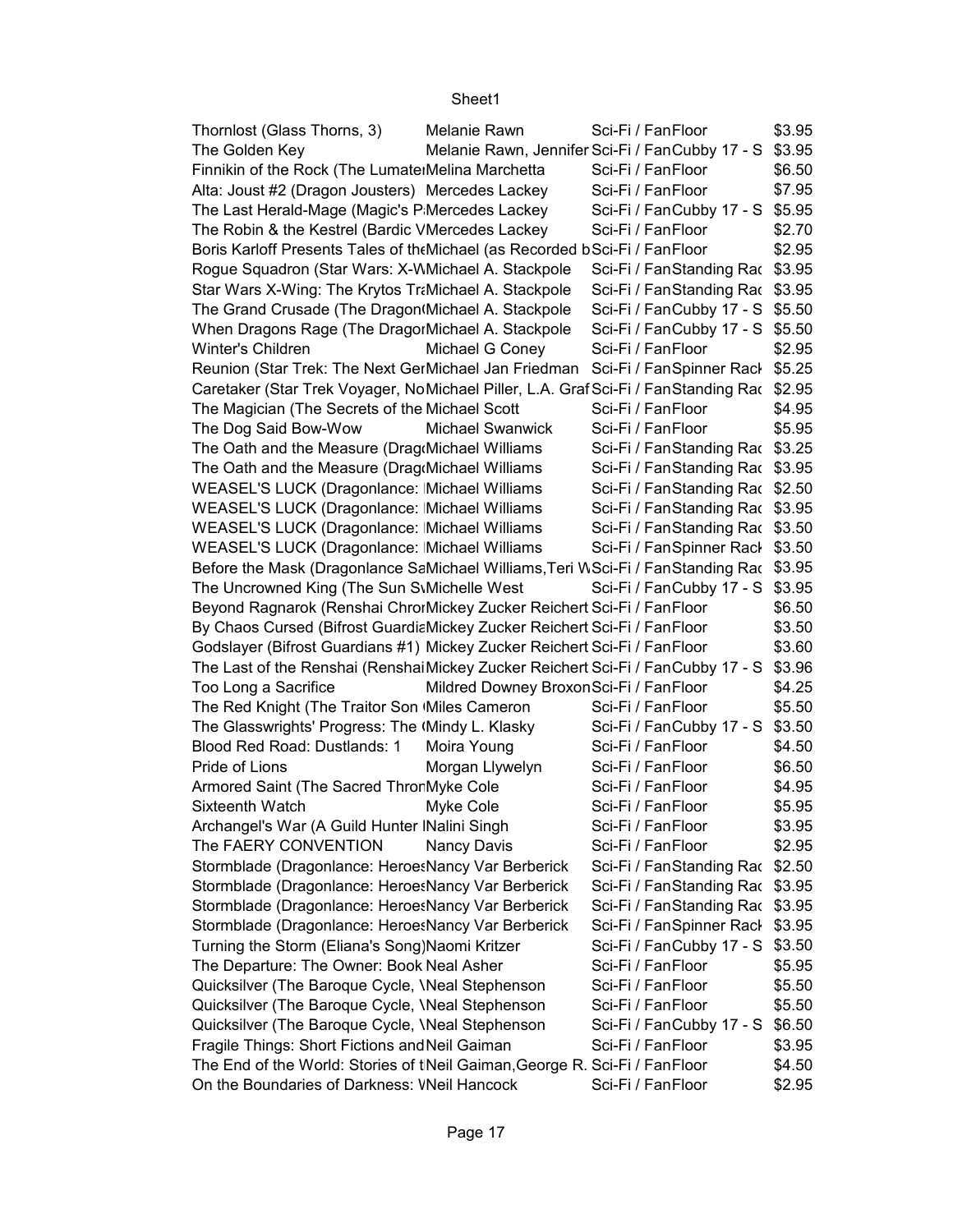| The Road to the Middle Islands (VNeil Hancock                                           |                                            | Sci-Fi / FanFloor                                       | \$2.95 |
|-----------------------------------------------------------------------------------------|--------------------------------------------|---------------------------------------------------------|--------|
| Bridge of Dawn (Windameir CircleNiel Hancock                                            |                                            | Sci-Fi / FanFloor                                       | \$3.95 |
| Keeper of the King                                                                      | Nigel Bennett, P. N. ElroSci-Fi / FanFloor |                                                         | \$3.95 |
| The Druid's Tune                                                                        | O. R. Melling, Siobhan NSci-Fi / FanFloor  |                                                         | \$2.95 |
| The Tourist: A Novel (Milo WeaveOlen Steinhauer                                         |                                            | Sci-Fi / FanFloor                                       | \$5.50 |
| Forsaken: Assassin's Creed BookOliver Bowden                                            |                                            | Sci-Fi / FanFloor                                       | \$5.50 |
| Children of the Mind (Ender, BookOrson Scott Card                                       |                                            | Sci-Fi / FanFloor                                       | \$3.95 |
| Ender in Exile: Limited Edition (ThOrson Scott Card                                     |                                            | Sci-Fi / FanFloor                                       | \$6.50 |
| Ender's Shadow (The Shadow SeOrson Scott Card                                           |                                            | Sci-Fi / FanFloor                                       | \$4.50 |
| Homecoming Harmony: The MemOrson Scott Card                                             |                                            | Sci-Fi / FanFloor                                       | \$5.95 |
| Homecoming: Earth                                                                       | Orson Scott Card                           | Sci-Fi / FanFloor                                       | \$5.95 |
| Homecoming: Earth                                                                       | Orson Scott Card                           | Sci-Fi / FanFloor                                       | \$5.95 |
| Homecoming: Harmony                                                                     | Orson Scott Card                           | Sci-Fi / FanFloor                                       | \$5.95 |
| Magic Street                                                                            | Orson Scott Card                           | Sci-Fi / FanFloor                                       | \$5.95 |
| Ruins (Pathfinder Trilogy)                                                              | Orson Scott Card                           | Sci-Fi / FanFloor                                       | \$5.95 |
| Shadow of the Hegemon (The Sh Orson Scott Card                                          |                                            | Sci-Fi / FanFloor                                       | \$3.95 |
| Shadow of the Hegemon (The Sh Orson Scott Card                                          |                                            | Sci-Fi / FanFloor                                       | \$3.95 |
| Speaker for the Dead (Ender, BocOrson Scott Card                                        |                                            | Sci-Fi / FanFloor                                       | \$3.95 |
| The Memory of Earth                                                                     | Orson Scott Card                           | Sci-Fi / FanFloor                                       | \$3.95 |
| The Ships of Earth (Homecoming Orson Scott Card                                         |                                            | Sci-Fi / FanFloor                                       | \$5.95 |
| Xenocide (Ender, Book 3) (Ender Orson Scott Card                                        |                                            | Sci-Fi / FanFloor                                       | \$3.95 |
| Xenocide (Ender, Book 3) (Ender Orson Scott Card                                        |                                            | Sci-Fi / FanFloor                                       | \$3.95 |
| Dark of the Gods                                                                        | P. C. Hodgell                              | Sci-Fi / FanCubby 17 - S \$5.50                         |        |
| The Gates of Tagmeth (8) (Kency P. C. Hodgell                                           |                                            | Sci-Fi / FanFloor                                       | \$5.95 |
| The Qualinesti                                                                          |                                            | P.; Carter T. Thompson Sci-Fi / Fan Standing Rac \$3.95 |        |
| By Demons Possessed (6) (Kenc P.C. Hodgell                                              |                                            | Sci-Fi / FanFloor                                       | \$5.95 |
| Honor's Paradox (Chronicles of thP.C. Hodgell                                           |                                            | Sci-Fi / FanFloor                                       | \$3.95 |
| The City, Not Long After                                                                | Pat Murphy                                 | Sci-Fi / FanFloor                                       | \$2.95 |
| Snow White and Rose Red (Fairy Patricia C. Wrede                                        |                                            | Sci-Fi / FanFloor                                       | \$2.95 |
| The Wise Man's Fear: The KingkilPatrick Rothfuss                                        |                                            | Sci-Fi / FanFloor                                       | \$5.25 |
| DARKNESS & LIGHT (Dragonlan Paul B. Thompson, Ton Sci-Fi / Fan Standing Rac \$3.25      |                                            |                                                         |        |
| Firstborn (Dragonlance Elven NatiPaul B. Thompson, Ton Sci-Fi / Fan Standing Rac \$3.95 |                                            |                                                         |        |
| Human Nature (Doctor Who the NPaul Cornell                                              |                                            | Sci-Fi / FanFloor                                       | \$2.60 |
| The New Trek Programme Guide Paul Cornell, Martin Day Sci-Fi / Fan Standing Rac \$2.95  |                                            |                                                         |        |
| The Left Hand of God                                                                    | Paul Hoffman                               | Sci-Fi / FanFloor                                       | \$6.50 |
| <b>Fantastic Four</b>                                                                   | Peter David                                | Sci-Fi / FanFloor                                       | \$3.50 |
| Imzadi (Star Trek: The Next GenePeter David                                             |                                            | Sci-Fi / FanSpinner Rack                                | \$4.95 |
| Spider-Man                                                                              | Peter David                                | Sci-Fi / FanFloor                                       | \$3.50 |
| The Vicars of Christ: Dark Side o Peter De Rosa                                         |                                            | Sci-Fi / FanCubby 17 - S                                | \$4.50 |
| The Neutronium Alchemist (Night'Peter F. Hamilton                                       |                                            | Sci-Fi / FanFloor                                       | \$4.95 |
| The Neutronium Alchemist (The NPeter F. Hamilton                                        |                                            | Sci-Fi / FanFloor                                       | \$5.95 |
| The Words Of The Papermaker Peter G Angelin                                             |                                            | Sci-Fi / FanFloor                                       | \$5.50 |
| The Innkeeper's Song                                                                    | Peter S. Beagle                            | Sci-Fi / FanFloor                                       | \$5.95 |
| The Last Unicorn                                                                        | Peter S. Beagle                            | Sci-Fi / FanCubby 17 - S                                | \$4.50 |
| United States of Japan                                                                  | Peter Tieryas                              | Sci-Fi / FanFloor                                       | \$3.95 |
| The Skull Throne: Book Four of TIPeter V. Brett                                         |                                            | Sci-Fi / FanFloor                                       | \$6.50 |
| Era                                                                                     | <b>Philip Boast</b>                        | Sci-Fi / FanFloor                                       | \$3.95 |
| Dayworld                                                                                | Philip Jose Farmer                         | Sci-Fi / FanFloor                                       | \$2.95 |
| Dayworld Rebel (Dayworld TrilogyPhilip Jose Farmer                                      |                                            | Sci-Fi / FanFloor                                       | \$3.95 |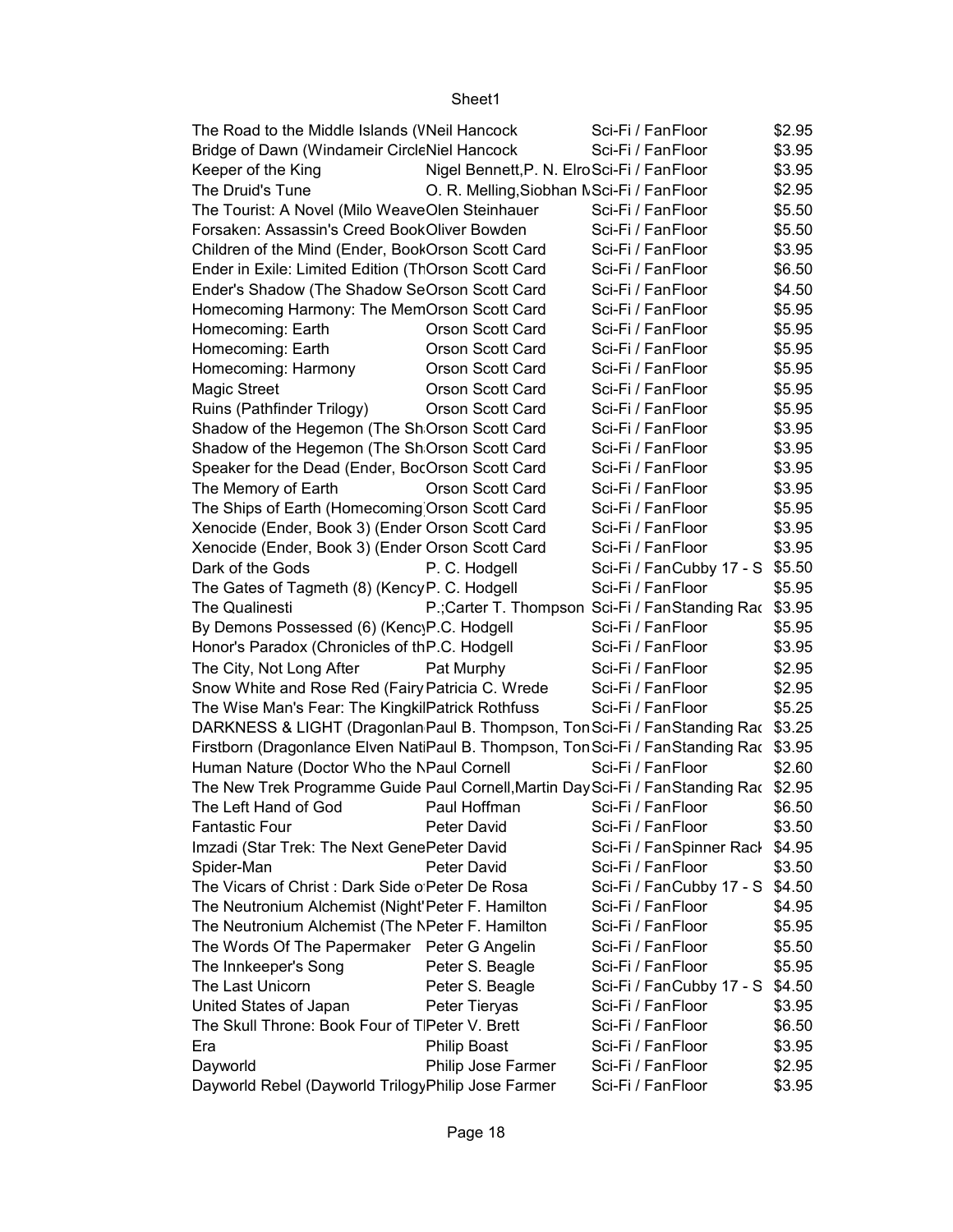| Lord Tyger (Grandmaster Series) Philip Jose Farmer                          |                                          | Sci-Fi / FanFloor               | \$4.95 |
|-----------------------------------------------------------------------------|------------------------------------------|---------------------------------|--------|
| <b>Private Cosmos</b>                                                       | Philip Jose Farmer                       | Sci-Fi / FanFloor               | \$2.95 |
| Do Androids Dream of Electric ShPhilip K. Dick                              |                                          | Sci-Fi / FanFloor               | \$6.95 |
| Shadow In The North (Plus)                                                  | Philip Pullman                           | Sci-Fi / FanFloor               | \$3.50 |
| Bearing An Hourglass (Incarnation Piers Anthony                             |                                          | Sci-Fi / FanFloor               | \$3.95 |
| Chaining the Lady (Cluster, Book Piers Anthony                              |                                          | Sci-Fi / FanFloor               | \$4.50 |
| Cluster (Cluster, Book 1)                                                   | Piers Anthony                            | Sci-Fi / FanFloor               | \$1.95 |
| Cluster (Cluster, Book 1)                                                   | Piers Anthony                            | Sci-Fi / FanFloor               | \$1.95 |
| Faith Of Tarot                                                              | <b>Piers Anthony</b>                     | Sci-Fi / FanFloor               | \$1.95 |
| For Love of Evil (Book Six of IncalPiers Anthony                            |                                          | Sci-Fi / FanFloor               | \$3.50 |
| Ghost                                                                       | Piers Anthony                            | Sci-Fi / FanFloor               | \$2.95 |
| <b>Hard Sell</b>                                                            | Piers Anthony                            | Sci-Fi / FanFloor               | \$2.95 |
| Hasan                                                                       | <b>Piers Anthony</b>                     | Sci-Fi / FanFloor               | \$2.50 |
| Isle of Woman (Geodyssy, Book 1Piers Anthony                                |                                          | Sci-Fi / FanFloor               | \$2.95 |
| Juxtaposition (The Apprentice Ad Piers Anthony                              |                                          | Sci-Fi / FanFloor               | \$3.60 |
| Kirlian Quest (Cluster, Book 3)                                             | Piers Anthony                            | Sci-Fi / FanFloor               | \$2.95 |
| Kirlian Quest (Cluster, Book 3)                                             | Piers Anthony                            | Sci-Fi / FanFloor               | \$2.95 |
| Mute                                                                        | <b>Piers Anthony</b>                     | Sci-Fi / FanFloor               | \$2.95 |
| Out of Phaze (Apprentice Adept, IPiers Anthony                              |                                          | Sci-Fi / FanFloor               | \$2.50 |
| Politician (Bio of a Space Tyrant) Piers Anthony                            |                                          | Sci-Fi / FanFloor               | \$2.95 |
| Shade of the Tree                                                           | <b>Piers Anthony</b>                     | Sci-Fi / FanFloor               | \$2.95 |
| Shame of Man (Geodyssey)                                                    | <b>Piers Anthony</b>                     | Sci-Fi / FanFloor               | \$2.95 |
| Split Infinity (The Apprentice Ader Piers Anthony                           |                                          | Sci-Fi / FanFloor               | \$4.50 |
| <b>Tatham Mound</b>                                                         | Piers Anthony                            | Sci-Fi / FanFloor               | \$2.50 |
| THE CLUSTER SERIES BOOKS PIERS ANTHONY                                      |                                          | Sci-Fi / FanFloor               | \$2.95 |
| Thousandstar (Cluster, Bk. 4)                                               | <b>Piers Anthony</b>                     | Sci-Fi / FanFloor               | \$2.95 |
| Unicorn Point (Apprentice Adept) Piers Anthony                              |                                          | Sci-Fi / FanFloor               | \$6.95 |
| Unicorn Point (The Apprentice Ad Piers Anthony                              |                                          | Sci-Fi / FanFloor               | \$2.95 |
| Viscous Circle (Cluster, Bk. 5)                                             | Piers Anthony                            | Sci-Fi / FanFloor               | \$1.95 |
| Vision of Tarot (Tarot, No. 2)                                              | <b>Piers Anthony</b>                     | Sci-Fi / FanFloor               | \$2.95 |
| Yon III Wind                                                                | PIERS ANTHONY                            | Sci-Fi / FanFloor               | \$2.95 |
| Pretender                                                                   | Piers Anthony, Frances Sci-Fi / FanFloor |                                 | \$1.95 |
| Pretender                                                                   | Piers Anthony, Frances Sci-Fi / FanFloor |                                 | \$2.95 |
| Dead Morn                                                                   | Piers Anthony, Roberto Sci-Fi / FanFloor |                                 | \$5.95 |
| Adventures of Kelvin of Rud Acro: Piers Anthony, Robert E Sci-Fi / FanFloor |                                          |                                 | \$2.95 |
| A Midsummer Tempest                                                         | Poul Anderson                            | Sci-Fi / FanFloor               | \$2.95 |
| A Stone in Heaven (Dominic Flan Poul Anderson                               |                                          | Sci-Fi / FanFloor               | \$2.95 |
| Flandry of Terra (Flandry Stories) Poul Anderson                            |                                          | Sci-Fi / FanFloor               | \$2.50 |
| Genesis                                                                     | Poul Anderson                            | Sci-Fi / FanFloor               | \$2.50 |
| The Earth Book of Stormgate                                                 | Poul Anderson                            | Sci-Fi / FanFloor               | \$2.95 |
| The Fleet of Stars                                                          | Poul Anderson                            | Sci-Fi / FanFloor               | \$3.95 |
| The Long Way Home                                                           | Poul Anderson                            | Sci-Fi / FanFloor               | \$2.95 |
| The Merman's Children                                                       | Poul Anderson                            | Sci-Fi / FanFloor               | \$2.95 |
| Boundless: A Drizzt Novel (Gener R. A. Salvatore                            |                                          | Sci-Fi / FanFloor               | \$6.50 |
| Canticle (Forgotten Realms NovelR. A. Salvatore                             |                                          | Sci-Fi / FanStanding Rac \$3.50 |        |
| Fallen Fortress (Forgotten Realm:R. A. Salvatore                            |                                          | Sci-Fi / FanStanding Rac \$3.95 |        |
| In Sylvan Shadows (Forgotten ReR. A. Salvatore                              |                                          | Sci-Fi / FanStanding Rac \$3.95 |        |
| In Sylvan Shadows (Forgotten ReR. A. Salvatore                              |                                          | Sci-Fi / FanStanding Rac \$3.95 |        |
| Luthiens Gamble (Crimson ShadcR. A. Salvatore                               |                                          | Sci-Fi / FanFloor               | \$3.95 |
|                                                                             |                                          |                                 |        |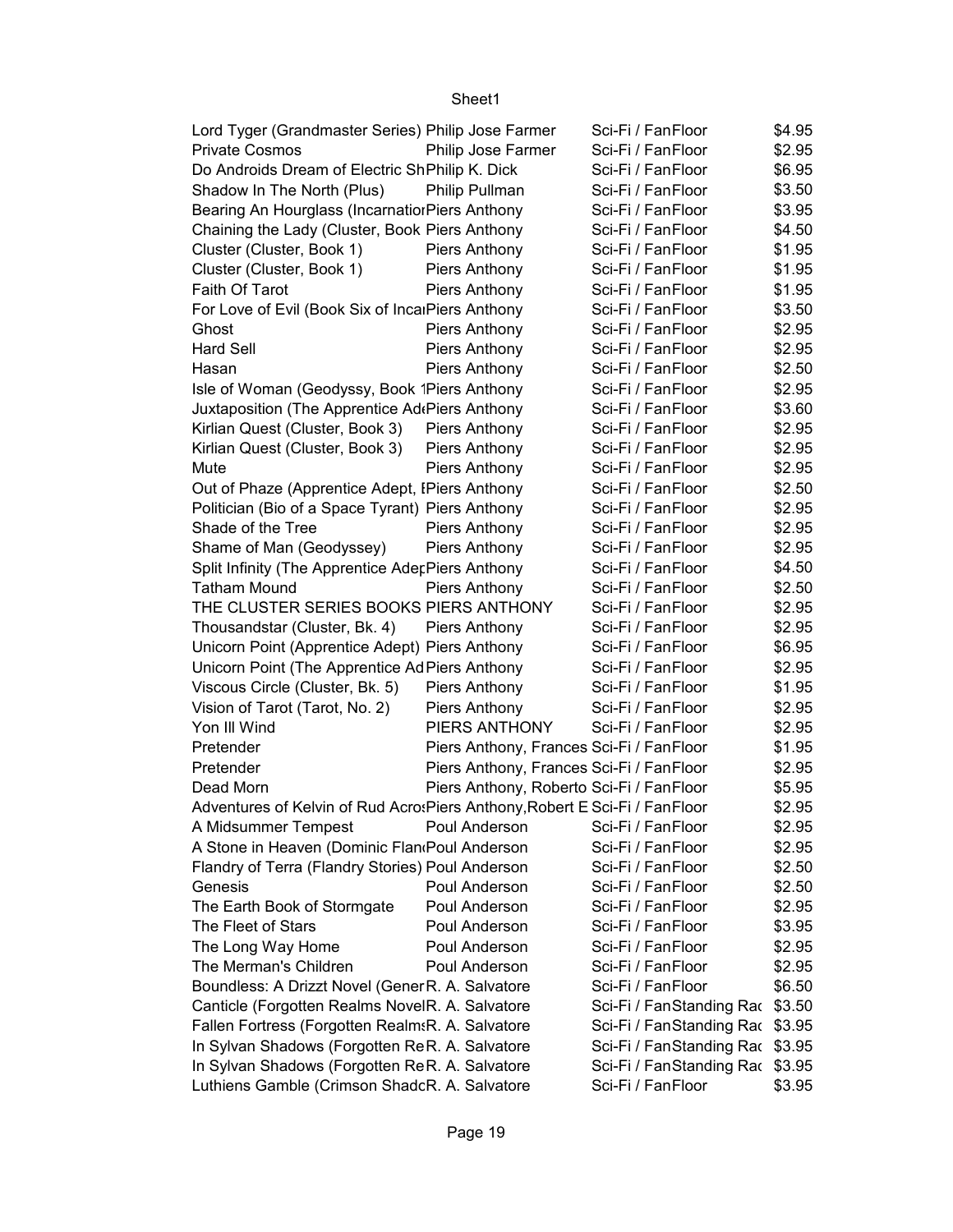Sci-Fi / FanStanding Rac \$3.95 Sci-Fi / FanSpinner Rack \$6.50 \$6.50 Sci-Fi / FanStanding Rac \$3.95 \$6.50 \$3.25 Sci-Fi / FanStanding Rac \$3.95 Sci-Fi / FanStanding Rac \$3.95 Sci-Fi / FanSpinner Rack \$2.95 \$4.50 \$3.95 \$6.50 \$2.95 Sci-Fi / FanStanding Rac \$3.95 Sci-Fi / FanStanding Rac \$3.95 Sci-Fi / FanStanding Rac \$3.95 Sci-Fi / FanStanding Rac \$3.95 Sci-Fi / FanStanding Rac \$3.95 Sci-Fi / FanStanding Rac \$3.95 Sci-Fi / FanStanding Rac \$3.95 Sci-Fi / FanStanding Rac \$3.95 Sci-Fi / FanSpinner Rack \$6.50 Sci-Fi / FanStanding Rac \$3.95 Sci-Fi / FanStanding Rac \$3.95 Sci-Fi / FanSpinner Rack \$3.95 Sci-Fi / FanSpinner Rack \$6.50 Sci-Fi / FanStanding Rac \$3.95 Sci-Fi / FanStanding Rac \$3.95 Sci-Fi / FanStanding Rac \$3.95 Sci-Fi / FanStanding Rac \$3.95 \$3.50 Sci-Fi / FanStanding Rac \$3.95 Sci-Fi / FanStanding Rac \$3.95 Sci-Fi / FanStanding Rac \$3.95 Sci-Fi / FanStanding Rac \$3.95 Servant of the Shard (Paths of DaR.A. Salvatore, R. A. SaSci-Fi / FanStanding Rac \$3.95 The Light Years R.W.W. Greene Sci-Fi / FanCubby 17 - S \$4.95 \$2.95 From the Dust Returned Ray Bradbury Sci-Fi / FanCubby 17 - S \$3.95 Sci-Fi / FanCubby 17 - S \$2.95 Sci-Fi / FanCubby 17 - S \$2.95 \$3.95 The October Country F 580 Ray Bradbury Sci-Fi / FanCubby 17 - S \$2.95 \$6.95 \$6.95 \$3.95 \$3.95 \$6.50 \$3.95 Night Masks (Forgotten Realms) R. A. Salvatore Star Wars Episode II: Attack of th<sub>'</sub>R. A. Salvatore Starlight Enclave: A Novel (The WR. A. Salvatore Sci-Fi / FanFloor The Chaos Curse (Forgotten RealR. A. Salvatore The Dame (Saga of the First King R. A. Salvatore Sci-Fi / Fan Floor The Dragon King (The Crimson SR. A. Salvatore Sci-Fi / FanFloor The Halfling's Gem (Forgotten ReR. A. Salvatore The Halfling's Gem (Forgotten ReR. A. Salvatore The Halfling's Gem (Forgotten ReR. A. Salvatore The Highwayman (Saga of the FirR. A. Salvatore Sci-Fi / Fan Floor The Sword of Bedwyr (Crimson SIR. A. Salvatore Sci-Fi / Fan Floor Timeless: A Drizzt Novel (GeneratR. A. Salvatore Sci-Fi / FanFloor Where Dragons Rule R. A. V. Salsitz Sci-Fi / Fan Floor Canticle (Forgotten Realms) (Bk. R.A. Salvatore Exile: The Dark Elf Trilogy, Book TR.A. Salvatore Exile: The Dark Elf Trilogy, Book TR.A. Salvatore Exile: The Dark Elf Trilogy, Book TR.A. Salvatore In Sylvan Shadows (Forgotten ReR.A. Salvatore Night Masks (Forgotten Realms: <sub>JR.A.</sub> Salvatore Passage to Dawn (Forgotten RealR.A. Salvatore Promise of the Witch-King (ForgotR.A. Salvatore Siege of Darkness (Forgotten ReaR.A. Salvatore Sojourn: The Dark Elf Trilogy, BocR.A. Salvatore Sojourn: The Dark Elf Trilogy, BocR.A. Salvatore Starless Night (Forgotten Realms: R.A. Salvatore STARLESS NIGHT (Forgotten ReR.A. Salvatore Streams of Silver (Forgotten Real R.A. Salvatore Streams of Silver (Forgotten Real R.A. Salvatore The Chaos Curse (Forgotten RealR.A. Salvatore The Chaos Curse (Forgotten RealR.A. Salvatore The Demon Awakens (The Demo R.A. Salvatore Sci-Fi / Fan Floor The Fallen Fortress (Forgotten ReR.A. Salvatore The Fallen Fortress (Forgotten ReR.A. Salvatore The Silent Blade (Forgotten Realr R.A. Salvatore The Two Swords (The Hunter's BIR.A. Salvatore The Gandalara Cycle: Volume I Randall Garrett Sci-Fi / FanFloor Something Wicked This Way ConRay Bradbury Something Wicked This Way ConRay Bradbury The Illustrated Man **Ray Bradbury** Sci-Fi / Fan Floor A Kingdom Besieged: Book One (Raymond E Feist Sci-Fi / Fan Floor Exile's Return (Conclave of Shad Raymond E Feist Sci-Fi / Fan Floor Rage of a Demon King: Book Thrk Raymond E Feist Sci-Fi / Fan Floor Shards of a Broken Crown (SerpeRaymond E Feist Sci-Fi / Fan Floor Wrath of a Mad God (The DarkwaRaymond E Feist Sci-Fi / Fan Floor Faerie Tale **Raymond E. Feist** Sci-Fi / Fan Floor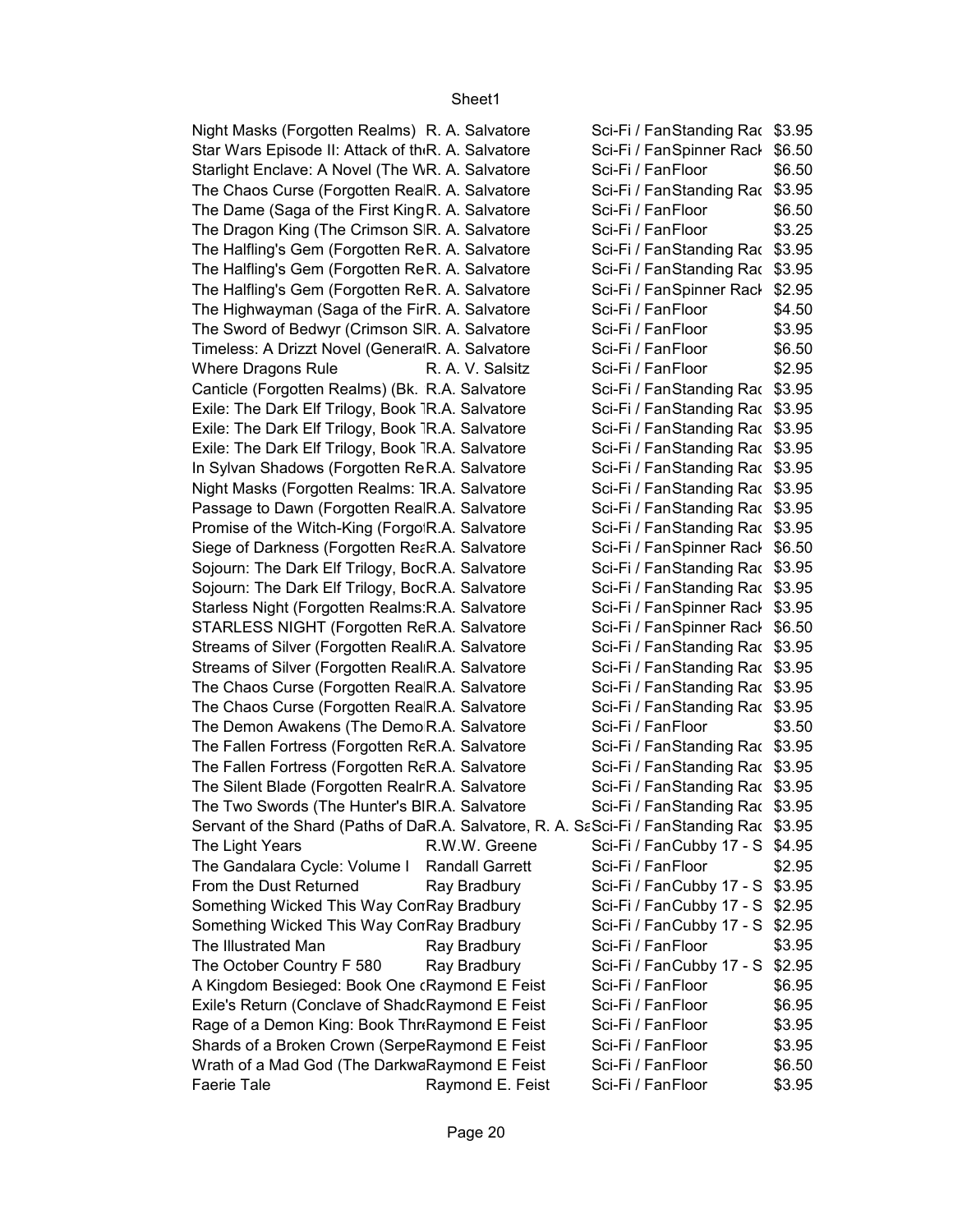| <b>Faerie Tale</b>                                                        | Raymond E. Feist                           | Sci-Fi / FanFloor               | \$3.50 |
|---------------------------------------------------------------------------|--------------------------------------------|---------------------------------|--------|
| Flight of the Nighthawks (The Dar Raymond E. Feist                        |                                            | Sci-Fi / FanFloor               | \$6.50 |
| King of Foxes (Conclave of Shad Raymond E. Feist                          |                                            | Sci-Fi / FanFloor               | \$3.95 |
| Krondor the Assassins (The Riftw Raymond E. Feist                         |                                            | Sci-Fi / FanFloor               | \$3.95 |
| Krondor the Betrayal:: Book One (Raymond E. Feist                         |                                            | Sci-Fi / FanCubby 17 - S \$3.95 |        |
| Prince of the Blood (Spectra Fant Raymond E. Feist                        |                                            | Sci-Fi / FanFloor               | \$3.95 |
| Rise of a Merchant Prince: Book 7Raymond E. Feist                         |                                            | Sci-Fi / FanFloor               | \$3.95 |
| Shadow of a Dark Queen (The ScRaymond E. Feist                            |                                            | Sci-Fi / FanFloor               | \$3.95 |
| Honored Enemy (Legends of the IRaymond E. Feist, Willi Sci-Fi / Fan Floor |                                            |                                 | \$3.95 |
| Unicorn Dancer                                                            | Rhondi Ann Vilott Salsit Sci-Fi / FanFloor |                                 | \$2.95 |
| Empire of Blood (Dragonlance: ThRichard A. Knaak                          |                                            | Sci-Fi / FanStanding Rac \$3.95 |        |
| Night of Blood (Dragonlance: The Richard A. Knaak                         |                                            | Sci-Fi / FanStanding Rac \$3.95 |        |
| The Dragonrealm: Ice Dragon                                               | Richard A. Knaak                           | Sci-Fi / FanFloor               | \$2.95 |
| Tides of Blood: The Minotaur Warrichard a. Knaak                          |                                            | Sci-Fi / FanStanding Rac \$3.95 |        |
| Warcraft: War of the Ancients #1: Richard A. Knaak                        |                                            | Sci-Fi / FanSpinner Rack \$3.95 |        |
| World of Warcraft: Wolfheart                                              | Richard A. Knaak                           | Sci-Fi / FanSpinner Rack \$6.50 |        |
| Shadowdale (Forgotten Realms: Richard Awlinson                            |                                            | Sci-Fi / FanSpinner Rack \$2.95 |        |
| Final Gate (Forgotten Realms: Th Richard Baker                            |                                            | Sci-Fi / FanStanding Rac \$3.95 |        |
| <b>Woken Furies</b>                                                       | Richard K. Morgan                          | Sci-Fi / FanFloor               | \$5.95 |
| Dissolution (Forgotten Realms: R.Richard Lee Byers                        |                                            | Sci-Fi / FanStanding Rac \$3.95 |        |
| Undead: Haunted Lands, Book II Richard Lee Byers                          |                                            | Sci-Fi / FanStanding Rac \$2.95 |        |
| The Cobra Event                                                           | <b>Richard Preston</b>                     | Sci-Fi / FanFloor               | \$3.95 |
| The Pied Piper                                                            | <b>Ridley Pearson</b>                      | Sci-Fi / FanFloor               | \$6.50 |
| Puppet Masters Signet D2366                                               | Robert A Heinlein                          | Sci-Fi / FanFloor               | \$2.50 |
| <b>Expanded Universe</b>                                                  | Robert A. Heinlein                         | Sci-Fi / FanFloor               | \$3.95 |
| Glory Road                                                                | Robert A. Heinlein                         | Sci-Fi / FanFloor               | \$2.25 |
| Past Through Tomorrow: Bk. 1                                              | Robert A. Heinlein                         | Sci-Fi / FanFloor               | \$3.95 |
| Stranger in a Strange Land (Rem Robert A. Heinlein                        |                                            | Sci-Fi / FanCubby 17 - S \$4.50 |        |
| The Moon Is a Harsh Mistress                                              | Robert A. Heinlein                         | Sci-Fi / FanFloor               | \$2.95 |
| To Sail Beyond the Sunset                                                 | Robert A. Heinlein                         | Sci-Fi / FanFloor               | \$3.95 |
| Little Myth Marker                                                        | Robert Asprin                              | Sci-Fi / FanFloor               | \$2.95 |
| <b>Myth Conceptions</b>                                                   | Robert Asprin                              | Sci-Fi / FanFloor               | \$2.95 |
| Myth-Nomers and Im-Pervections Robert Asprin                              |                                            | Sci-Fi / FanFloor               | \$2.95 |
| The Dead of Winter: Thieves' Wo Robert Asprin                             |                                            | Sci-Fi / FanFloor               | \$2.25 |
| Orphan's Alliance (Jason Wander Robert Buettner                           |                                            | Sci-Fi / FanStanding Rac \$3.95 |        |
| Orphan's Destiny (Jason Wander, Robert Buettner                           |                                            | Sci-Fi / FanStanding Rac \$3.95 |        |
| Orphan's Journey (Jason Wander Robert Buettner                            |                                            | Sci-Fi / FanStanding Rac \$3.95 |        |
| Orphan's Triumph (Jason WanderRobert Buettner                             |                                            | Sci-Fi / FanStanding Rac \$3.95 |        |
| Orphanage (Jason Wander, 1)                                               | <b>Robert Buettner</b>                     | Sci-Fi / FanStanding Rac \$3.95 |        |
| Axis                                                                      | Robert Charles Wilson Sci-Fi / FanFloor    |                                 | \$2.95 |
| Mysterium                                                                 | Robert Charles Wilson Sci-Fi / FanFloor    |                                 | \$4.25 |
| The Chronoliths                                                           | Robert Charles Wilson Sci-Fi / FanFloor    |                                 | \$3.95 |
| Psychic Warrior                                                           | <b>Robert Doherty</b>                      | Sci-Fi / FanFloor               | \$3.95 |
| Quantum Night                                                             | Robert J Sawyer                            | Sci-Fi / FanFloor               | \$4.95 |
| Humans (The Neanderthal ParallaRobert J. Sawyer                           |                                            | Sci-Fi / FanFloor               | \$6.50 |
| Hybrids (Neanderthal Parallax)                                            | Robert J. Sawyer                           | Sci-Fi / FanFloor               | \$6.50 |
| Rollback: A Novel                                                         | Robert J. Sawyer                           | Sci-Fi / FanFloor               | \$5.50 |
| A Crown of Swords (The Wheel o Robert Jordan                              |                                            | Sci-Fi / FanFloor               | \$4.95 |
| Lord of Chaos (The Wheel of Tim Robert Jordan                             |                                            | Sci-Fi / FanFloor               | \$4.95 |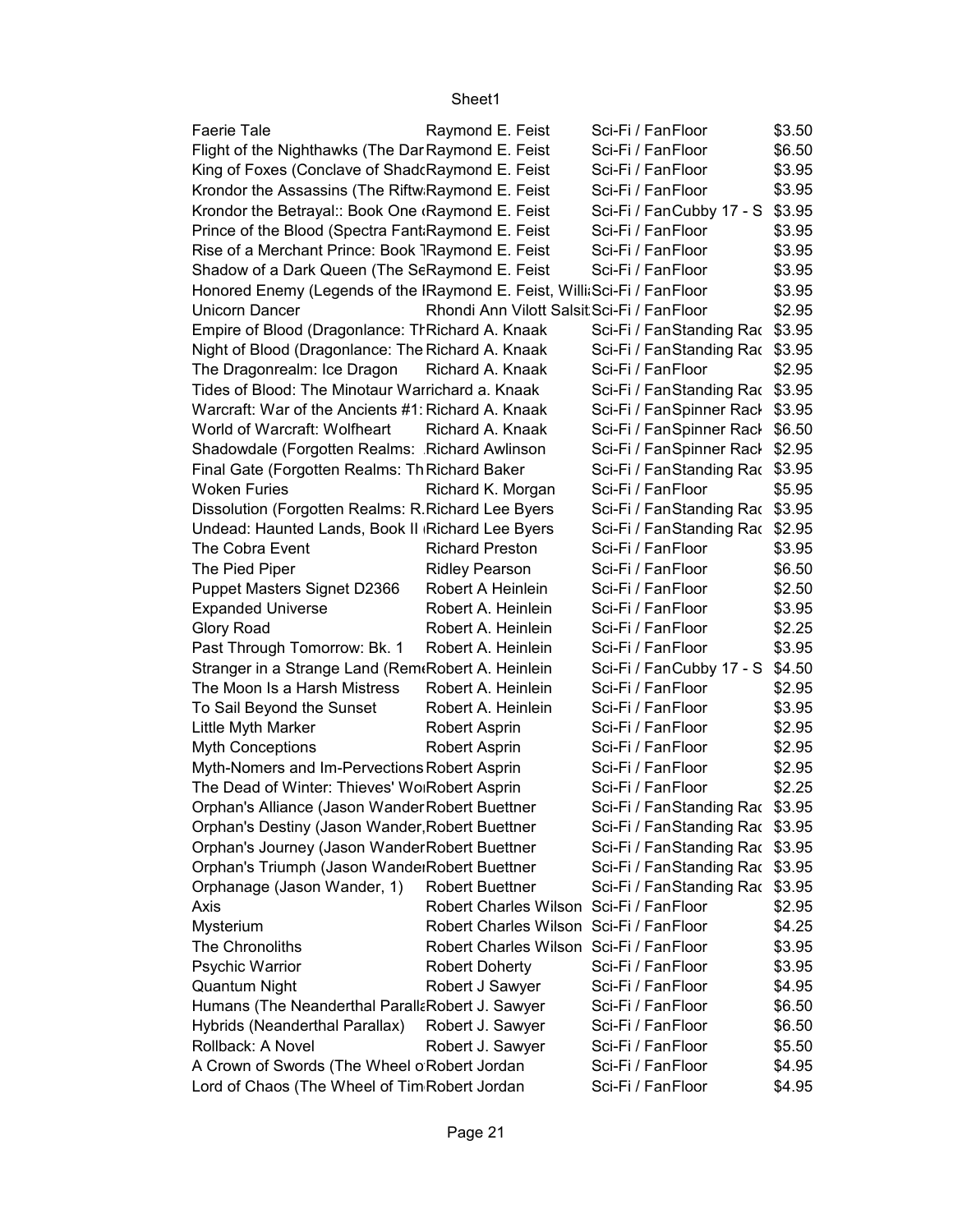| New Spring: The Novel (Jordan, FRobert Jordan                                 |                                                      | Sci-Fi / FanFloor               | \$6.50 |
|-------------------------------------------------------------------------------|------------------------------------------------------|---------------------------------|--------|
| The Fires of Heaven (The Wheel Robert Jordan                                  |                                                      | Sci-Fi / FanFloor               | \$4.95 |
| The Great Hunt (The Wheel of TirRobert Jordan                                 |                                                      | Sci-Fi / FanFloor               | \$4.50 |
| The Path of Daggers (The Wheel Robert Jordan                                  |                                                      | Sci-Fi / FanFloor               | \$6.50 |
| The Path of Daggers (The Wheel Robert Jordan                                  |                                                      | Sci-Fi / FanFloor               | \$4.95 |
| The Path of Daggers (The Wheel Robert Jordan                                  |                                                      | Sci-Fi / FanCubby 17 - S        | \$4.50 |
| A Memory of Light (Wheel of TimRobert Jordan, Brandor Sci-Fi / FanFloor       |                                                      |                                 | \$8.95 |
| The Fallon Blood                                                              | Robert Jordan, Reagan Sci-Fi / FanFloor              |                                 | \$3.50 |
| The Walking Dead: Rise of The GRobert Kirkman, Jay BoSci-Fi / FanFloor        |                                                      |                                 | \$5.50 |
| The Walking Dead: The Fall of the Robert Kirkman, Jay BorSci-Fi / Fan Floor   |                                                      |                                 | \$6.50 |
| The Walking Dead: The Fall of the Robert Kirkman, Jay BorSci-Fi / Fan Floor   |                                                      |                                 | \$6.50 |
| The Walking Dead: The Fall of the Robert Kirkman, Jay BorSci-Fi / Fan Floor   |                                                      |                                 | \$6.50 |
| The Walking Dead: The Road to \Robert Kirkman, Jay BorSci-Fi / FanFloor       |                                                      |                                 | \$6.50 |
| The Walking Dead: The Road to \Robert Kirkman, Jay BorSci-Fi / FanFloor       |                                                      |                                 | \$6.50 |
| The Walking Dead: The Road to \Robert Kirkman, Jay BorSci-Fi / FanFloor       |                                                      |                                 | \$6.50 |
| The Fifth Sorceress (The Chronic Robert Newcomb                               |                                                      | Sci-Fi / FanFloor               | \$2.50 |
| The Scrolls of the Ancients (The CRobert Newcomb                              |                                                      | Sci-Fi / FanFloor               | \$3.95 |
| The Hollow Chocolate Bunnies of Robert Rankin                                 |                                                      | Sci-Fi / FanFloor               | \$3.95 |
| The Alien Years                                                               | <b>Robert Silverberg</b>                             | Sci-Fi / FanFloor               | \$6.50 |
| The Longest Way Home                                                          | Robert Silverberg                                    | Sci-Fi / FanFloor               | \$5.50 |
| The World Inside                                                              | <b>Robert Silverberg</b>                             | Sci-Fi / FanFloor               | \$4.95 |
| To Live Again                                                                 | <b>Robert Silverberg</b>                             | Sci-Fi / FanFloor               | \$2.95 |
| <b>River of Shadows</b>                                                       | Robert V. S. Redick                                  | Sci-Fi / FanCubby 17 - S        | \$5.95 |
| <b>Mortal Bane</b>                                                            | ROBERTA GELLIS                                       | Sci-Fi / FanFloor               | \$3.95 |
| The Ice Warrior and Other Stories Robin Chambers                              |                                                      | Sci-Fi / FanFloor               | \$2.95 |
| Renegade's Magic (The Soldier SRobin Hobb                                     |                                                      | Sci-Fi / FanFloor               | \$6.50 |
| Shaman's Crossing: Book One of Robin Hobb                                     |                                                      | Sci-Fi / FanFloor               | \$3.95 |
| <b>Chances Are</b>                                                            | Robin Lee Hatcher                                    | Sci-Fi / FanFloor               | \$3.95 |
| The Hero and the Crown                                                        | <b>Robin Mckinley</b>                                | Sci-Fi / FanFloor               | \$5.95 |
| The Blue Sword[BLUE SWORD][IRobinMcKinley                                     |                                                      | Sci-Fi / FanFloor               | \$2.95 |
| The Depths of Time (Bantam SpeRoger Macbride Allen                            |                                                      | Sci-Fi / FanFloor               | \$5.50 |
| Dream Finder                                                                  | Roger Taylor                                         | Sci-Fi / FanCubby 17 - S \$3.95 |        |
| Stargate Tie-in                                                               | Roland Emmerich, DearSci-Fi / FanStanding Rac \$2.95 |                                 |        |
| Knights of the Crown (DragonlancRoland Green                                  |                                                      | Sci-Fi / FanStanding Rac \$3.95 |        |
| Knights of the Rose (Dragonlance Roland Green                                 |                                                      | Sci-Fi / FanStanding Rac \$3.95 |        |
| Knights of the Sword (DragonlancRoland Green                                  |                                                      | Sci-Fi / FanStanding Rac \$3.95 |        |
| The Wayward Knights (DragonlanRoland Green                                    |                                                      | Sci-Fi / FanStanding Rac \$3.95 |        |
| L. Ron Hubbard Presents Writers Ron L. Hubbard                                |                                                      | Sci-Fi / FanFloor               | \$3.95 |
| City of the Dead: Ed Greenwood IRosemary Jones                                |                                                      | Sci-Fi / FanStanding Rac \$3.95 |        |
| The Right Hand of God (Fire of H <sub>'Russell</sub> Kirkpatrick              |                                                      | Sci-Fi / FanFloor               | \$3.60 |
| Against the Tide of Years                                                     | S. M. Stirling                                       | Sci-Fi / FanFloor               | \$3.60 |
| T2: Infiltrator                                                               | S.M. Stirling                                        | Sci-Fi / FanFloor               | \$6.50 |
| The Anvil (The Raj Whitehall Seri(S.M. Stirling, David DralSci-Fi / FanFloor  |                                                      |                                 | \$3.50 |
| Excalibur                                                                     | Sanders Anne Laubent Sci-Fi / Fan Floor              |                                 | \$3.95 |
| The Authorized Left Behind Hand Sandi L. Swanson, Tim ISci-Fi / FanFloor      |                                                      |                                 | \$4.95 |
| The Big Game (Star Trek Deep S Sandy Schofield, Dean Sci-Fi / FanStanding Rac |                                                      |                                 | \$2.95 |
| Darkwitch Rising: Book Three of 1Sara Douglass                                |                                                      | Sci-Fi / FanCubby 17 - S        | \$3.95 |
| Enchanter (Axis Trilogy)                                                      | Sara Douglass                                        | Sci-Fi / FanFloor               | \$4.50 |
| Enchanter (Axis Trilogy)                                                      | Sara Douglass                                        | Sci-Fi / FanFloor               | \$4.50 |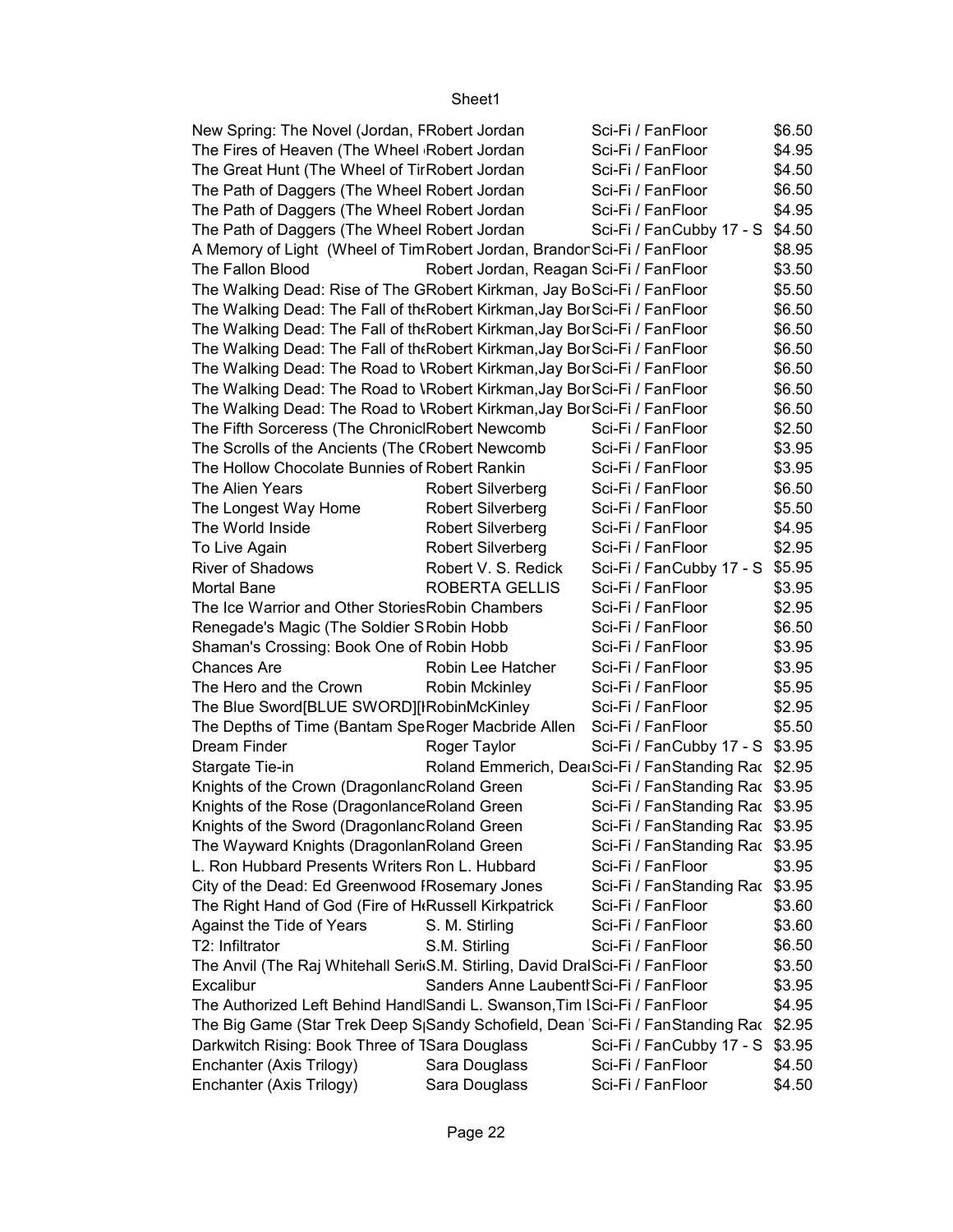| Pilgrim (Wayfarer Redemption)                     | Sara Douglass                           | Sci-Fi / FanFloor               | \$4.50 |
|---------------------------------------------------|-----------------------------------------|---------------------------------|--------|
| Pilgrim (Wayfarer Redemption)                     | Sara Douglass                           | Sci-Fi / FanFloor               | \$4.50 |
| Sinner (Wayfarer Redemption)                      | Sara Douglass                           | Sci-Fi / FanFloor               | \$4.50 |
| Starman (Axis Trilogy)                            | Sara Douglass                           | Sci-Fi / FanCubby 17 - S \$4.50 |        |
| The Twisted Citadel: DarkGlass MSara Douglass     |                                         | Sci-Fi / FanFloor               | \$6.50 |
| Lord of Snow and Shadows: BookSarah Ash           |                                         | Sci-Fi / FanFloor               | \$3.95 |
| Prisoner of the Iron Tower: Book Sarah Ash        |                                         | Sci-Fi / FanCubby 17 - S \$3.95 |        |
| The Religion War                                  | Scott Adams                             | Sci-Fi / FanFloor               | \$5.95 |
| Swords of the Six (The Sword of tScott Appleton   |                                         | Sci-Fi / FanFloor               | \$4.95 |
| Ancient Games (The Elven Ways Scott Ciencin       |                                         | Sci-Fi / FanFloor               | \$3.50 |
| Shadowdale (Forgotten Realms: /Scott Ciencin      |                                         | Sci-Fi / FanStanding Rac \$3.95 |        |
| The Night Parade (Forgotten RealScott Ciencin     |                                         | Sci-Fi / FanStanding Rac \$3.95 |        |
| The Night Parade (Forgotten RealScott Ciencin     |                                         | Sci-Fi / FanSpinner Rack \$3.95 |        |
| The Ways of Magic (The Elven WScott Ciencin       |                                         | Sci-Fi / FanFloor               | \$3.50 |
| The Library at Mount Char                         | <b>Scott Hawkins</b>                    | Sci-Fi / FanCubby 17 - S \$4.95 |        |
| <b>Warrior Prophet</b>                            | Scott R. Bakker                         | Sci-Fi / FanCubby 17 - S \$3.95 |        |
| Glass Dragons (The Moonworlds Sean McMullen       |                                         | Sci-Fi / FanCubby 17 - S \$3.95 |        |
| Moontide and Magic Rise (Moonti Sean Russell      |                                         | Sci-Fi / FanFloor               | \$5.50 |
| Sea Without a Shore (Moontide NSean Russell       |                                         | Sci-Fi / FanCubby 17 - S \$4.50 |        |
| Sea Without a Shore (Moontide NSean Russell       |                                         | Sci-Fi / FanCubby 17 - S \$4.50 |        |
| The Isle of Battle (The Swans' WaSean Russell     |                                         | Sci-Fi / FanCubby 17 - S \$3.95 |        |
| World without End (Moontide MacSean Russell       |                                         | Sci-Fi / FanFloor               | \$3.50 |
| World without End (Moontide MacSean Russell       |                                         | Sci-Fi / FanFloor               | \$3.50 |
| Nobody's Son                                      | Sean Stewart                            | Sci-Fi / FanFloor               | \$4.50 |
| Nobody's Son                                      | Sean Stewart                            | Sci-Fi / FanCubby 17 - S \$2.95 |        |
| Evergence 2: The Dying Light                      | Sean Williams, Shane DSci-Fi / FanFloor |                                 | \$3.50 |
| The Day Watch (Watch, Book 2) Sergei Lukyanenko   |                                         | Sci-Fi / FanFloor               | \$5.25 |
| Worlds of the Federation (Star TreShane Johnson   |                                         | Sci-Fi / FanFloor               | \$5.95 |
| <b>Rebel Sutra</b>                                | <b>Shariann Lewitt</b>                  | Sci-Fi / FanFloor               | \$5.95 |
| Mists of the Ages                                 | Sharon Green                            | Sci-Fi / FanFloor               | \$2.95 |
| Dragon's Lair (Queens Man)                        | Sharon Kay Penman                       | Sci-Fi / FanFloor               | \$4.50 |
| Here Be Dragons: A Novel (Welst Sharon Kay Penman |                                         | Sci-Fi / FanFloor               | \$4.50 |
| Archangel (Samaria, Book 1)                       | Sharon Shinn                            | Sci-Fi / FanFloor               | \$3.95 |
| Archangel (Samaria, Book 1)                       | Sharon Shinn                            | Sci-Fi / FanCubby 17 - S \$3.95 |        |
| Dark Moon Defender (The TwelveSharon Shinn        |                                         | Sci-Fi / FanCubby 17 - S \$3.95 |        |
| Fortune and Fate (A Twelve HousSharon Shinn       |                                         | Sci-Fi / FanCubby 17 - S \$3.95 |        |
| The Thirteenth House (The Twelv Sharon Shinn      |                                         | Sci-Fi / FanCubby 17 - S \$4.05 |        |
| The Boy from the Burren: First BoSheila Gilluly   |                                         | Sci-Fi / FanFloor               | \$3.50 |
| Singer from the Sea                               | Sheri S Tepper                          | Sci-Fi / FanFloor               | \$3.95 |
| The Family Tree                                   | Sheri S. Tepper                         | Sci-Fi / FanFloor               | \$3.95 |
| Time Untime (Dark-Hunter)                         | Sherrilyn Kenyon                        | Sci-Fi / FanFloor               | \$3.95 |
| A Sword Named Truth (Rise of the Sherwood Smith   |                                         | Sci-Fi / FanFloor               | \$3.95 |
| Crown Duel (Crown Duel / Court I Sherwood Smith   |                                         | Sci-Fi / FanFloor               | \$3.95 |
| Guards of Haven: The Adventure: Simon R. Green    |                                         | Sci-Fi / FanCubby 17 - S        | \$4.25 |
| Grey Lensman: classic Lensman : Smith, E.E.'Doc"  |                                         | Sci-Fi / FanFloor               | \$2.95 |
| Decipher                                          | <b>Stel Pavlou</b>                      | Sci-Fi / FanFloor               | \$5.50 |
| The Year of Our War (Fourlands 'Steph Swainston   |                                         | Sci-Fi / FanFloor               | \$5.50 |
| Emperor: Time's Tapestry #1                       | Stephen Baxter                          | Sci-Fi / FanFloor               | \$6.50 |
| Manifold: Time                                    | Stephen Baxter                          | Sci-Fi / FanFloor               | \$4.50 |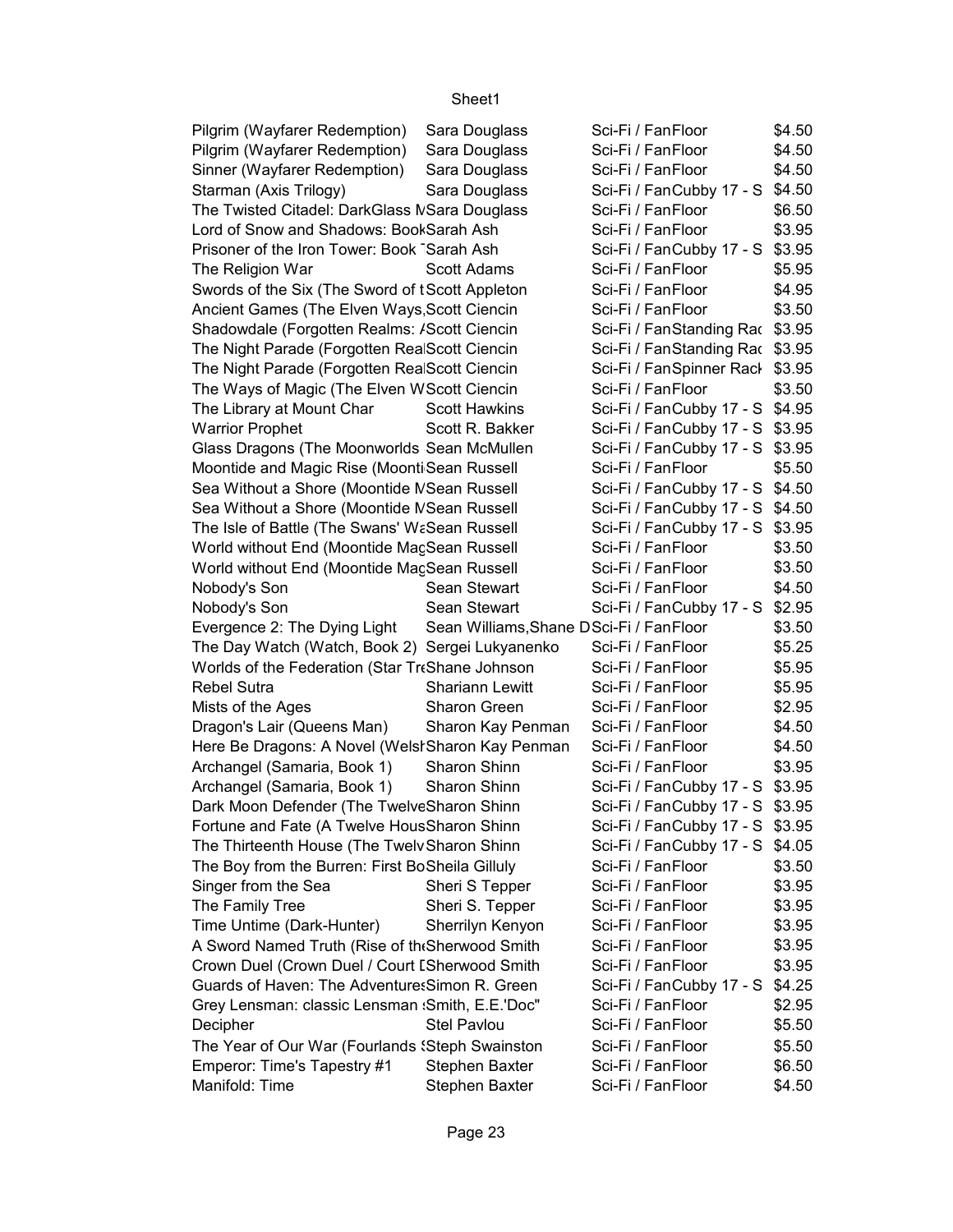| Crystals of Air and Water (ParsinaStephen Goldin                                       |                                            | Sci-Fi / FanFloor               | \$2.95 |
|----------------------------------------------------------------------------------------|--------------------------------------------|---------------------------------|--------|
| Shrine of the Desert Mage (Parsir Stephen Goldin                                       |                                            | Sci-Fi / FanFloor               | \$2.95 |
| STORYTELLER AND JANN (PartStephen Goldin                                               |                                            | Sci-Fi / FanFloor               | \$3.50 |
| The Eternity Brigade                                                                   | Stephen Goldin                             | Sci-Fi / FanFloor               | \$2.95 |
| The Living Dead                                                                        | Stephen King, Joe Hill, Sci-Fi / FanFloor  |                                 | \$5.95 |
| In the Hall of the Dragon King (Th Stephen R Lawhead Sci-Fi / Fan Floor                |                                            |                                 | \$2.92 |
| A Man Rides Through                                                                    | Stephen R. Donaldson Sci-Fi / FanFloor     |                                 | \$3.95 |
| Lord Foul's Bane (The Chronicles Stephen R. Donaldson Sci-Fi / FanFloor                |                                            |                                 | \$3.60 |
| POWER THAT PRESERVES (ChStephen R. Donaldson Sci-Fi / FanCubby 17 - S                  |                                            |                                 | \$2.95 |
| Reave the Just and Other Tales Stephen R. Donaldson Sci-Fi / FanFloor                  |                                            |                                 | \$3.50 |
| The Illearth War (Chronicles of ThStephen R. Donaldson Sci-Fi / FanCubby 17 - S        |                                            |                                 | \$2.95 |
| The Last Dark (Last Chronicles of Stephen R. Donaldson Sci-Fi / FanFloor               |                                            |                                 | \$5.50 |
| The Mirror of Her Dreams (Morda Stephen R. Donaldson Sci-Fi / FanFloor                 |                                            |                                 | \$3.95 |
| The One Tree: The Second ChrorStephen R. Donaldson Sci-Fi / FanFloor                   |                                            |                                 | \$3.95 |
| The Power That Preserves (The CStephen R. Donaldson Sci-Fi / FanFloor                  |                                            |                                 | \$3.95 |
| The Wounded Land (Second Chr Stephen R. Donaldson Sci-Fi / Fan Floor                   |                                            |                                 | \$2.95 |
| White Gold Wielder (The Second Stephen R. Donaldson Sci-Fi / FanFloor                  |                                            |                                 | \$3.50 |
| Arthur (Pendragon Cycle)                                                               | Stephen R. Lawhead Sci-Fi / FanFloor       |                                 | \$3.25 |
| Pendragon (The Pendragon CycleStephen R. Lawhead                                       |                                            | Sci-Fi / FanFloor               | \$3.50 |
|                                                                                        |                                            |                                 |        |
| Taliesin (The Pendragon Cycle, BStephen R. Lawhead Sci-Fi / FanFloor                   |                                            |                                 | \$2.50 |
| The Warlords of Nin (The Dragon Steve Lawhead                                          |                                            | Sci-Fi / FanFloor               | \$2.70 |
| Imperative (7) (Starfire)                                                              | Steve White, Charles E (Sci-Fi / Fan Floor |                                 | \$3.50 |
| Extremis (Starfire)                                                                    | Steve White, Charles E. Sci-Fi / Fan Floor |                                 | \$3.95 |
| Wanderlust (Dragonlance: The McSteve Winter, Mary Kirc Sci-Fi / FanStanding Rac \$3.25 |                                            |                                 |        |
| The Cestus Deception (Star WarsSteven Barnes                                           |                                            | Sci-Fi / FanSpinner Rack        | \$6.50 |
| Freedom & Necessity                                                                    | Steven Brust, Emma BulSci-Fi / FanFloor    |                                 | \$3.95 |
| Blackstaff Tower: Ed Greenwood Steven E. Schend                                        |                                            | Sci-Fi / FanStanding Rac \$3.95 |        |
| Deadhouse Gates: A Tale of Mal Steven Erikson                                          |                                            | Sci-Fi / FanFloor               | \$4.50 |
| Gardens of the Moon                                                                    | Steven Erikson                             | Sci-Fi / FanCubby 17 - S \$3.95 |        |
| House of Chains                                                                        | Steven Erikson                             | Sci-Fi / FanFloor               | \$4.50 |
| Memories of Ice                                                                        | <b>Steven Erikson</b>                      | Sci-Fi / FanFloor               | \$4.50 |
| Unity (Battlestar Galactica)                                                           | <b>Steven Harper</b>                       | Sci-Fi / FanStanding Rac \$3.95 |        |
| Last Tango in Cyberspace: A NovSteven Kotler                                           |                                            | Sci-Fi / FanFloor               | \$6.50 |
| Last of the Amazons: A Novel                                                           | <b>Steven Pressfield</b>                   | Sci-Fi / FanFloor               | \$6.50 |
| Close Encounters of the Third KinSteven Spielberg                                      |                                            | Sci-Fi / FanFloor               | \$4.95 |
| John Carter: The Movie NovelizatiStuart Moore, Edgar Ric Sci-Fi / FanFloor             |                                            |                                 | \$5.50 |
| The Mountains of Channadran (WSusan Dexter                                             |                                            | Sci-Fi / FanFloor               | \$3.95 |
| The Ring of Allaire                                                                    | Susan Dexter                               | Sci-Fi / FanFloor               | \$2.95 |
| The Shadowy Horses                                                                     | Susanna Kearsley                           | Sci-Fi / FanFloor               | \$4.95 |
| Finding the Line                                                                       | Sylvain St-Pierre                          | Sci-Fi / FanFloor               | \$4.95 |
| The Fires of Merlin (Lost Years OIT. A. Barron                                         |                                            | Sci-Fi / FanFloor               | \$3.95 |
| The Seven Songs of Merlin (DIGET. A. Barron                                            |                                            | Sci-Fi / FanFloor               | \$3.95 |
| Shadowmarch: Shadowmarch: VcTad Williams                                               |                                            | Sci-Fi / FanFloor               | \$2.50 |
| Shadowmarch: Shadowmarch: VcTad Williams                                               |                                            | Sci-Fi / FanFloor               | \$4.95 |
| The Dragonbone Chair (Memory, Tad Williams                                             |                                            | Sci-Fi / FanFloor               | \$4.50 |
|                                                                                        |                                            | Sci-Fi / FanFloor               | \$4.50 |
| The Stone of Farewell (Memory, STad Williams<br>The War Of The Flowers                 |                                            |                                 |        |
|                                                                                        | <b>Tad Williams</b>                        | Sci-Fi / FanFloor               | \$2.95 |
| The War Of The Flowers                                                                 | <b>Tad Williams</b>                        | Sci-Fi / FanFloor               | \$4.50 |
| Alanna: The First Adventure (Son Tamora Pierce                                         |                                            | Sci-Fi / FanFloor               | \$3.50 |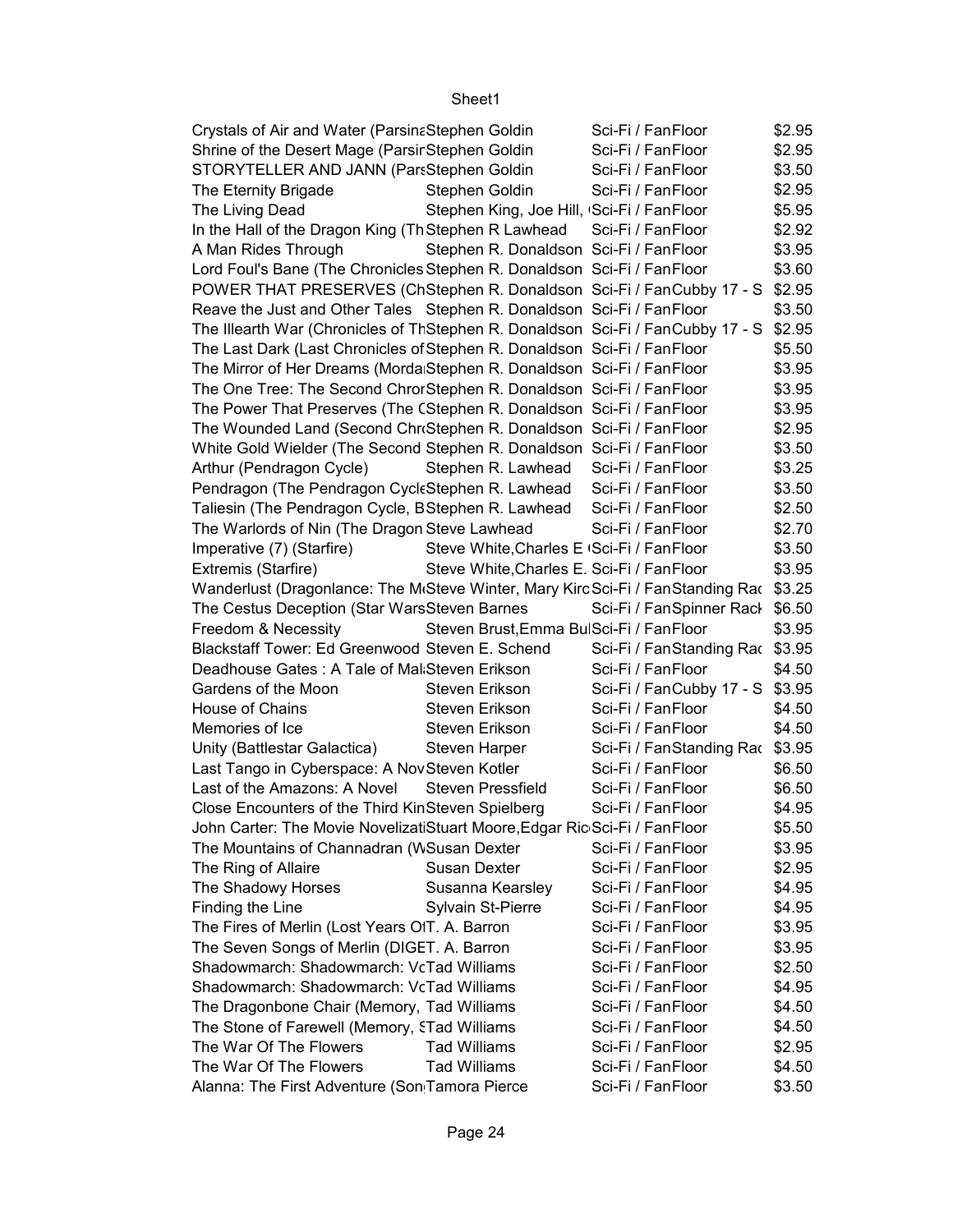| Blood Debt (Victory Nelson)                             | Tanya Huff             | Sci-Fi / FanFloor        | \$3.50 |
|---------------------------------------------------------|------------------------|--------------------------|--------|
| Blood Debt (Victory Nelson)                             | Tanya Huff             | Sci-Fi / FanFloor        | \$3.50 |
| <b>Blood Pact</b>                                       | Tanya Huff             | Sci-Fi / FanFloor        | \$3.95 |
| The Future Falls (The Enchantme Tanya Huff              |                        | Sci-Fi / FanFloor        | \$3.95 |
| The Wild Ways (The EnchantmenTanya Huff                 |                        | Sci-Fi / FanFloor        | \$6.50 |
| Wizard of the Grove                                     | Tanya Huff             | Sci-Fi / FanFloor        | \$5.50 |
| The Gnome's Engine                                      | <b>Teresa Edgerton</b> | Sci-Fi / FanCubby 17 - S | \$2.95 |
| Blood Harvest (New Doctor Who Jerrance Dicks            |                        | Sci-Fi / FanFloor        | \$2.60 |
| Shakedown (Doctor Who: The NeTerrance Dicks             |                        | Sci-Fi / FanFloor        | \$2.60 |
| A Knight of the Word (The Word a Terry Brooks           |                        | Sci-Fi / FanFloor        | \$4.50 |
| Angel Fire East (The Word and th Terry Brooks           |                        | Sci-Fi / FanFloor        | \$4.50 |
| Antrax (The Voyage of the Jerle STerry Brooks           |                        | Sci-Fi / FanFloor        | \$2.50 |
| Antrax (The Voyage of the Jerle STerry Brooks           |                        | Sci-Fi / FanFloor        | \$4.50 |
| Antrax (Voyage of the Jerle ShaniTerry Brooks           |                        | Sci-Fi / FanFloor        | \$6.50 |
| Armageddon's Children (The GenTerry Brooks              |                        | Sci-Fi / FanFloor        | \$4.50 |
| Bearers of the Black Staff (Legen Terry Brooks          |                        | Sci-Fi / FanFloor        | \$6.95 |
| First King of Shannara                                  | <b>Terry Brooks</b>    | Sci-Fi / FanFloor        | \$3.95 |
| First King of Shannara                                  | <b>Terry Brooks</b>    | Sci-Fi / FanFloor        | \$4.50 |
| Hook                                                    | <b>Terry Brooks</b>    | Sci-Fi / FanFloor        | \$2.95 |
| Ilse Witch (The Voyage of the Jer Terry Brooks          |                        | Sci-Fi / FanFloor        | \$6.95 |
| Ilse Witch (The Voyage of the Jer Terry Brooks          |                        | Sci-Fi / FanFloor        | \$4.50 |
| Ilse Witch (The Voyage of the Jer Terry Brooks          |                        | Sci-Fi / FanFloor        | \$4.50 |
| Jarka Ruus (High Druid of Shann: Terry Brooks           |                        | Sci-Fi / FanFloor        | \$3.95 |
| Jarka Ruus (High Druid of ShannaTerry Brooks            |                        | Sci-Fi / FanFloor        | \$4.50 |
| Morgawr (The Voyage of the JerleTerry Brooks            |                        | Sci-Fi / FanFloor        | \$4.50 |
| Running With the Demon (The W <sub>'</sub> Terry Brooks |                        | Sci-Fi / FanFloor        | \$3.95 |
| Straken (High Druid of Shannara, Terry Brooks           |                        | Sci-Fi / FanFloor        | \$3.95 |
| Tanequil (High Druid of Shannara Terry Brooks           |                        | Sci-Fi / FanFloor        | \$5.50 |
| Tanequil (High Druid of Shannara Terry Brooks           |                        | Sci-Fi / FanFloor        | \$5.95 |
| The Black Unicorn (The Magic KirTerry Brooks            |                        | Sci-Fi / FanFloor        | \$4.00 |
| The Black Unicorn (The Magic KirTerry Brooks            |                        | Sci-Fi / FanFloor        | \$3.50 |
| The Druid of Shannara (The Herit Terry Brooks           |                        | Sci-Fi / FanFloor        | \$3.95 |
| The Druid of Shannara (The Herit Terry Brooks           |                        | Sci-Fi / FanFloor        | \$3.95 |
| The Druid of Shannara (The Herit Terry Brooks           |                        | Sci-Fi / FanFloor        | \$3.95 |
| The Druid of Shannara (The Herit Terry Brooks           |                        | Sci-Fi / FanFloor        | \$3.50 |
| The Elf Queen of Shannara (HeritTerry Brooks            |                        | Sci-Fi / FanFloor        | \$3.95 |
| The Elf Queen of Shannara (HeritTerry Brooks            |                        | Sci-Fi / FanFloor        | \$3.95 |
| The Elfstones of Shannara (Shan Terry Brooks            |                        | Sci-Fi / FanFloor        | \$4.50 |
| The Elves of Cintra (Genesis of STerry Brooks           |                        | Sci-Fi / FanFloor        | \$4.50 |
| The Gypsy Morph (Genesis of Sh Terry Brooks             |                        | Sci-Fi / FanFloor        | \$4.50 |
| The Scions of Shannara (HeritageTerry Brooks            |                        | Sci-Fi / FanFloor        | \$4.50 |
| The Sword of Shannara                                   | <b>Terry Brooks</b>    | Sci-Fi / FanFloor        | \$4.50 |
| The Sword of Shannara                                   | <b>Terry Brooks</b>    | Sci-Fi / FanFloor        | \$4.50 |
| The Talismans of Shannara (The Terry Brooks             |                        | Sci-Fi / FanFloor        | \$3.95 |
| The Talismans of Shannara (The Terry Brooks             |                        | Sci-Fi / FanFloor        | \$3.50 |
| The Talismans of Shannara (The Terry Brooks             |                        | Sci-Fi / FanFloor        | \$3.95 |
| The Talismans of Shannara (The Terry Brooks             |                        | Sci-Fi / FanFloor        | \$3.95 |
| The Tangle Box (Magic Kingdom Terry Brooks              |                        | Sci-Fi / FanFloor        | \$3.95 |
| The Wishsong of Shannara (The Terry Brooks              |                        | Sci-Fi / FanFloor        | \$4.50 |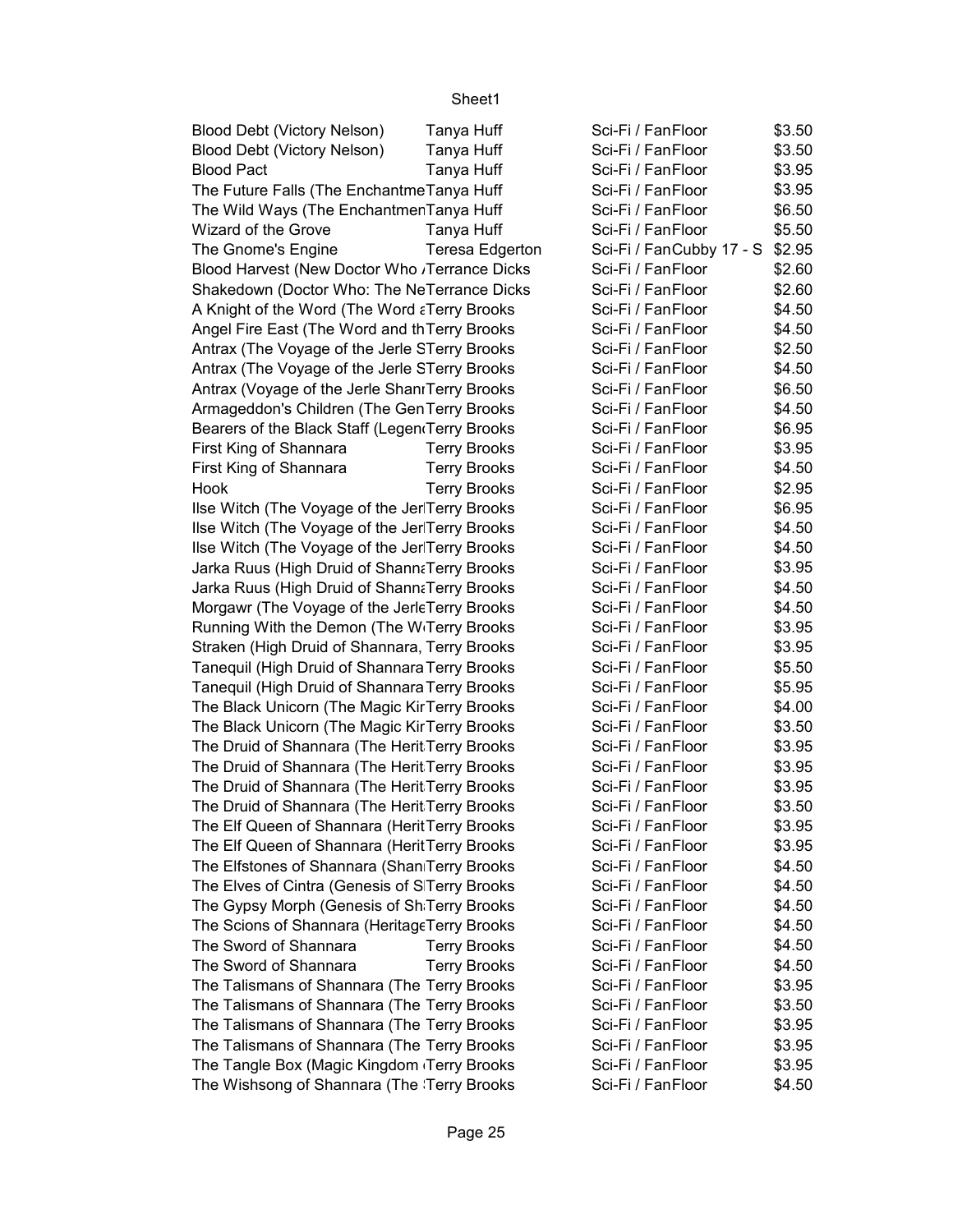| Witches' Brew (The Magic Kingdo Terry Brooks                                    | Sci-Fi / FanFloor                | \$3.95 |  |
|---------------------------------------------------------------------------------|----------------------------------|--------|--|
| Witches' Brew (The Magic KingdoTerry Brooks                                     | Sci-Fi / FanFloor                | \$3.95 |  |
| Wizard at Large (Magic Kingdom Terry Brooks                                     | Sci-Fi / FanFloor                | \$3.25 |  |
| Star Wars, Episode 1: The Phant Terry Brooks, George LISci-Fi / FanSpinner Racl |                                  | \$6.50 |  |
| <b>Masters of Fantasy</b><br><b>Terry Carr</b>                                  | Sci-Fi / FanFloor                | \$6.50 |  |
| Blood of the Fold (Sword of Truth Terry Goodkind                                | Sci-Fi / FanFloor                | \$4.50 |  |
| Blood of the Fold (Sword of Truth, Terry Goodkind                               | Sci-Fi / FanFloor                | \$4.50 |  |
| Blood of the Fold (Sword of Truth, Terry Goodkind                               | Sci-Fi / FanFloor                | \$4.05 |  |
| Blood of the Fold (Sword of Truth, Terry Goodkind                               | Sci-Fi / FanFloor                | \$4.50 |  |
| Chainfire: Chainfire Trilogy, Part 1Terry Goodkind                              | Sci-Fi / FanFloor                | \$4.50 |  |
| Confessor (The Sword of Truth, BTerry Goodkind                                  | Sci-Fi / FanFloor                | \$4.50 |  |
| Debt of Bones (Sword of Truth PriTerry Goodkind                                 | Sci-Fi / FanFloor                | \$3.95 |  |
| Faith of the Fallen (Sword of TruthTerry Goodkind                               | Sci-Fi / FanFloor                | \$4.50 |  |
| Faith of the Fallen (Sword of TruthTerry Goodkind                               | Sci-Fi / FanFloor                | \$4.50 |  |
| Naked Empire (Sword of Truth) Terry Goodkind                                    | Sci-Fi / FanFloor                | \$6.50 |  |
| Naked Empire (Sword of Truth) Terry Goodkind                                    | Sci-Fi / FanFloor                | \$4.05 |  |
| Phantom: Chainfire Trilogy, Part 2Terry Goodkind                                | Sci-Fi / FanFloor                | \$4.50 |  |
| Phantom: Chainfire Trilogy, Part 2Terry Goodkind                                | Sci-Fi / FanFloor                | \$6.50 |  |
| Phantom: Chainfire Trilogy, Part 2Terry Goodkind                                | Sci-Fi / FanFloor                | \$6.50 |  |
| Phantom: Chainfire Trilogy, Part 2Terry Goodkind                                | Sci-Fi / FanFloor                | \$3.95 |  |
| Soul of the Fire (Sword of Truth, ETerry Goodkind                               | Sci-Fi / FanFloor                | \$4.50 |  |
| Soul of the Fire (Sword of Truth, ETerry Goodkind                               | Sci-Fi / FanFloor                | \$4.05 |  |
| Soul of the Fire (Sword of Truth, ETerry Goodkind                               | Sci-Fi / FanFloor                | \$4.50 |  |
| Soul of the Fire (Sword of Truth, ETerry Goodkind                               | Sci-Fi / FanCubby 17 - S \$3.95  |        |  |
| Stone of Tears (Sword of Truth, BTerry Goodkind                                 | Sci-Fi / FanFloor                | \$4.50 |  |
| Temple of the Winds (Sword of TrTerry Goodkind                                  | Sci-Fi / FanFloor                | \$4.50 |  |
| Temple of the Winds (Sword of TrTerry Goodkind                                  | Sci-Fi / FanFloor                | \$4.50 |  |
| Temple of the Winds (Sword of TrTerry Goodkind                                  | Sci-Fi / FanCubby 17 - S \$4.50  |        |  |
| The Omen Machine (Sword Of TriTerry Goodkind                                    | Sci-Fi / FanFloor                | \$6.95 |  |
| The Omen Machine: A Richard ar Terry Goodkind                                   | Sci-Fi / FanFloor                | \$3.95 |  |
| The Omen Machine: A Richard ar Terry Goodkind                                   | Sci-Fi / FanFloor                | \$3.95 |  |
| The Pillars of Creation (Sword of Terry Goodkind                                | Sci-Fi / FanFloor                | \$4.50 |  |
| <b>Equal Rites</b><br><b>Terry Pratchett</b>                                    | Sci-Fi / FanFloor                | \$4.25 |  |
| Bored of the Rings: A Parody<br>The Harvard Lampoon Sci-Fi / FanFloor           |                                  | \$2.95 |  |
| <b>Thomas Greanias</b><br>The Atlantis Prophecy                                 | Sci-Fi / FanCubby 17 - S \$3.50  |        |  |
| The Shadow of Ararat (Oath of Er Thomas Harlan                                  | Sci-Fi / FanCubby 17 - S \$3.50  |        |  |
| The Europa Conspiracy (Babylon Tim Lahaye, Bob Phillips Sci-Fi / Fan Floor      |                                  | \$6.50 |  |
| The Rising: Antichrist Is Born (BetTim LaHaye, Jerry B. Je Sci-Fi / FanFloor    |                                  | \$6.50 |  |
| Predator - Incursion: The Rage WTim Lebbon                                      | Sci-Fi / FanFloor                | \$3.95 |  |
| <b>Tim Pratt</b><br><b>Briarpatch</b>                                           | Sci-Fi / FanCubby 17 - S \$4.50  |        |  |
| By Timothy Zahn - Conquerors PrTimothy Zahn                                     | Sci-Fi / FanFloor                | \$2.95 |  |
| Dark Force Rising (Star Wars: Th Timothy Zahn                                   | Sci-Fi / FanStanding Rac \$3.95  |        |  |
| Dark Heart (Dragonlance: The MeTina Daniell                                     | Sci-Fi / FanStanding Rac \$3.25  |        |  |
| The Cole Protocol (Halo)<br>Tobias S. Buckell                                   | Sci-Fi / FanFloor                | \$5.50 |  |
| Halo: Evolutions: Essential Tales Tobias S. Buckell, BrianSci-Fi / FanFloor     |                                  | \$5.50 |  |
| Patriot Games (A Jack Ryan NoveTom Clancy                                       | Sci-Fi / FanB8 - Clancy/L \$4.50 |        |  |
| Tom Deitz<br>Windmaster's Bane                                                  | Sci-Fi / FanFloor                | \$2.95 |  |
| The Well of Time<br>Tom Henighan                                                | Sci-Fi / FanFloor                | \$3.95 |  |
| Speed of Darkness (StarCraft #3) Tracy Hickman                                  | Sci-Fi / FanStanding Rac \$3.50  |        |  |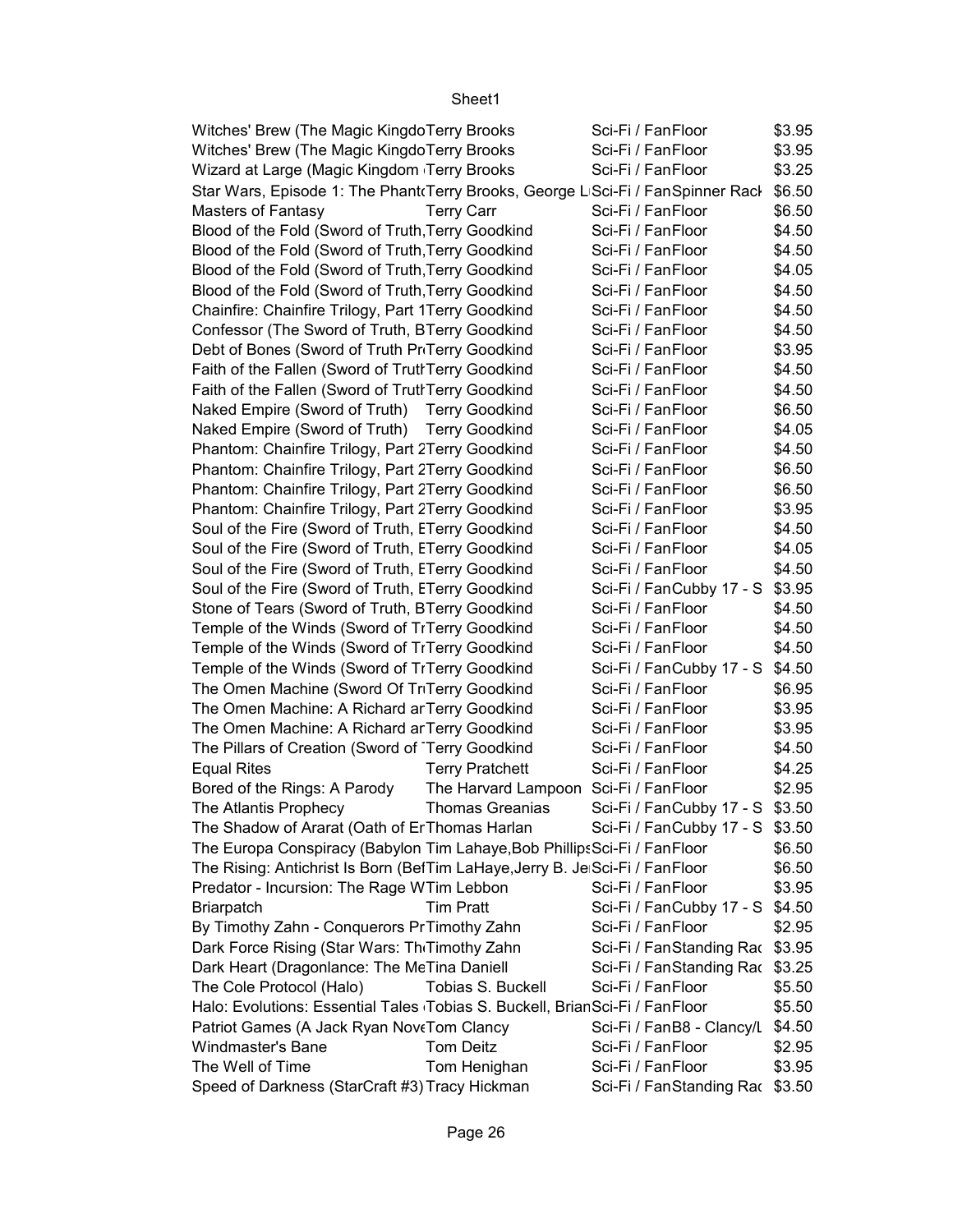| Dragonwall (Forgotten Realms: TITroy Denning    |                                         | Sci-Fi / FanStanding Rac \$3.95 |        |
|-------------------------------------------------|-----------------------------------------|---------------------------------|--------|
| Dragonwall (Forgotten Realms: TITroy Denning    |                                         | Sci-Fi / FanStanding Rac \$3.95 |        |
| Invincible (Star Wars: Legacy of tITroy Denning |                                         | Sci-Fi / FanSpinner Rack \$6.50 |        |
| Parched Sea                                     | <b>TROY DENNING</b>                     | Sci-Fi / FanStanding Rac \$3.95 |        |
| Parched Sea                                     | <b>TROY DENNING</b>                     | Sci-Fi / FanStanding Rac \$2.95 |        |
| The Giant Among Us (Forgotten FTroy Denning     |                                         | Sci-Fi / FanStanding Rac \$3.95 |        |
| The Ogre's Pact: The Twilight GiaTroy Denning   |                                         | Sci-Fi / FanStanding Rac \$3.95 |        |
| The Sorcerer: Return of the ArchvTroy Denning   |                                         | Sci-Fi / FanStanding Rac \$3.95 |        |
| The Titan of Twilight (Forgotten RTroy Denning  |                                         | Sci-Fi / FanStanding Rac \$3.95 |        |
| The Verdant Passage (Dark Sun 'Troy Denning     |                                         | Sci-Fi / FanFloor               | \$2.95 |
| "Satan's World" Poul Anderson 1! Unknown        |                                         | Sci-Fi / FanFloor               | \$4.50 |
| [(The Elder Gods)] [Author: David Unknown       |                                         | Sci-Fi / FanFloor               | \$3.95 |
| Aftermath: Thieves' World, Book 'Unknown        |                                         | Sci-Fi / FanFloor               | \$2.25 |
| Baker's Dozen: 13 Short Fantasy Unknown         |                                         | Sci-Fi / FanFloor               | \$6.50 |
| Beyond This Horizon                             | Unknown                                 | Sci-Fi / FanCubby 17 - S \$2.95 |        |
| Blood Ties: Thieves' World, Book Unknown        |                                         | Sci-Fi / FanFloor               | \$2.25 |
| By Edward E. "Doc" Smith Secon(Unknown          |                                         | Sci-Fi / FanFloor               | \$2.95 |
| <b>Creature Fantastic</b>                       | <b>Unknown</b>                          | Sci-Fi / FanFloor               | \$3.95 |
| Dark Star by Alan Dean Foster (1!Unknown        |                                         | Sci-Fi / FanFloor               | \$2.95 |
| Dragons of Chaos (Dragonlance I Unknown         |                                         | Sci-Fi / FanStanding Rac \$3.95 |        |
| Farnham's Freehold (Signet SF T: Unknown        |                                         | Sci-Fi / FanCubby 17 - S \$2.95 |        |
| First contact                                   | Unknown                                 | Sci-Fi / FanFloor               | \$2.95 |
| <b>Foundations of Fear</b>                      | Unknown                                 | Sci-Fi / FanFloor               | \$5.50 |
| <b>Futureshocks</b>                             | Unknown                                 | Sci-Fi / FanFloor               | \$4.95 |
| L. Ron Hubbard Presents Writers Unknown         |                                         | Sci-Fi / FanFloor               | \$3.95 |
| Leading Edge Science Fiction and Unknown        |                                         | Sci-Fi / FanFloor               | \$4.25 |
| Leading Edge Science Fiction and Unknown        |                                         | Sci-Fi / FanFloor               | \$4.25 |
| Leading Edge Science Fiction and Unknown        |                                         | Sci-Fi / FanFloor               | \$4.25 |
| Mark of Calth (25) (The Horus He Unknown        |                                         | Sci-Fi / FanSpinner Rack        | \$4.50 |
| Masked                                          | Unknown                                 | Sci-Fi / FanFloor               | \$5.50 |
| Masterpieces: The Best Science IUnknown         |                                         | Sci-Fi / FanFloor               | \$4.95 |
| Nbs - First Contact Byron Preiss aUnknown       |                                         | Sci-Fi / FanFloor               | \$5.95 |
| Nebula Winners: 12                              | Unknown                                 | Sci-Fi / FanFloor               | \$5.50 |
| Out of Avalon: An Anthology of OlUnknown        |                                         | Sci-Fi / FanFloor               | \$3.95 |
| Realms of Magic (Forgotten RealrUnknown         |                                         | Sci-Fi / FanStanding Rac \$3.95 |        |
| Realms Of Mystery (Forgotten ReUnknown          |                                         | Sci-Fi / FanStanding Rac \$3.95 |        |
| Roger Zelazny CHANGELING 19 lunknown            |                                         | Sci-Fi / FanFloor               | \$4.95 |
| Running with the Pack                           | Unknown                                 | Sci-Fi / FanFloor               | \$5.50 |
| Swords Against Darkness, Vol. 4 Unknown         |                                         | Sci-Fi / FanFloor               | \$2.95 |
| The Grinding House                              | Unknown                                 | Sci-Fi / FanFloor               | \$4.95 |
| The Innocent Man                                | Unknown                                 | Sci-Fi / FanCubby 18 - P        | \$4.50 |
| The Living Dead 2                               | Unknown                                 | Sci-Fi / FanFloor               | \$5.95 |
| The Search for Power: Dragons frUnknown         |                                         | Sci-Fi / FanStanding Rac \$3.95 |        |
| The Year's Best Science Fiction 8Unknown        |                                         | Sci-Fi / FanFloor               | \$5.95 |
| Time Machines: The Best Time TIUnknown          |                                         | Sci-Fi / FanFloor               | \$5.50 |
| Wastelands 2: More Stories of the Unknown       |                                         | Sci-Fi / FanFloor               | \$4.50 |
| Wings of Omen: Thieves World #Unknown           |                                         | Sci-Fi / FanFloor               | \$2.25 |
| A Wizard of Earthsea                            | Ursula K. Le Guin                       | Sci-Fi / FanCubby 17 - S        | \$4.50 |
| Neena Gathering                                 | Valerie Nieman Coland(Sci-Fi / FanFloor |                                 | \$3.50 |
|                                                 |                                         |                                 |        |